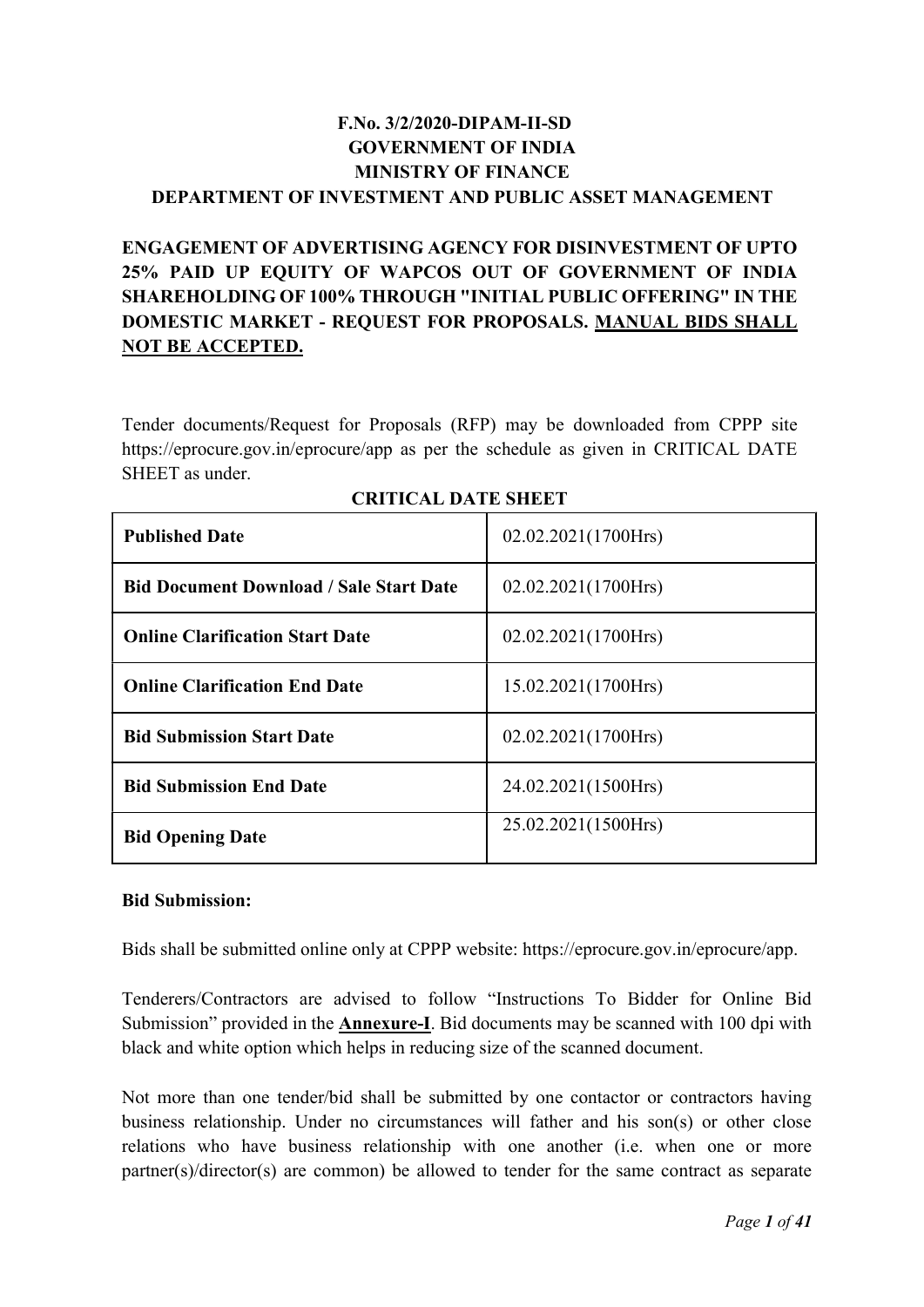competitors. A breach of this condition will render the tenders/bids of both parties liable to rejection. Tenderer/bidder who has downloaded the tender from Central Public Procurement Portal (CPPP) website https://eprocure.gov.in/eprocure/app, shall not tamper/modify the tender form including downloaded price bid template in any manner. In case if the same is found to be tempered/modified in any manner, tender will be completely rejected and EMD would be forfeited and tenderer/bidder is liable to be banned from doing business with DIPAM.

Intending Bidders are advised to visit this website regularly till closing date of submission to keep themselves updated as any change/ modification in the tender will be intimated through this website only by corrigendum/ addendum/ amendment.

Bids will be opened as per date/time as mentioned in the Tender Critical Date Sheet. After online opening of Technical-Bid the results of their qualification as well Price-Bid opening will be intimated later.

1. WAPCOS Limited is a Public Sector Enterprise under the Ministry of Jal Shakti Department of Water Resources, River Development & Ganga incorporated on June 26, 1969 under the Companies act. 1956; WAPCOS is a technology driven consultancy and EPC organization with strong global presence in the field of Water, Power and Infrastructure sectors. Government of India has decided to disinvest a portion of paid up equity share capital of WAPCOS out of its shareholding through "Initial Public Offering" in the domestic market. A part of the public offering will be reserved for employees of the company. The Department of Investment and Public Asset Management (DIPAM) requires the services of a reputed Advertising Agency with experience and expertise in Public Offerings in capital markets to act as an Advertising Agency for the aforesaid IPO. The indicative scope of work of the Advertising Agency is enclosed as Annexure-X.

The sharing of cost by the DIPAM, WAPCOS and the BRLMs will be as under:

# (a) To be remunerated by DIPAM

i. Cost of publication of statutory / Offer related Advertisements through the print media, electronic media as per media plan at Annexure-A1, A2 & A3 for print media and Annexure-A4 for Television Plan. Media plan for statutory ads & Issue ads through print media is as per Annexure-1A Para-A & B.

### (b) To be remunerated byWAPCOS

i. Conceptualizing, designing, developing and airing Television Commercials (TVC) as per the Corporate Plan for Electronic Media, as per Annexure-A4.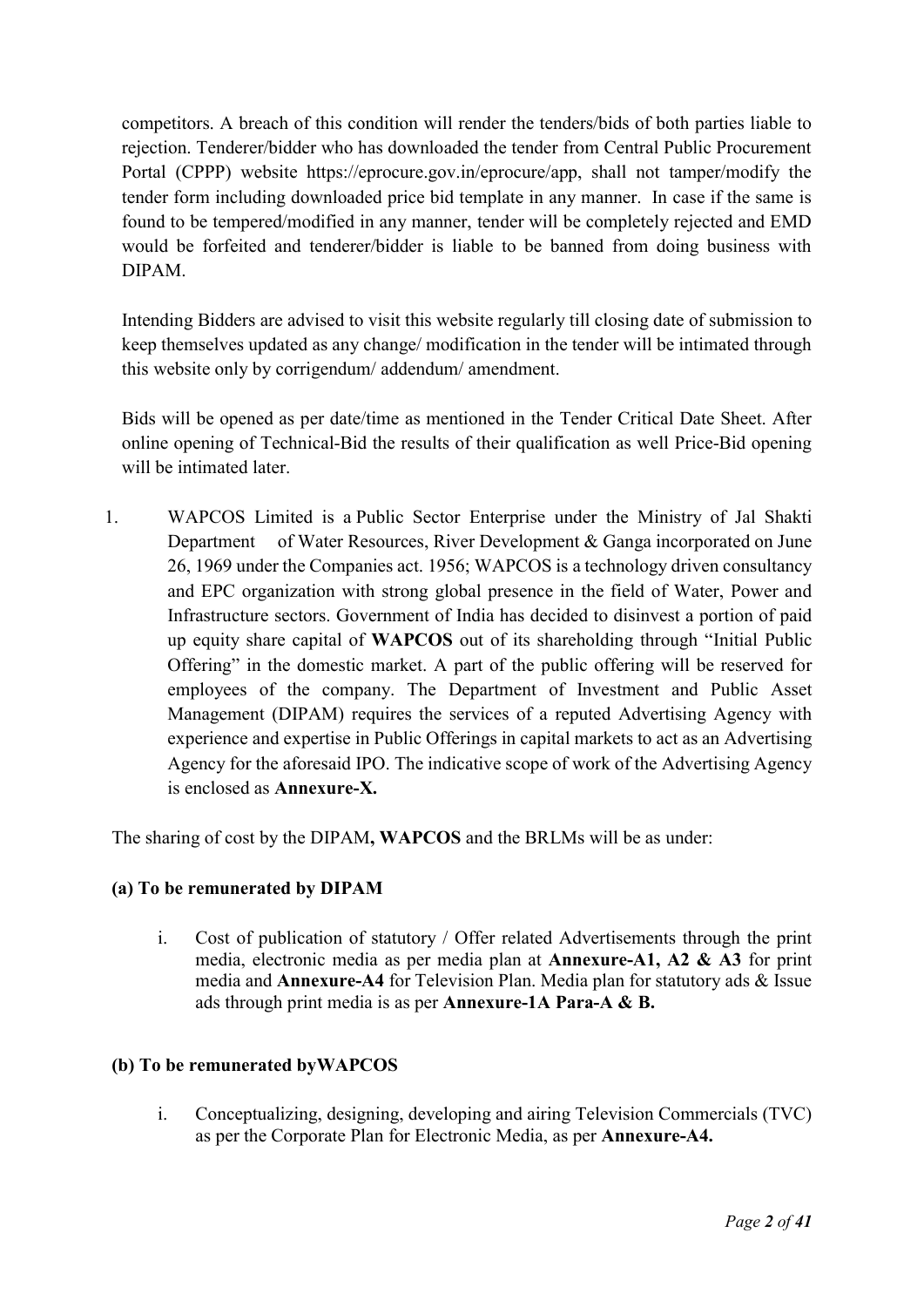- ii. Designing, developing and publication of corporate advertisements through print media, as per Annexure-A1 and A3.
- iii. Designing, printing and display of Hoarding, as per Annexure-A5.
- iv. Magazines as per Annexure-A6.
- v. Cost of production of Corporate film, TVC based on DRHP/RHP.

#### (c) To be remunerated by BRLMs

- i. Public Relations work
- ii. Organizing road show- (all expenses in this regard will be borne by BRLMs)
- iii. Cost of designing and developing of advertisements for the print media (statutory and Offer advertisements)- As per RHP BRLMs are required to prepare and approve the statutory advertisement for publication. The cost of the preparation will be borne by the BRLMs and the cost of publication will be borne by the Government.
- 2. The Government shall have exhaustive rights to accept or reject any bid received against this enquiry and/ or cancel the process altogether without assigning any reason for the same.
- 3. The Government has prescribed guideline for qualifications for Advisers for disinvestment process, enclosed at Annexure-Y. The interested Bidders are advised to go through the guidelines and furnish the following certificate as part of the Proposal.

"We certify that there has been no conviction by a Court of Law or indictment/adverse order by a regulatory authority for a grave offence against us or any of our sister concern(s) during the last five years. It is further certified that there is no investigation pending against us or our sister concern(s) or the CEO, Directors/Managers/Employees of our concern or of our sister concern(s) in a case, which, if decided against, shall render us ineligible. It is certified that no conflict of interest is defined in O.M. No.  $5/3/2011$ -Policy dated  $8<sup>th</sup>$  June, 2011 exists as on date and if in future such a conflict of interest arises, we will intimate the same to the Government of India/Company.

Further, we certify that as on the date we are not advising or acting on behalf of or associated with any other person or entity (including any company, other than a CPSE (to be specified), partnership, proprietary concern or individual or an HUF or association of persons or body of individuals) which is engaged in the same line of business as that of the Company (being disinvested), in respect of any transaction of same nature as the transaction for which the Government and /or the Company (being disinvested) is proposing to select the Adviser, except for the list of the mandates, duly signed by us, in the same line of business and for the same type of transaction, as enclosed.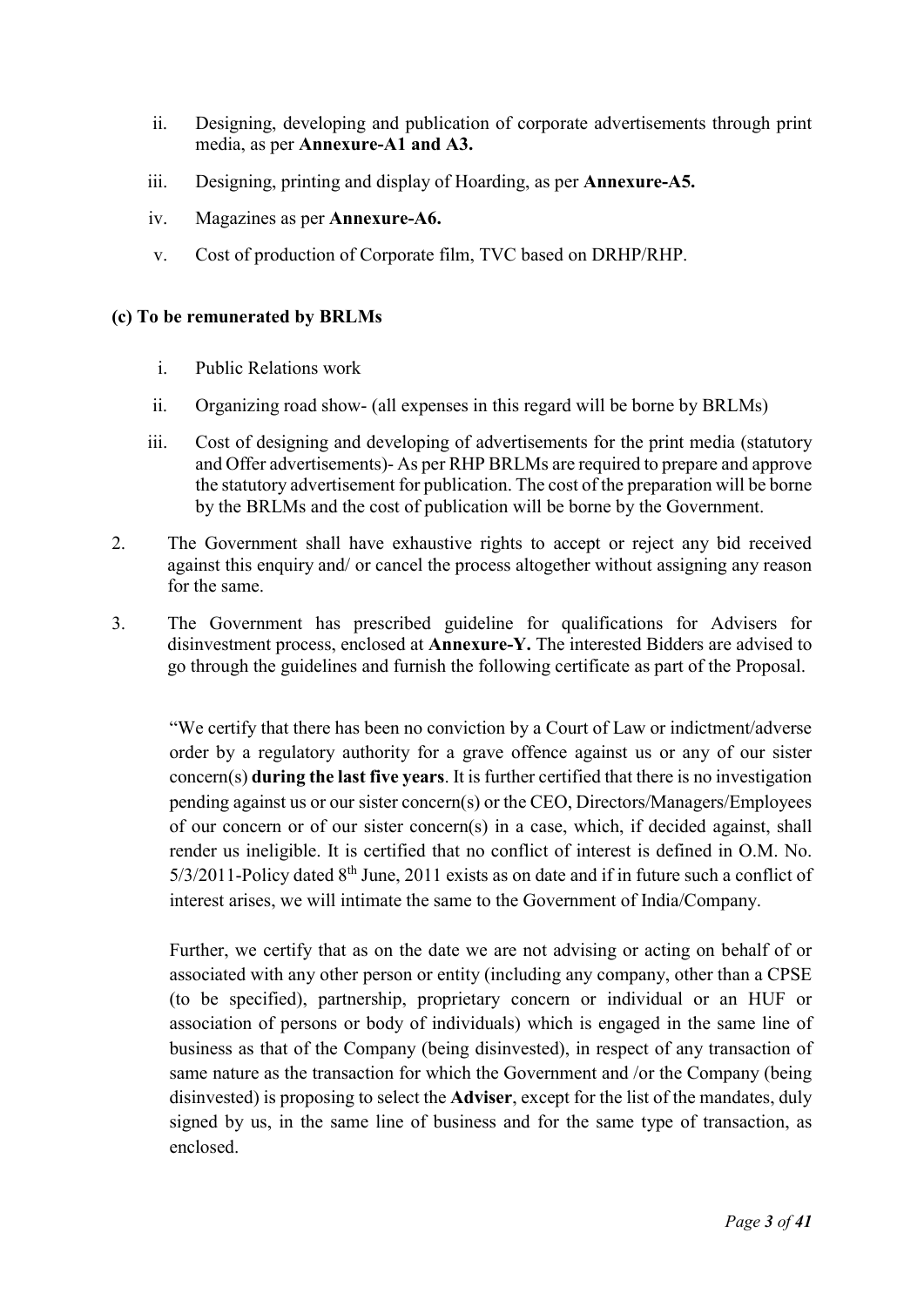Further, we certify and undertake that for a period commencing from the date of our appointment (if so appointed) as the Adviser till the completion of the transaction, we shall keep the Government/CPSE informed of any mandate/contracts entered into, to advise or act on behalf of or associate ourselves with , any other person or entity (including any company, partnership, proprietary concern or individual or an HUP or association of persons or body of individuals) which is engaged in the same line of business as that of the Company being disinvested, in respect of any transaction of same nature as the transaction in respect of which we have been appointed as the Adviser."

(The certificate should be signed by the authorized signatory of the Bidder.)

#### NOTE:

- 1. The content of the certificate must not be changed. Clarification, if any, may be provided separately.
- 2. The above certificate must be submitted along with the confirmation for participating in the presentations. If no certificate is received you will be ineligible to make a presentation.
- 4. The bidders should note that all advertisement would be required to be in line with SEBI ICDR 2009 regulations as amended from time to time and the publicity guidelines that have been circulated by legal counsels in relation to this proposed IPO and the Bid submitted will be valid till entire exercise is completed.

#### 5. Desirability

The bidder should have in-house competency of handling legal issues arising out of advertisement / publicity relating to IPO/FPO or they have a tie – up/agreement with any well-established legal firm of repute.

### 6. Eligibility

To be eligible for the above transaction the advertising agency should have the following qualifications: -

(i) The agency should have requisite qualifications as prescribed for being empanelled as Category A as per DAVP guidelines which are as under:

> a. Agencies with the turnover of Rs. 100 crore and above in the past three (3) years;

b. Professional experience of at least 5 years in social sector advertising;

c. All India / Regional presence at least in 4 states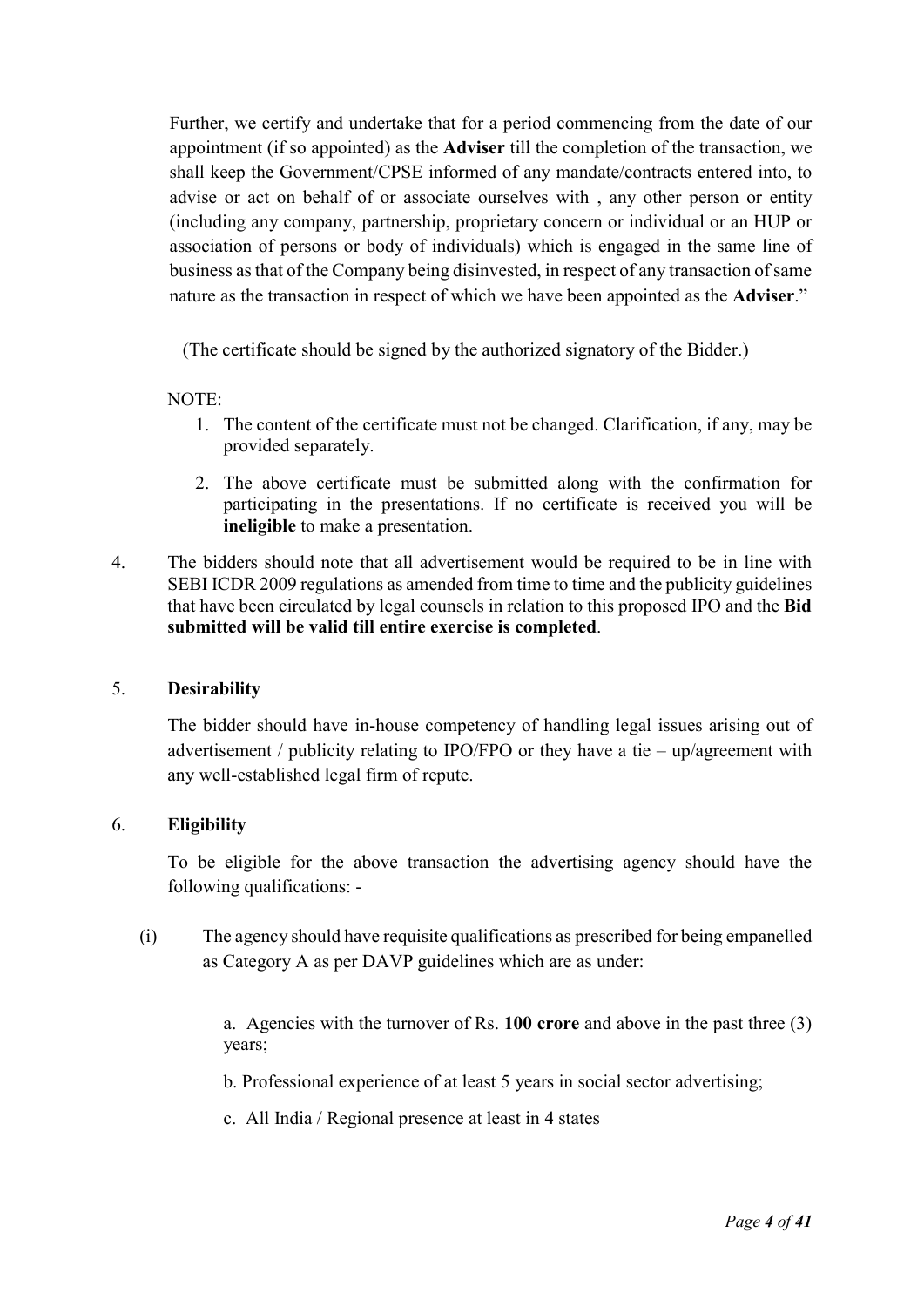- (ii) Should have experience in handling issue and statutory advertising for IPO/FPO- 6 years {please furnish the list of issues advertised in the last 6 years and provide one sample for any one issue and Statutory Ads}. Only completed issues would be considered between the period of 1.1.2015 to 31.12.2020
- (iii) The agency should furnish the No Conviction Certificate and No Conflict Certificate as per para 3 of the RFP.
- (iv) The agency should have been organized / facilitated interviews, panel discussion on the business news channels in the context of transactions involving capital market (at least one in the past three years).
- (v) The agency should have organized press, analyst, broker conference in at least one occasion in the past 2 years.

#### 7. The presentation should cover the following aspects and will be awarded marks as indicated below:

- i. Experience of handling issue and statutory advertising for IPOs/FPOs in the last six years including support for addressing legal issues relating to company law and other legal matters arising out of advertisement / publicity relating to IPO/FPO (40/100)
- ii. Presentation on Public Relations for the present (30/100)
- iii. Capability of organizing the press, analyst and broker conference during the domestic road show and the press conference (20/100)
- iv. Details of interviews, panel discussion etc. to be fixed on the business news channels with company officials, BRLMS and other experts (10/100)

### 8. Submission of Proposal

- 8.1 Proposals are required to be submitted as per the following directions:
	- i. Cover 1(Online): containing the technical bid as per paragraph 6, to be opened in the presence of the bidders as per critical date sheet. The bidders are also required to send technical bid in soft copy to DIPAM after the opening of the bids.
	- ii. Cover 2 (Online): containing the Financial Bid that should be submitted in the BoQ format provided online along with the tender document (Annexure-C1 to C5 and D1 to D4) to be opened only after the presentations and of only those parties who qualify in the technical bid. The bids will be opened in the presence of the bidders (who are technically qualified based on presentations) immediately after the presentations. L1 would be decided on the basis on the financial bid in the BoQ format as per Annexure-Z. Bids with conditionality will be summarily rejected.
- 8.2 Bids shall be uploaded online to CPP portal before bid submission end date/time as per critical date sheet. The Proposals will be opened by the Bid - Opening Committee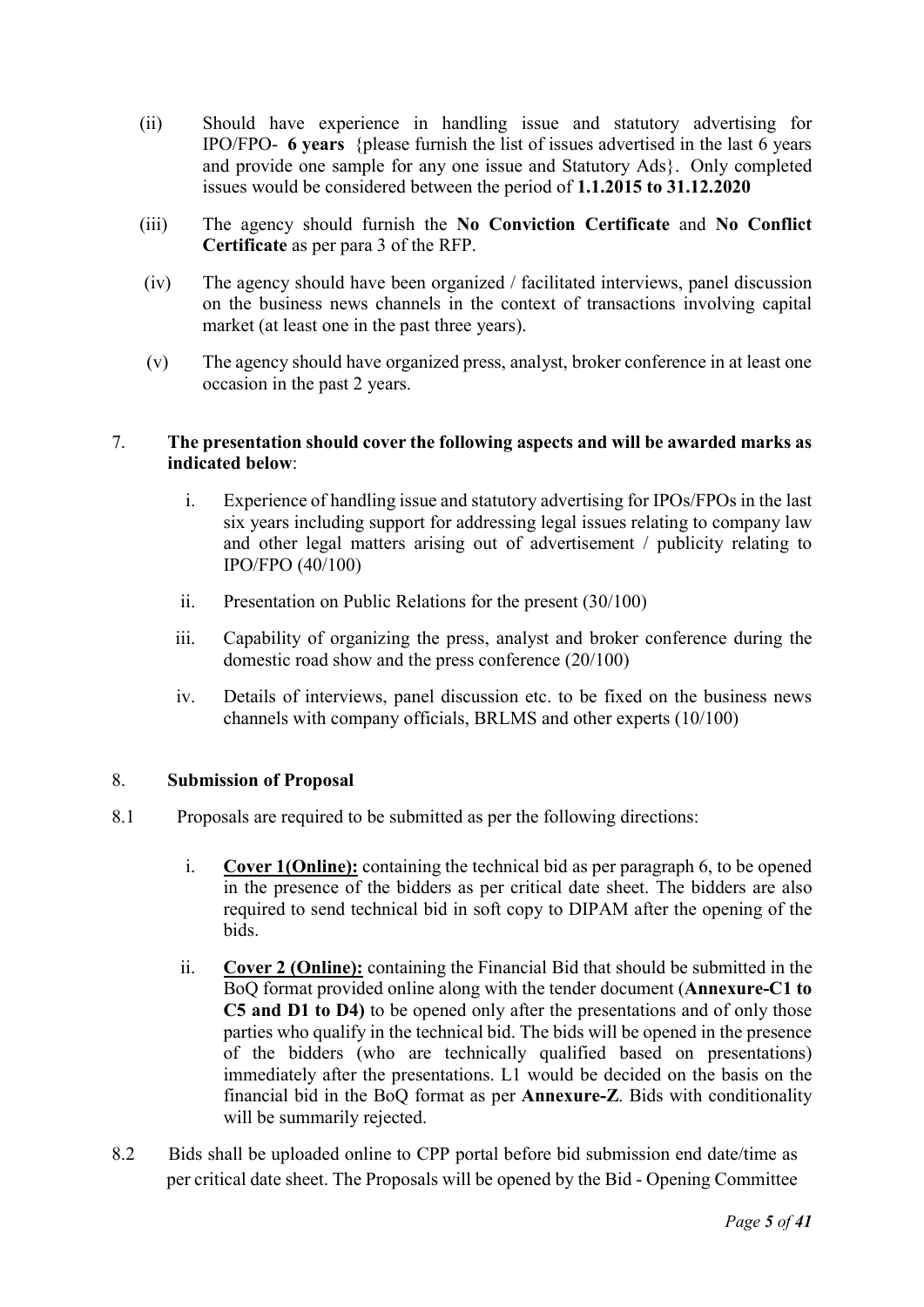in the presence of the bidders as per critical date sheet, through video conferencing and otherwise in the Committee Room No. 421, DIPAM, 4th Floor, Block 14, CGO Complex, Lodhi Road, New Delhi.

8.3 The Government reserves the sole right to accept or reject any or all Proposals thus received without assigning any reasons thereof.

#### 9. Evaluation process

- 9.1 Qualified interested Advertising Agency (applicants) will be required to make a presentation in respect of their Proposal before a Selection Committee.
- 9.2 The Schedule of presentation will be posted on the website of DIPAM (http://dipam.gov.in) in due course.
- 9.3 The Selection Committee will evaluate the applicants on the criteria mentioned in paragraph 6 above and based on their Proposal and presentation; short-list them for considering their financial bids. The Selection Committee will open the Financial Bids of only short-listed applicants. The lowest quote (L1) will be appointed Advertising Agency.
- 9.4 In case on a tie in the financial bid, the bidder who has a higher technical score will be selected.
- 10. In case an agency qualifies the cut off mark pre-decided by the Selection Committee, their financial bid as per Annexure-Z (submitted on the CPP Portal as per BoQ format) will be opened. The bid should also include the following costs:
	- i) Advertising Agency fees for the works to be done for the three parties namely, DIPAM, WAPCOS and the BRLMs separately commensurate with the work given by each as stated above.
	- ii) Negotiated rates as per DIPAM media plan give in Annexure-D1, D2, D3 and D4.
	- iii) Negotiated rates for Corporate media as per media plan given in Annexure-C1, C2, C3, C4 and C5.
- 11. If any part of the Media plan is not implemented by the agency with the prior approval of DIPAM then Pro rata deduction will be made from the bills as per the rates quoted in the Annexures, subject to other conditions mentioned in the Annexures.
- 12. The amount quoted by the bidder should be inclusive of all the applicable taxes except GST, cess, duties, any type of charge, etc. However, GST should be indicated separately. The nature of tax should be indicated separately while raising the bills for payment. All bills are to be raised in INR and will be payable in INR only after completion of the IPO. The Bidder is required to quote the price in INR (in a sealed envelope). The price quoted by the Bidder should be minimum Rs 1.00 (Rupee one)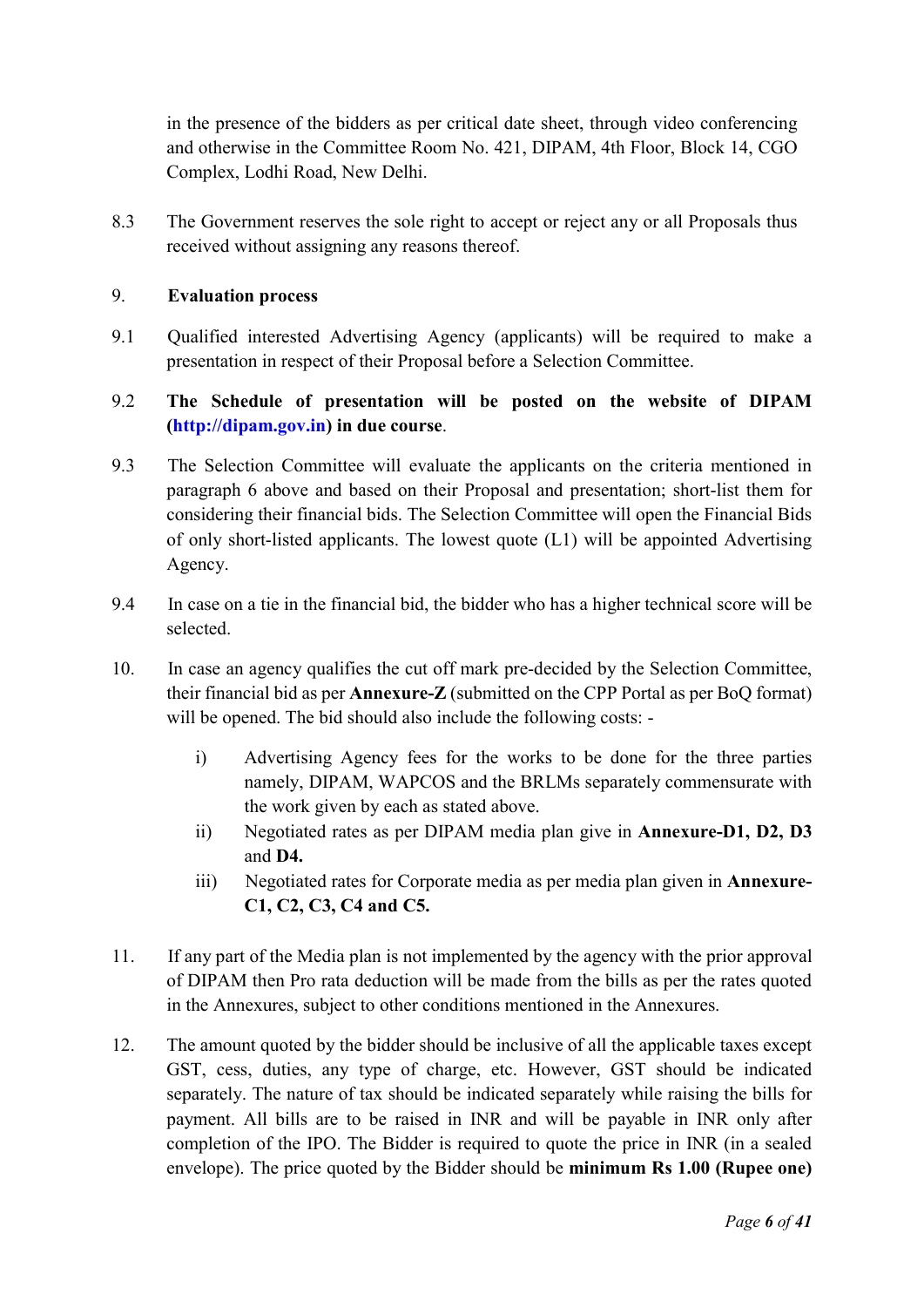or in multiples of Rs 1.00 (Rupee One), failing which the financial bid would be rejected. However, in case the Issue is deferred for an indefinite period, the agency will be paid for any ads actually released by the agency up to that date. The price quoted should be unconditional and inclusive of the expenditure for the work assigned to the Advertising Agency as mentioned in RFP.

- 13. The bidders shall quote in their proposals lump sum price for the entire scope of works covered under the RFP, as required in the Bid Proposal Schedules on a FIRM price basis valid till the complete execution of the order. The bidders shall also quote the breakup of the lump sum price in the relevant schedules of Bid Proposal for various components of scope of work/ services. It may be mentioned that Scope of Work and Media Plan indicated in Annexure-X and 1A above shall be used for evaluation of bids and declaring the L1 for award of work. However, this Scope of Work/ Media Plan is tentative at this stage and may undergo change as per requirement of DIPAM/Company. The payment to the advertising agency in such situation will be made on per unit rate indicated in the bid for the actual quantities as required by DIPAM /Company.
- 14. The bidders should note that all advertisements would be required to be in line with SEBI ICDR 2009 regulations as amended from time to time and the publicity guidelines that have been circulated by legal counsels in relation to this proposed IPO issue.
- 15. For any further clarification, please contact Mr. Goonjan Kumar, Deputy Director, Ministry of Finance, DIPAM, Room No 424, 4th Floor, Block 11, CGO Complex, Lodhi Road, New Delhi- 110003, Tel 011-24363059, Email: to goonjan.kumar@gov.in

\*\*\*\*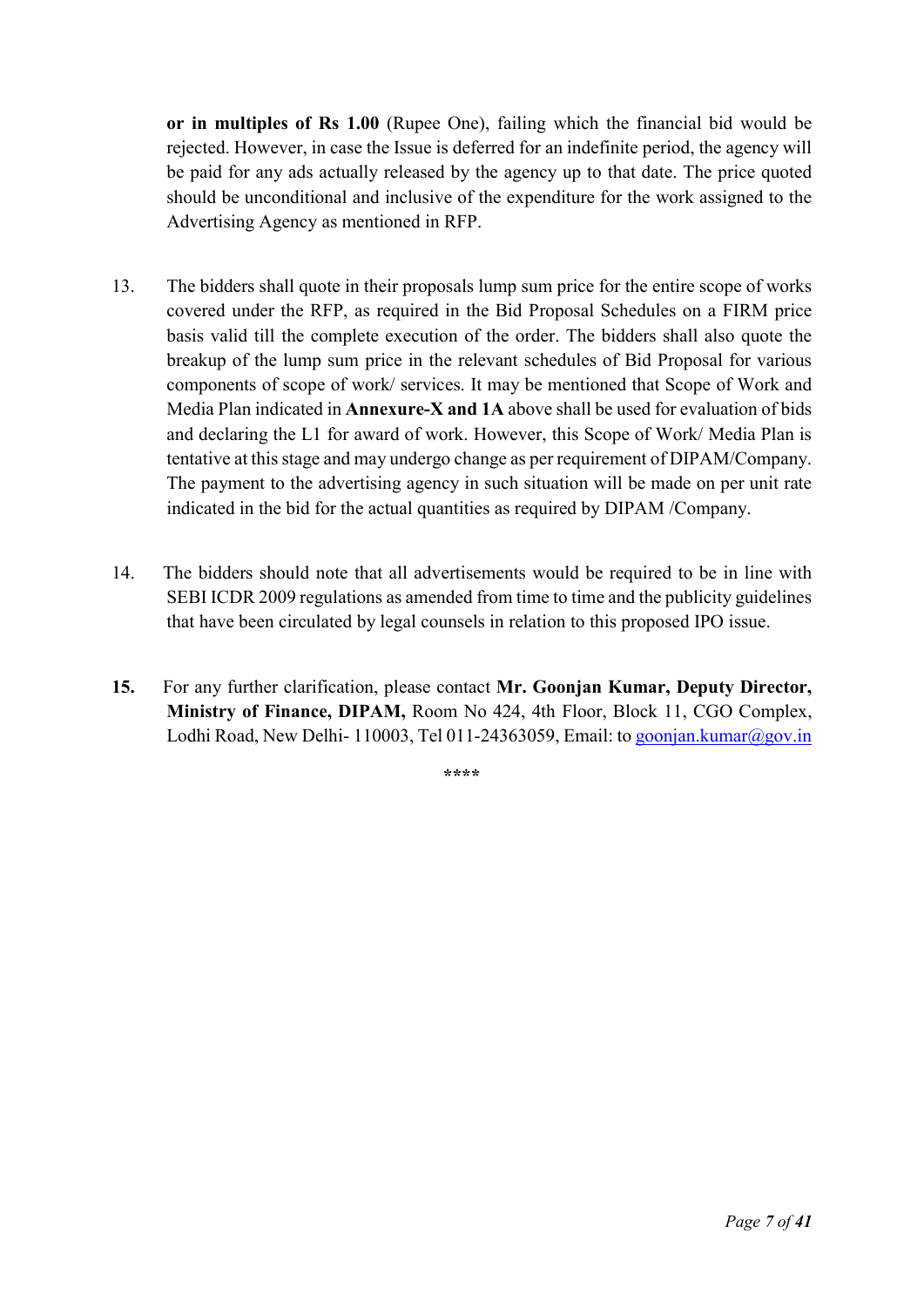### Instructions for Online Bid Submission:

The bidders are required to submit soft copies of their bids electronically on the CPP Portal, using valid Digital Signature Certificates. The instructions given below are meant to assist the bidders in registering on the CPP Portal, prepare their bids in accordance with the requirements and submitting their bids online on the CPP Portal.

More information useful for submitting online bids on the CPP Portal may be obtained at: https://eprocure.gov.in/eprocure/app

#### REGISTRATION

- 1. Bidders are required to enroll on the e-Procurement module of the Central Public Procurement Portal (URL: https://eprocure.gov.in/eprocure/app) by clicking on the link "Online bidder Enrollment" on the CPP Portal which is free of charge.
- 2. As part of the enrolment process, the bidders will be required to choose a unique username and assign a password for their accounts.
- 3. Bidders are advised to register their valid email address and mobile numbers as part of the registration process. These would be used for any communication from the CPP Portal.
- 4. Upon enrolment, the bidders will be required to register their valid Digital Signature Certificate (Class III Certificates with signing key usage) issued by any Certifying Authority recognized by CCA India (e.g. Sify / nCode / eMudhra etc.), with their profile.
- 5. Only one valid DSC should be registered by a bidder. Please note that the bidders are responsible to ensure that they do not lend their DSC's to others which may lead to misuse.
- 6. Bidder can then log into the site through the secured log-in by entering their user ID / password and the password of the DSC / e-Token.

#### SEARCHING FOR TENDER DOCUMENTS

- 1. There are various search options built in the CPP Portal, to facilitate bidders to search active tenders by several parameters. These parameters could include Tender ID, Organization Name, Location, Date, Value, etc. There is also an option of advanced search for tenders, wherein the bidders may combine a number of search parameters such as Organization Name, Form of Contract, Location, Date, Other keywords etc. to search for a tender published on the CPP Portal.
- 2. Once the bidders have selected the tenders they are interested in, they may download the required documents / tender schedules. These tenders can be moved to the respective 'My Tenders' folder. This would enable the CPP Portal to intimate the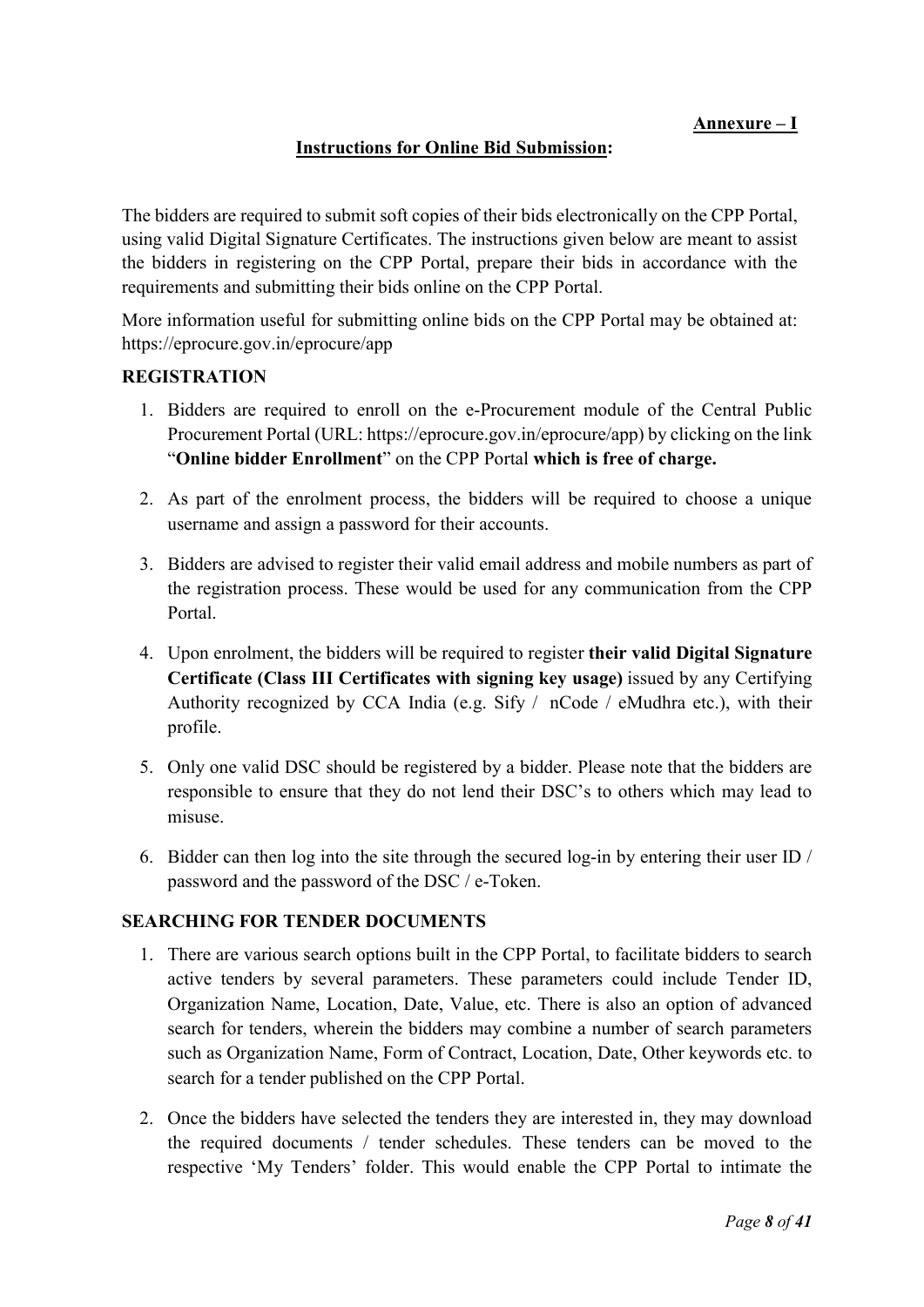bidders through SMS / e-mail in case there is any corrigendum issued to the tender document.

3. The bidder should make a note of the unique Tender ID assigned to each tender, in case they want to obtain any clarification / help from the Helpdesk.

### PREPARATION OF BIDS

- 1. Bidder should take into account any corrigendum published on the tender document before submitting their bids.
- 2. Please go through the tender advertisement and the tender document carefully to understand the documents required to be submitted as part of the bid. Please note the number of covers in which the bid documents have to be submitted, the number of documents - including the names and content of each of the document that need to be submitted. Any deviations from these may lead to rejection of the bid.
- 3. Bidder, in advance, should get the bid documents ready to be submitted as indicated in the tender document / schedule and generally, they can be in PDF / XLS / RAR / DWF/JPG formats. Bid documents may be scanned with 100 dpi with black and white option which helps in reducing size of the scanned document.
- 4. To save the time and effort required in uploading the same set of standard documents which are required to be submitted as a part of every bid, a provision of uploading such standard documents (e.g. PAN card copy, annual reports, auditor certificates etc.) has been provided to the bidders. Bidders can use "My Space" or ''Other Important Documents'' area available to them to upload such documents. These documents may be directly submitted from the "My Space" area while submitting a bid, and need not be uploaded again and again. This will lead to a reduction in the time required for bid submission process.

### SUBMISSION OF BIDS

- 1. Bidder should log into the site well in advance for bid submission so that they can upload the bid in time i.e. on or before the bid submission time. Bidder will be responsible for any delay due to other issues.
- 2. The bidder has to digitally sign and upload the required bid documents one by one as indicated in the tender document.
- 3. Bidder has to select the payment option as "offline" to pay the tender fee / EMD as applicable and enter details of the instrument.
- 4. Bidder should prepare the EMD as per the instructions specified in the tender document. The original should be posted/couriered/given in person to the official concerned, latest by the last date of bid submission or as specified in the tender documents. The details of the DD/any other accepted instrument, physically sent, should tally with the details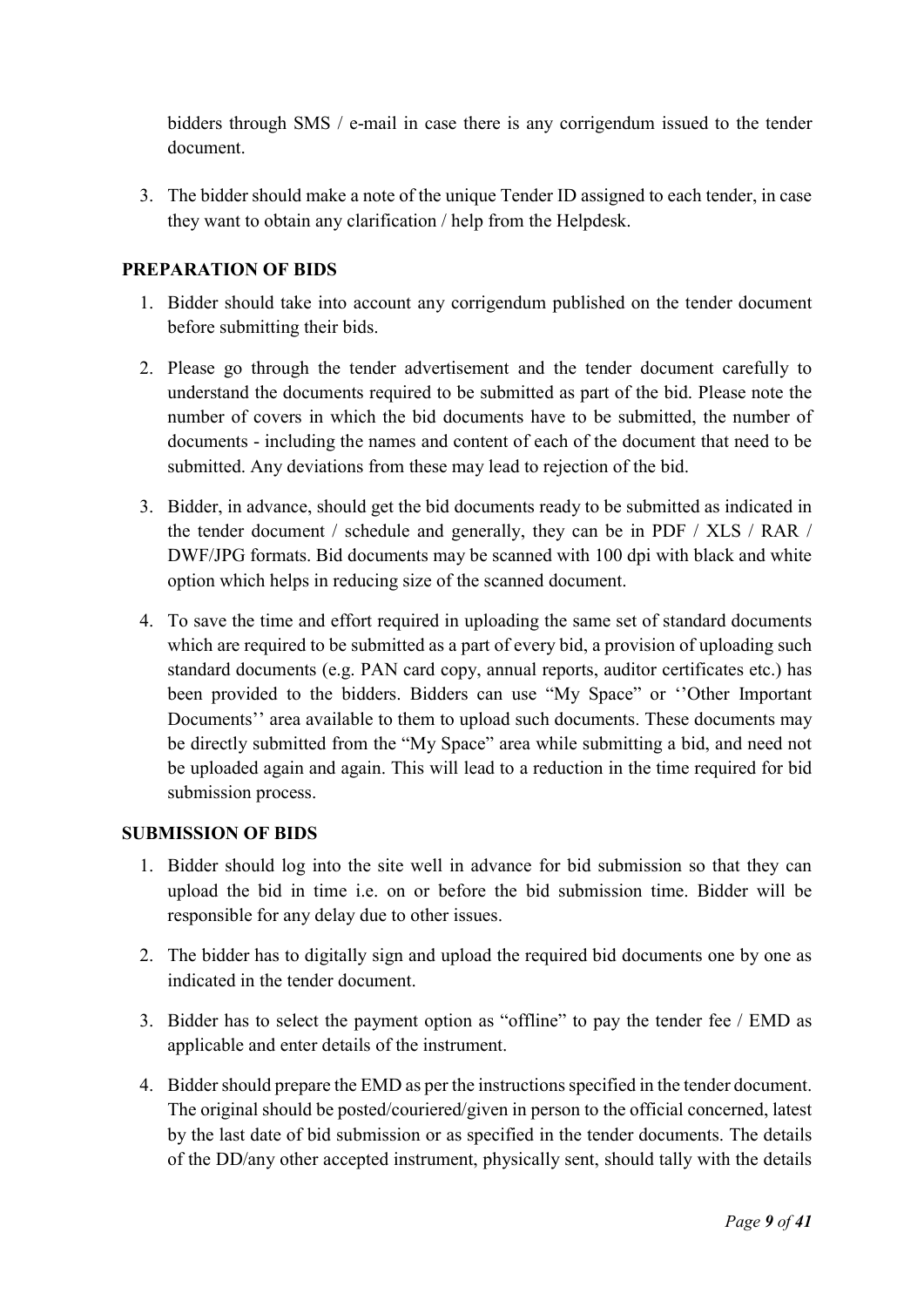available in the scanned copy and the data entered during bid submission time. Otherwise the uploaded bid will be rejected.

- 5. Bidders are requested to note that they should necessarily submit their financial bids in the format provided and no other format is acceptable. If the price bid has been given as a standard BoQ format with the tender document, then the same is to be downloaded and to be filled by all the bidders. Bidders are required to download the BoQ file, open it and complete the blue coloured (unprotected) cells with their respective financial quotes and other details (such as name of the bidder). No other cells should be changed. Once the details have been completed, the bidder should save it and submit it online, without changing the filename. If the BoQ file is found to be modified by the bidder, the bid will be rejected.
- 6. The server time (which is displayed on the bidders' dashboard) will be considered as the standard time for referencing the deadlines for submission of the bids by the bidders, opening of bids etc. The bidders should follow this time during bid submission.
- 7. All the documents being submitted by the bidders would be encrypted using PKI encryption techniques to ensure the secrecy of the data. The data entered cannot be viewed by unauthorized persons until the time of bid opening. The confidentiality of the bids is maintained using the secured Socket Layer 128 bit encryption technology. Data storage encryption of sensitive fields is done. Any bid document that is uploaded to the server is subjected to symmetric encryption using a system generated symmetric key. Further this key is subjected to asymmetric encryption using buyers/bid openers public keys.
- 8. The uploaded tender documents become readable only after the tender opening by the authorized bid openers.
- 9. Upon the successful and timely submission of bids (i.e. after Clicking "Freeze Bid Submission" in the portal), the portal will give a successful bid submission message  $\&$ a bid summary will be displayed with the bid no. and the date & time of submission of the bid with all other relevant details.
- 10. The bid summary has to be printed and kept as an acknowledgement of the submission of the bid. This acknowledgement may be used as an entry pass for any bid opening meetings.

### ASSISTANCE TO BIDDERS

- 1. Any queries relating to the tender document and the terms and conditions contained therein should be addressed to the Tender Inviting Authority for a tender or the relevant contact person indicated in the tender.
- 2. Any queries relating to the process of online bid submission or queries relating to CPP Portal in general may be directed to the 24x7 CPP Portal Helpdesk.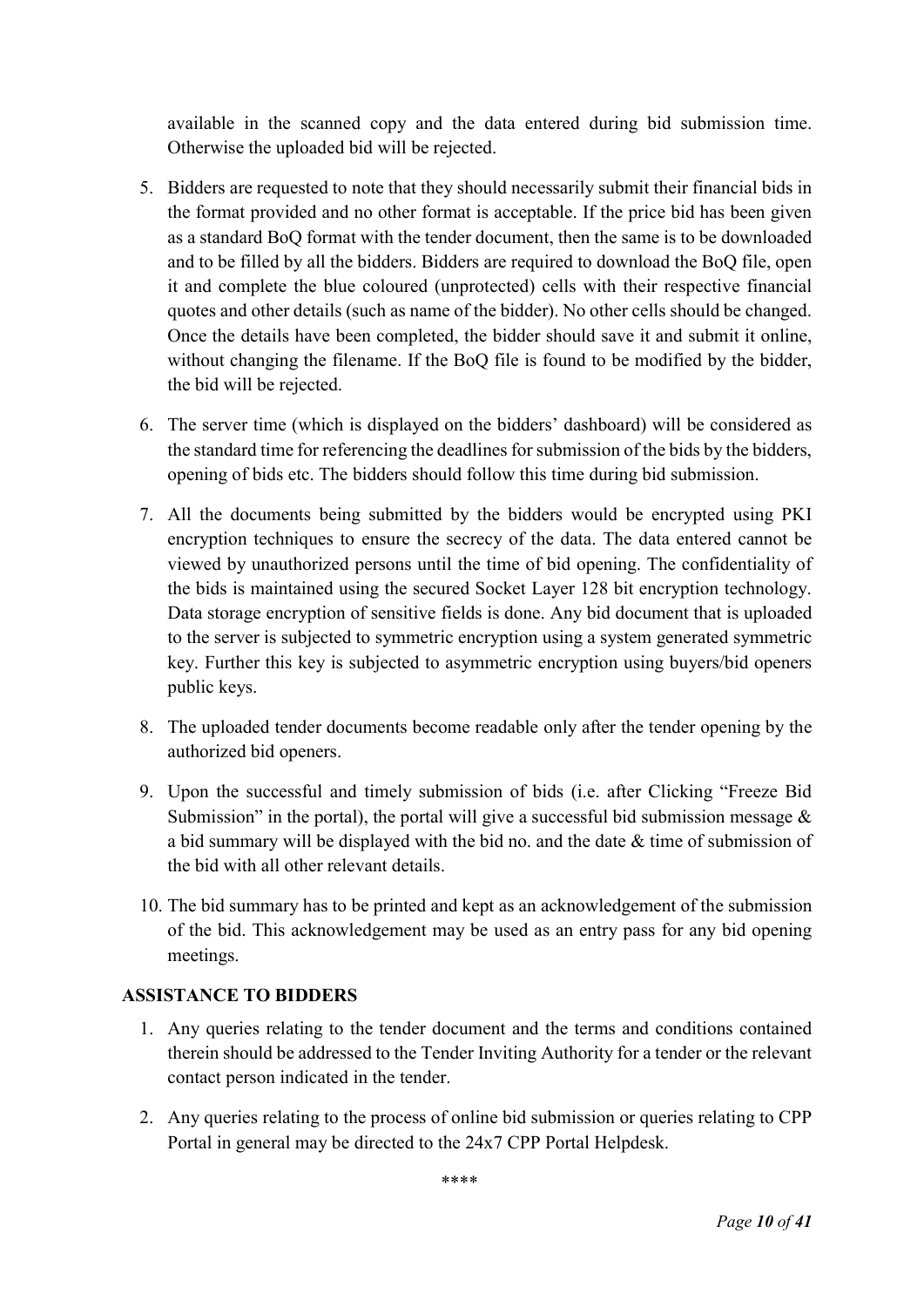# Annexure-X

#### Indicative Scope of Work for IPO Advertising

#### Formulate advertisement plan

- o Assisting the Company/DIPAM in all aspects of corporate and Offer related Publicity Material and Offer Advertisements in accordance with the guidelines and restrictions for publicity provided under Regulation 60, in Chapter VI along with other applicable provisions of the SEBI ICDR Regulations and Section 30 of the Companies Act, 2013 as amended and the memorandum setting out the guidelines and restrictions on publicity prepared by legal counsels appointed for the Offer and provided to the Company/DIPAM in connection with the Offer.
- o Recommend a suitable Media Plan for both corporate advertising and statutory advertisements, as per prevailing market conditions

#### Release of advertisements related to the IPO/FPO

- o Conceptualising, drafting and developing all editorial material including press release, Offer analysis, various Offer Advertisements and other Publicity Material, including all statutory Advertisements in connection with the Offer as prescribed under the Companies Act, 2013, as amended and the SEBI ICDR Regulations, such as the announcement of the filing of the draft red herring prospectus ("DRHP"), registering the red herring prospectus ("RHP") with Registrar of Companies ("RoC"), announcement of price band, Offer opening advertisement, Offer closing advertisement, public notices / addenda / corrigenda, if any, announcement of Offer Price (if any), basis of allotment advertisement and submit them to the Company/ DIPAM, the BRLMs and the legal counsel(s) of the Offer for their approval.
- o As a condition to the release or distribution of any Publicity Material and/or Advertisements related to the Company and/or to the Offer, issued by the Company and/or any Company representative during the term of the Advertising Agency Agreement, obtain prior consent from the BRLMs and the legal counsel(s) to the Offer, for the Offer Advertisement, Publicity Material, the media plan and the release schedule, and release or distribute the same only after the content of such communication has been approved by the Company, the BRLMs and the legal counsel(s) to the Offer
- o Release the approved Offer Advertisements and/or Publicity Material as per the media plan and the release schedule as approved by the Company/ DIPAM, the BRLMs and the legal counsel to the Offer
- o Provide confirmation on publication of Offer Advertisements in all statutory newspapers.
- $\circ$  Reporting of any supplementary information that may be added to the Offer Documents at a later stage. The advertising agency shall be responsible for preparing and issuing any corrigenda and/or advertisements in connection with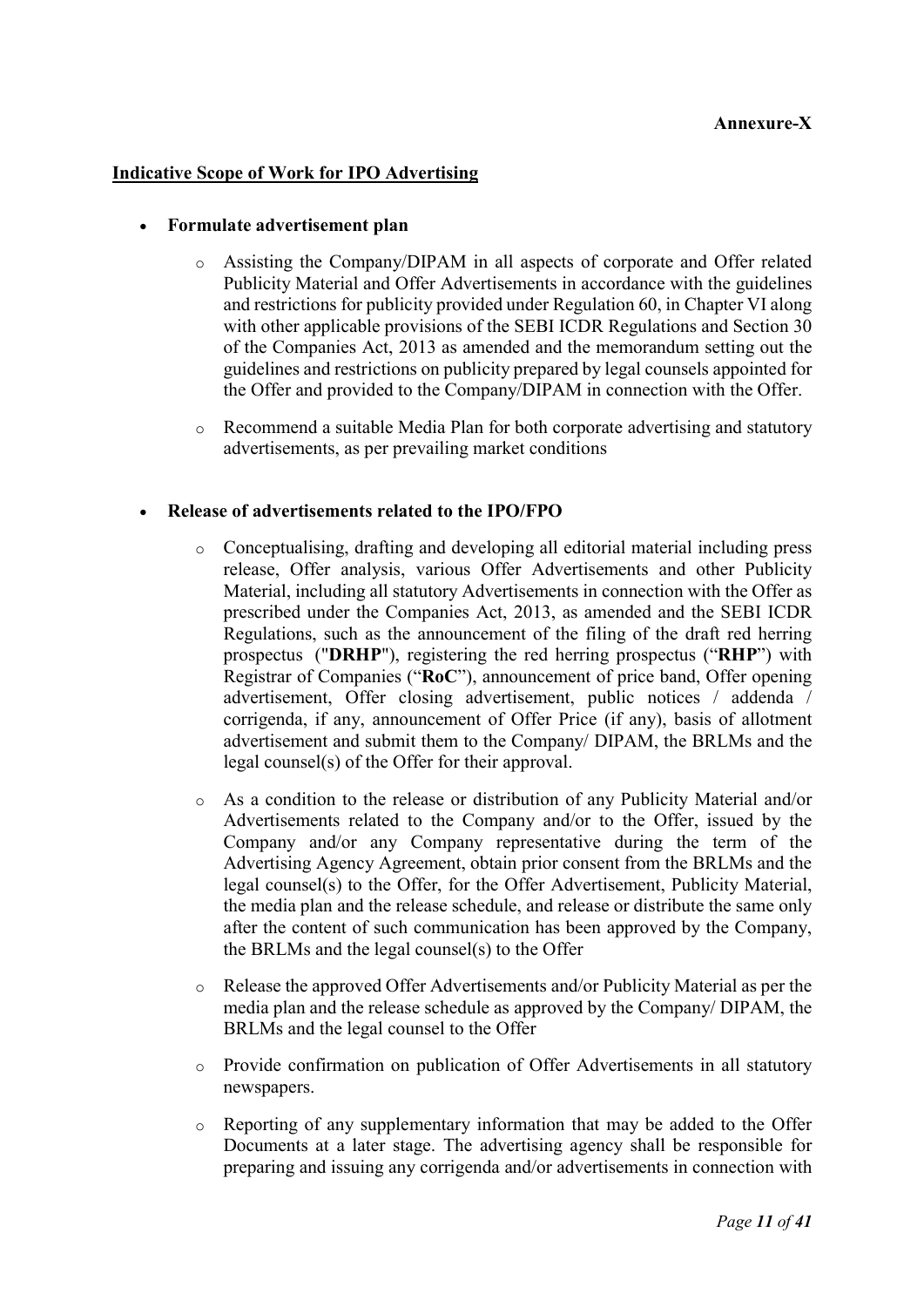any supplementary information that may be added to the Offer Documents at a later stage.

# Undertake publicity campaign

- o Creation of Corporate Advertisements based on the contents of the DRHP/RHP
	- Designing, developing and publication of advertisements for the print media; and
	- Conceptualizing, designing, preparations and cost of display of select outdoor hoardings and signage.
	- Conceptualizing, Arranging and Drafting Interviews, Featured Articles, Talk Shows, Press Conferences, Press Releases etc. that are in compliance with the applicable law.
- o Creation of corporate film to showcase the strengths and achievements, on the basis of the contents of the DRHP/RHP, to be showcased at the roadshows
- o Creation of Offer TVC as per the RHP and SEBI ICDR Regulations
- Print invitation cards, folders/brochures -- Creation of collaterals for the domestic road shows as per the mandated guidelines including printing of invitation cards, folders/brochures, etc

### Organise domestic road shows

- o Management of domestic road shows (in compliance with applicable law) for media, broker and analysts as per the plans developed. The Agency has to make all the required arrangements for successful conduct of the road shows. The agency has to book the venue at the hotels in consultation with Company for successful conduct of Broker's/ Analyst's/ Press Conference which shall invariably include all logistics like Decoration, Press Compendium, Banners, Backdrops, Corporate Film, Audio-Visual Equipment and 42" LCD/LED Displays, Aids etc., Photocopy/Internet/E-mail facilities etc.
- o The agency should arrange successful coverage (which is in compliance with the applicable law) of the events in the Print and Electronic media (TV, Radio, Internet (Blog, banner) etc.
- o Conceptualizing, Designing and Drafting required communications (which is in compliance with the applicable law) to invitees (journalists, brokers, analysts etc) for various Road Shows in consultation with BRLMs and Company, as per prevalent SEBI Regulations.
- o Ensuring wide and active participation by leading brokers, media personnel and analysts in the meets and conferences.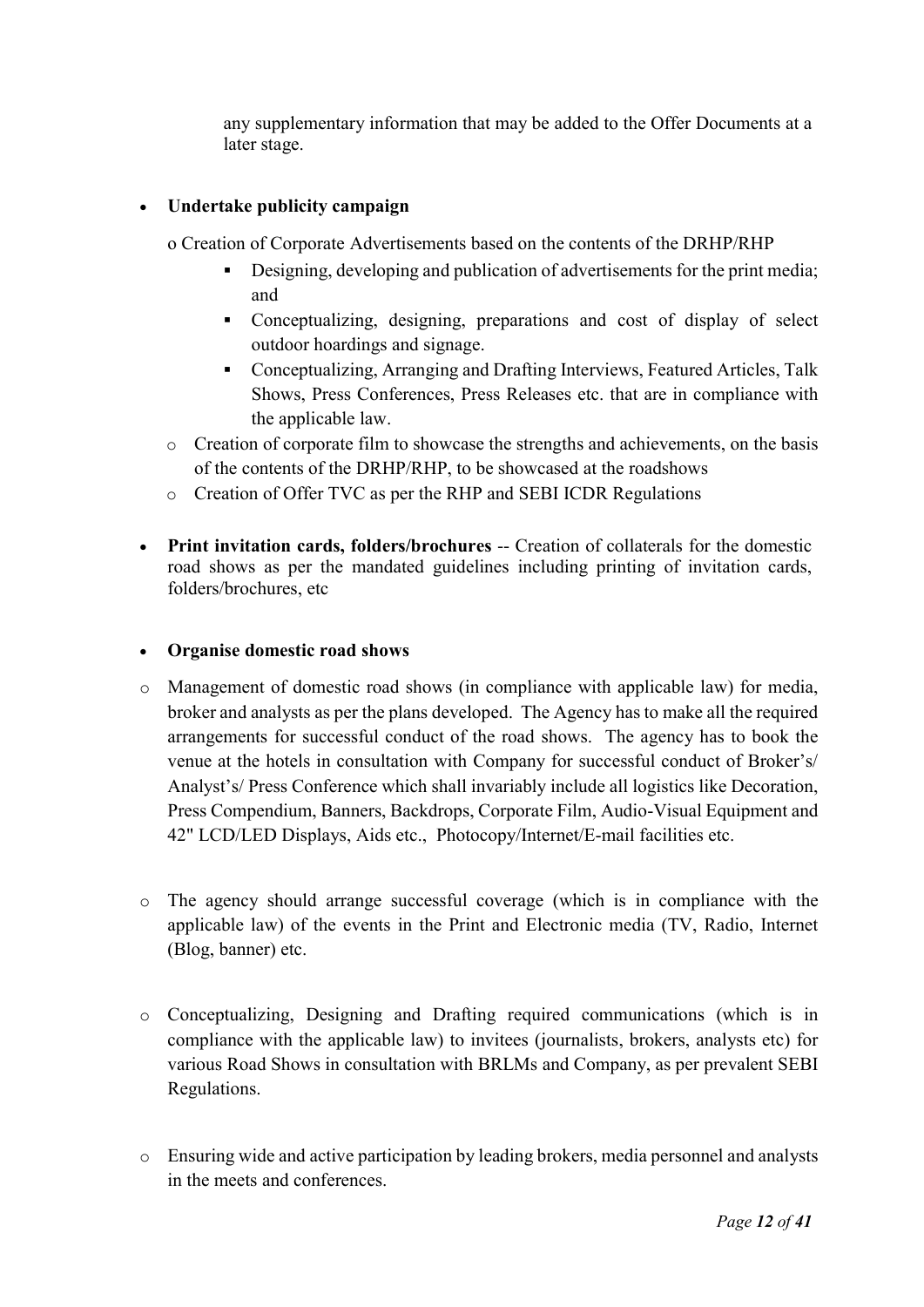• Organise listing ceremony Management of the Listing ceremony, including collaterals

### • Undertake other public relation activities

- o Provide training and orientation to the officials of DIPAM, top management and other senior executives of Company in effectively dealing with media, investors, brokers, analysts and opinion influencers
- Track and provide the media coverage related to the Company (including major business magazines) on a day-to-day basis on all working days from the date of filing of the draft red herring prospectus ("DRHP") with SEBI and providing copies of such media coverage to the Company and the BRLMs till the listing of the Equity Shares of the Company on the Stock Exchanges. For media coverage related to the Company being published and / or disseminated on days other than the working days, the advertising agency shall track and provide information about the same on the next working day to the BRLMs. The advertising agency shall provide all the relevant information required to be submitted under Regulation 60(14) of the SEBI ICDR Regulations to SEBI in relation to the compliance report in the format specified in Part D of Schedule XIII of SEBI ICDR Regulations. The advertising agency shall provide a monthly compilation with an executive summary at the end of every month and a hard-bound compilation of all reports at the closure of the Offer.
	- o Create and maintain a backup of media/ press releases of the Company from the date of the meeting of the board of directors of the Company in which the Offer is approved, notwithstanding that the same is prior to the commencement of the term of this engagement.
	- o The Agency will be required to arrange select media interactions on a one-on-one basis and ensure enough and proper coverage for the Company in various mass communication media.
	- o The Agency will be required to conceptualize, design and draft all communications to the media such as press releases etc. and ensure that such communications press release etc. are in compliance with the applicable law and to coordinate with the legal counsel(s) and BRLMs in relation to release of all communication regarding the IPO.
	- o Assist the Company and the BRLMs in taking appropriate steps in relation to any misreporting in media / reporting not supported by disclosures in the Offer Documents.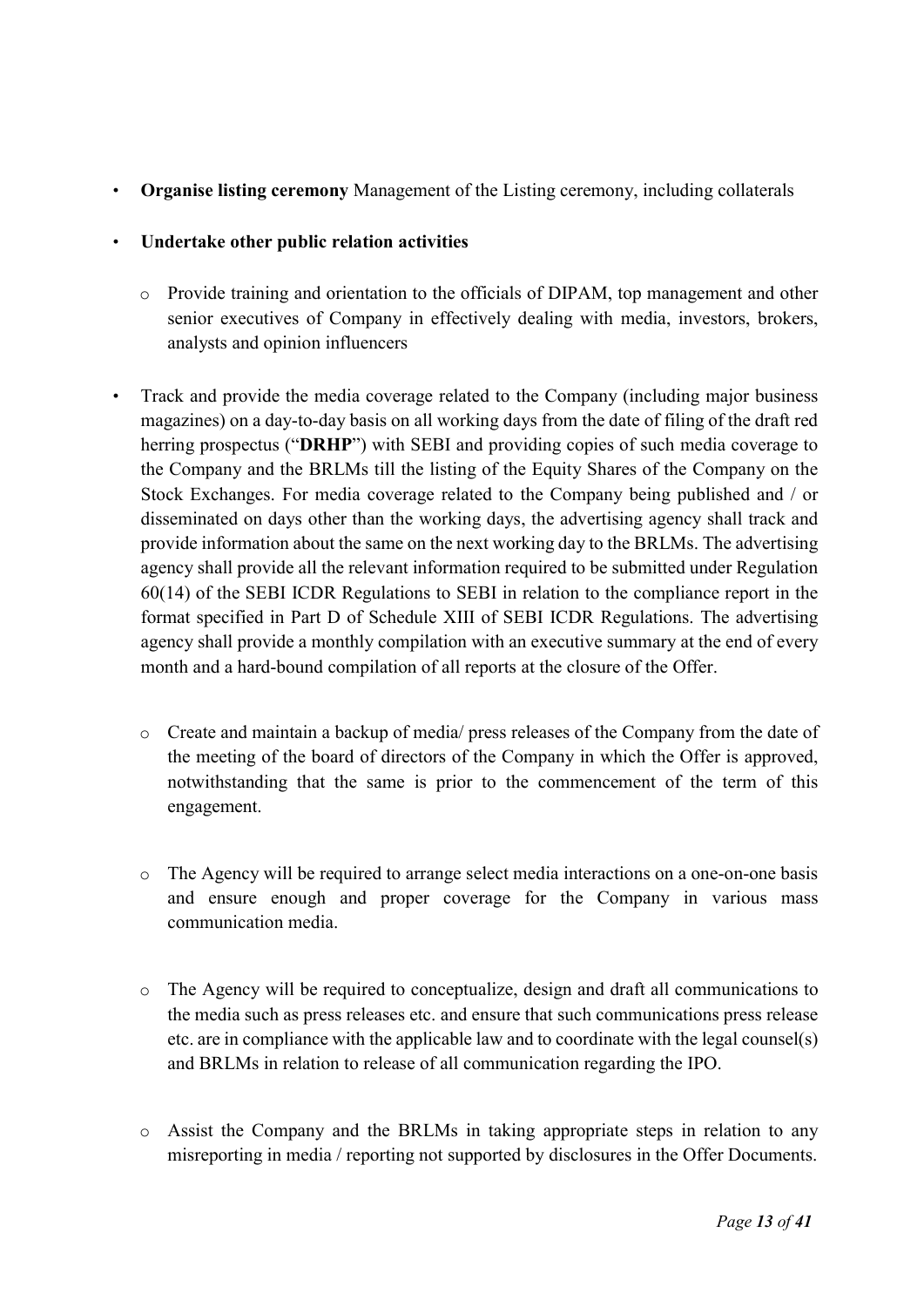- Performing such other functions, duties, obligations and services as are required under applicable law (including the rules and regulations prescribed by SEBI) in respect of the Offer, including, but not limited to, such functions, duties, obligations and services as may be more specifically set forth in the Advertising Agreement.
- All public relation activities shall be carried out by the Advertising Agency.
- The Advertising Agency will conduct a communication audit prior to the development of the communication strategy and plan. The audit would include management briefings, secondary research on the sector and a perception study amongst media correspondents covering the sector, analysts and brokers. The audit results would be used for developing communications strategies and plans.
- Writing and developing editorial material, including backgrounders, press releases and IPO analysis, Advertisements and Initial Public Offer Advertisements consistent with the Offer Documents, the SEBI ICDR Regulations, Companies Act other applicable laws and the Publicity Memorandum governing such communications.
- Reporting of any supplementary information that may be added to the Offer Documents at a later stage. The Advertising Agency shall be responsible for preparing and issuing any corrigenda and/or Publicity Material in connection with any supplementary information that may be added to the Offer Documents at a later stage.
- Managing media relations with all categories of media relevant to the marketing of the Offer, including the dissemination of Advertisements and press materials, as applicable, during the Applicable Period.
- Management of relevant "business as usual" announcements during the Applicable Period in accordance with the SEBI ICDR Regulations, other applicable laws and the Publicity Memorandum.
- Assisting the Company in managing crisis situations related to the IPO, if any.
- The Advertising Agency agrees that for compliance with the SEBI ICDR Regulations, other applicable laws in relation to the IPO and the Publicity Memorandum, it will, in consultation with the BRLMs, provide copies of all news reports and press releases issued for and on behalf of the Company in any media including: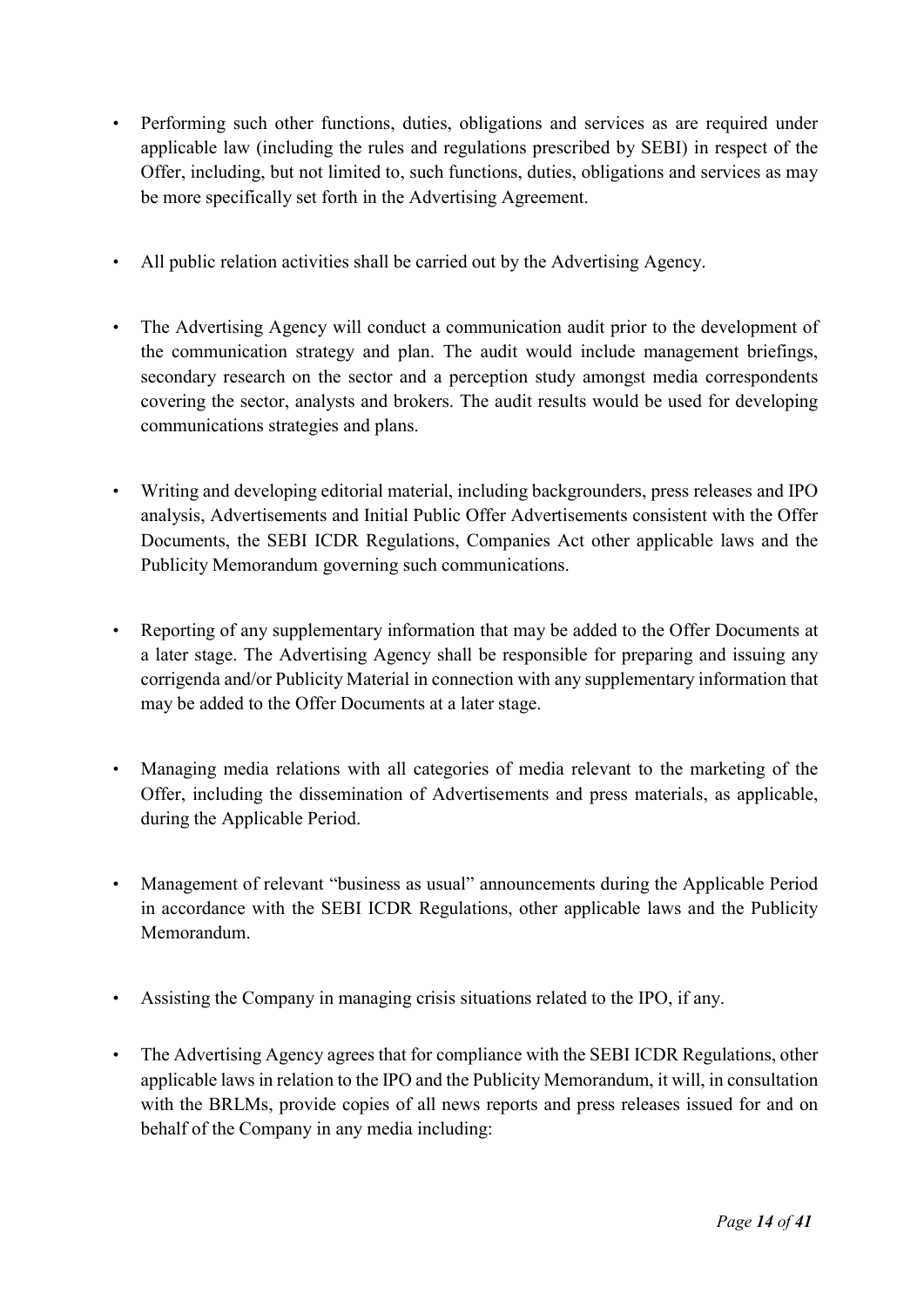- o all editions of such statutory newspapers (English and Hindi) as may be decided by the Company in consultation with the BRLMs and intimated to the Advertising Agency;
- o all editions of non-statutory newspapers (as may be decided by the Company in consultation with the BRLMs and intimated to the Advertising Agency) where advertisements have been published;
- o all editions of major business magazines and journals

to the BRLMs, the Company and their respective legal counsel(s) on a weekly basis, for period between the date of filing of the DRHP with SEBI up to the 30 days from listing date of the Initial Public Offer.

- Co-ordination with the BRLMs and the legal advisors to the Company for approvals on all communications issued during the exercise.
- Facilitate visits of key journalists on behalf of Company.
- Conduct media workshops for assisting the management for media interactions by the company
- Initiate relationship meetings with relevant media journalists and facilitate interactions resulting in appropriate corporate and management profiling stories.
- Providing a statement on a weekly basis by way of e-mails or otherwise, in the agreed format to the BRLMs (with a copy to the Company).
- The Advertising Agency hereby acknowledges that they are aware of the requirements specified under Chapter VI of the SEBI ICDR Regulations, including Regulation 60 and the Companies Act, and agrees to assist the Company in all aspects of corporate and IPO related Publicity Material and statutory Advertisements in accordance with the guidelines and restrictions for publicity provided under Regulation 60 in Chapter VI of the SEBI ICDR Regulations, other applicable laws and the Publicity Memorandum. Such Advertisements must be prepared and completed within the schedule prepared by the Company and the BRLMs.
- The Advertising Agency shall develop all advertising to promote the Initial Public Offer using tombstone formats accepted for such advertising. The Initial Public Offer advertising campaign will comprise print, television, outdoor, radio and other medium as advised by the Company and the BRLMs.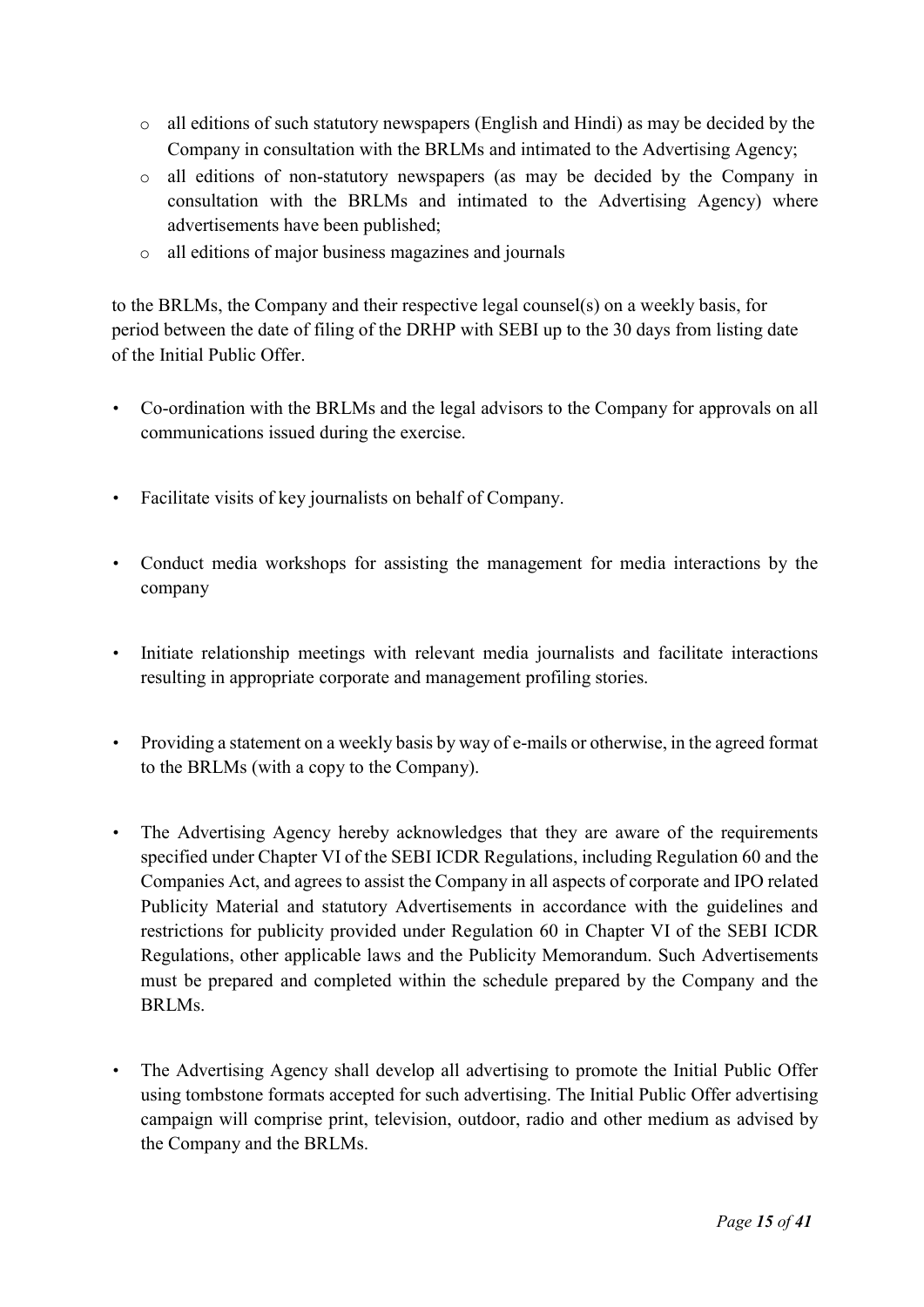- The Advertising Agency shall develop media plans that meet the campaign objectives in terms of reach and "Opportunity to See".
- The Advertising Agency will assist the Company in managing media relations in relation to the Initial Public Offer, including the dissemination of Publicity Material, until the date on which the equity shares of the Company are allotted in connection with the Offer.
- The Advertising Agency would distribute any Advertisement (including Offer Advertisements) and/or Publicity Material relating to the Company and/or the Offer, only after the content of such communication has been approved by the Company, the BRLMs and the legal counsel(s) to the Company and BRLMs and the release is authorized by the Company and the BRLMs.
- The Advertising Agency will prepare, develop and place various Offer Advertisements and other Publicity Material inter-alia including all statutory advertisements in connection with the Offer and public notices, addenda and corrigenda and submit them to the Company, the BRLMs and the legal counsel(s) to the Company and BRLMs for their approval.
- The Advertising Agency will release the approved Offer Advertisements and Publicity Material as per the media plan and release schedule approved by the Company and the BRLMs. o The Advertising Agency undertakes and represents to the Company and the BRLMs that they would adhere to all the requirements as provided in the SEBI ICDR Regulations, other applicable laws and the Publicity Memorandum relating to Advertisements, Offer Advertisements and Publicity Material prepared or issued by the Advertising Agency.
- The Advertising Agency represents that the BRLMs can rely on its confirmation for providing compliance certificate in connection with press releases, Offer Advertisements and/or Publicity Material to SEBI in this regard.
- The Advertising Agency represents that the amendments or corrections proposed by the BRLMs and the legal counsel(s) to the Company and the BRLMs will be incorporated in letter and spirit.
- The Advertising Agency shall comply with the requirements of the SEBI ICDR Regulations and applicable laws and not to directly or indirectly induce others to carry out in any manner the publicity which may be restricted under the SEBI ICDR Regulations, other applicable laws and the Publicity Memorandum.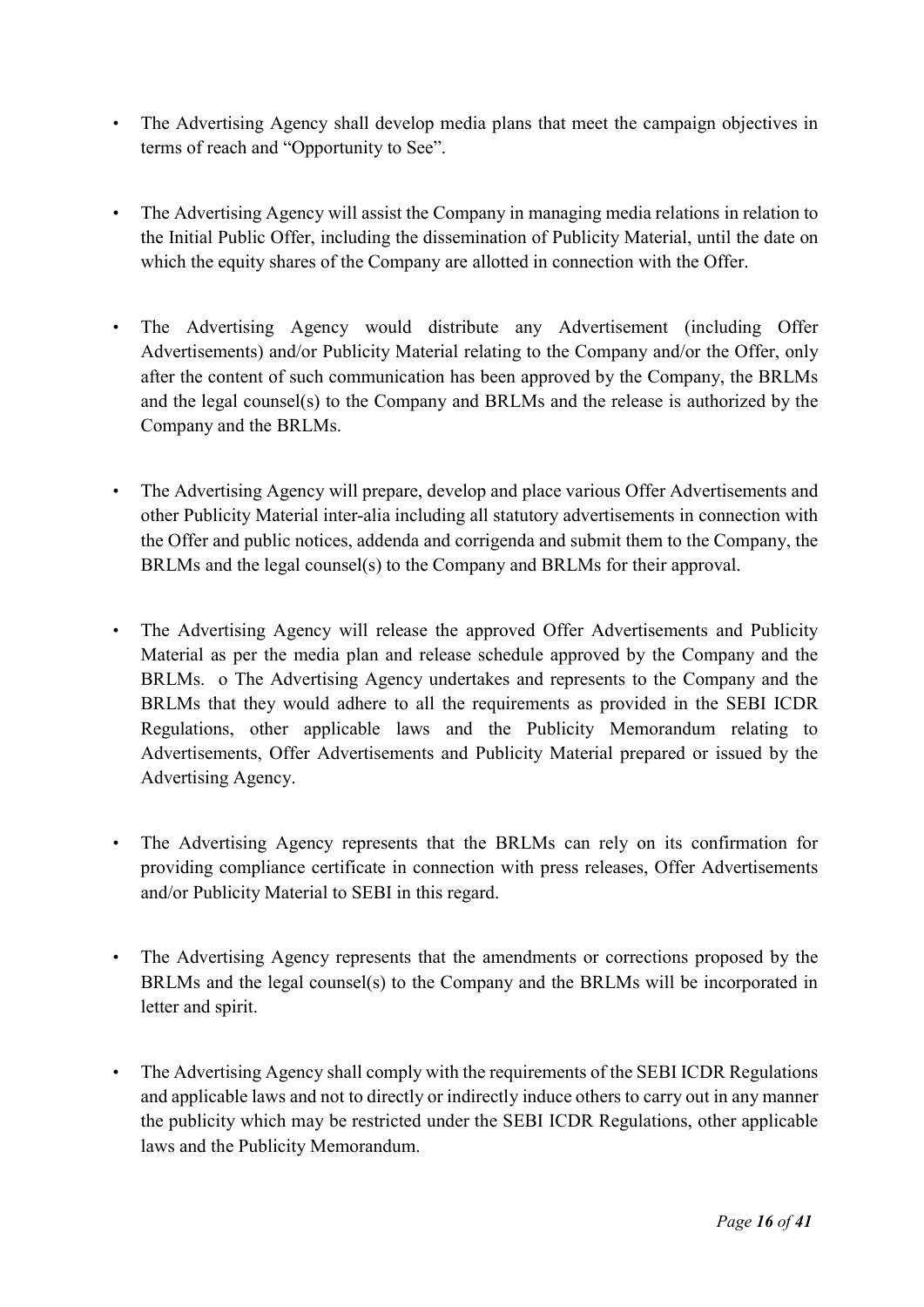- The Advertising Agency shall assist the Company in writing and developing all editorial material including press releases, Initial Public Offer analysis, etc., in accordance with the provisions of the SEBI ICDR Regulations, other applicable laws governing such Publicity Material and the Publicity Memorandum. o The Advertising Agency expressly agrees that it will create and maintain a back up of media/press releases of the Company from the date of filing of the DRHP with SEBI.
- The Advertising Agency will negotiate with the media for best possible rates for the advertising campaigns. All rate benefits offered by the media will be passed on to the Company in line with the commercial terms as detailed in the Agreement.
- The Advertising Agency will buy advertising time, space and material on the Company's behalf on instructions or prior approval of the Company. The Company will honour the Advertising Agency's commitments arising out of any such contracts or agreements entered into by the Advertising Agency on the Company's behalf. Cancellations or revisions requested for by the Company in writing will be subject to the terms and conditions mentioned in the Agreement.
- The Advertisements will be released by the Advertising Agency based on media plans and cost estimates approved by the Company/DIPAM.
- The Advertising Agency shall be responsible for ensuring timely release and publication of advertisements (in the relevant newspapers) as per the schedule approved by the Company and the BRLMs.
- Any other communication and activity as advised by the Company and the BRLMs.
- Handle legal issues arising out of advertisement / publicity relating to IPO independently.
- The broad scope of work is indicative only and not exhaustive in any manner. The scope of work will be listed in the agreement once the Advertising Agency is appointed. Further, DIPAM/Company reserves the right to modify the same at any stage at its sole discretion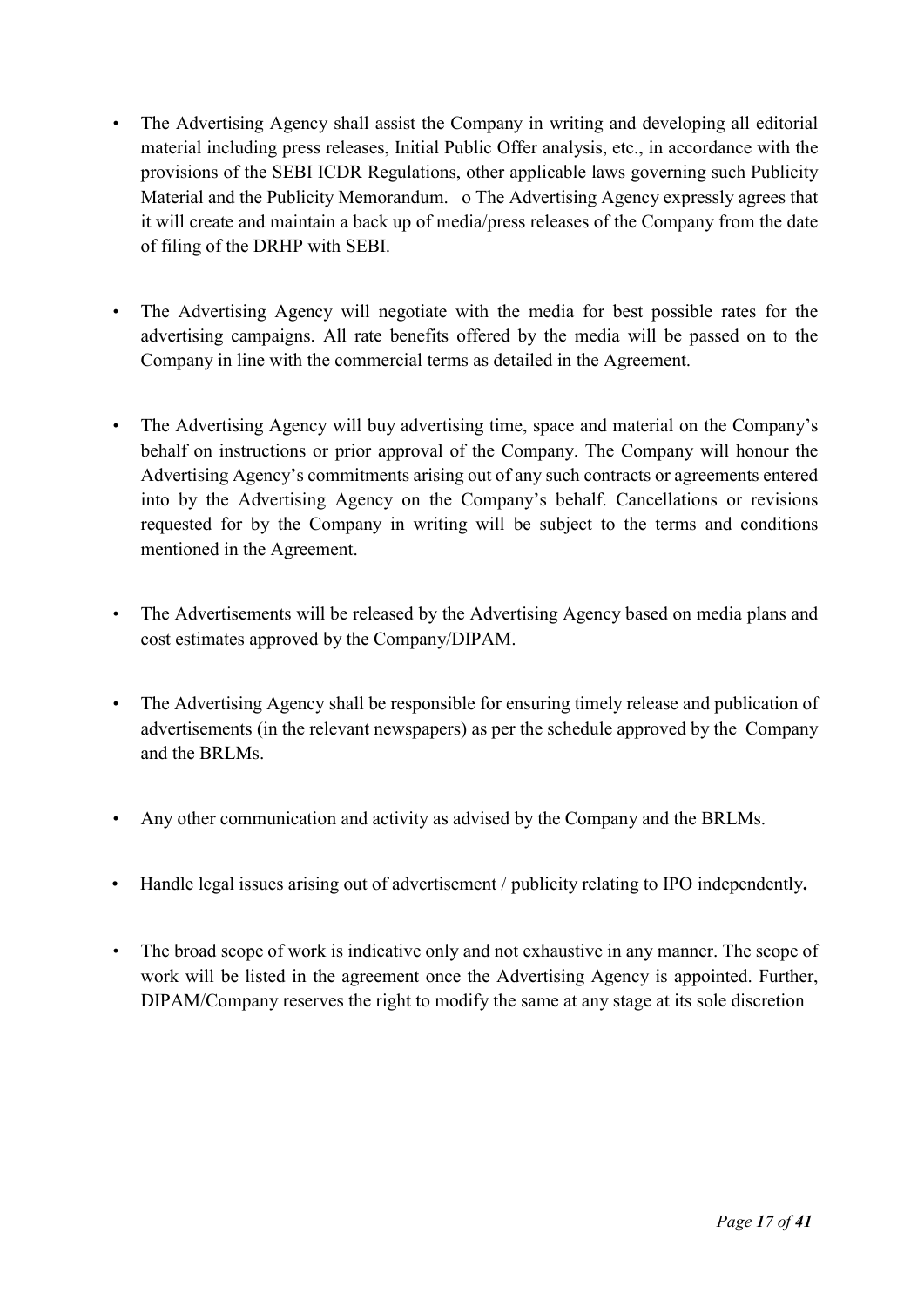#### Annexure-Y

# F.No.3/2/2017-DIPAM-V Government of India Ministry of Finance Department of Disinvestment

 Block 14, CGO Complex, Lodhi Road, New Delhi- 110003 Dated the 8th June, 2011

#### OFFICE MEMORANDUM

#### Subject: Guidelines for qualification of Advisers for disinvestment process.

In order to inspire public confidence in the selection of Advisers through competitive bidding, the Government had framed comprehensive and transparent guidelines defining the criteria for their selection. In addition to using a set of criteria like sector experience, knowledge, commitment etc., additional criteria for qualification/disqualification of the parties to act as Advisers to the Government for disinvestment transactions were prescribed by the Department of Disinvestment vide its O.M. No. 5/3/2011 – Policy dated 2.5.2011.

2. In supersession of the above-mentioned O.M. of this Department, the revised criteria for qualification/disqualification of the parties to act as Advisers for disinvestment transactions would be as under:

- a. Any conviction by a Court of Law or indictment/adverse order by a regulatory authority for a grave offence against the Advising concern or its sister concern would constitute a disqualification. Grave offence would be defined to be of such a nature that it outrages the moral sense of the community. The decision in regard to the nature of offence would be taken on a case-to-case basis after considering the facts of the case and relevant legal principles by the Government. Similarly, the decision in regard to the relationship between the sister concerns would be taken based on relevant facts and after examining whether the two concerns are substantially controlled by the same person/persons.
- b. In case such a disqualification takes place, after the entity has already been appointed as Adviser, the party would be under an obligation to withdraw voluntarily from the disinvestment process, failing which the Government would have the liberty to terminate the appointment/contract.
- c. Disqualification shall continue for a period that Government deems appropriate.
- d. Any entity, which is disqualified from participating in the disinvestment process, would not be allowed to remain associated with it or get associated merely because it has preferred an appeal against the order based on which it has been disqualified. The mere pendency of appeal will have no effect on the disqualification.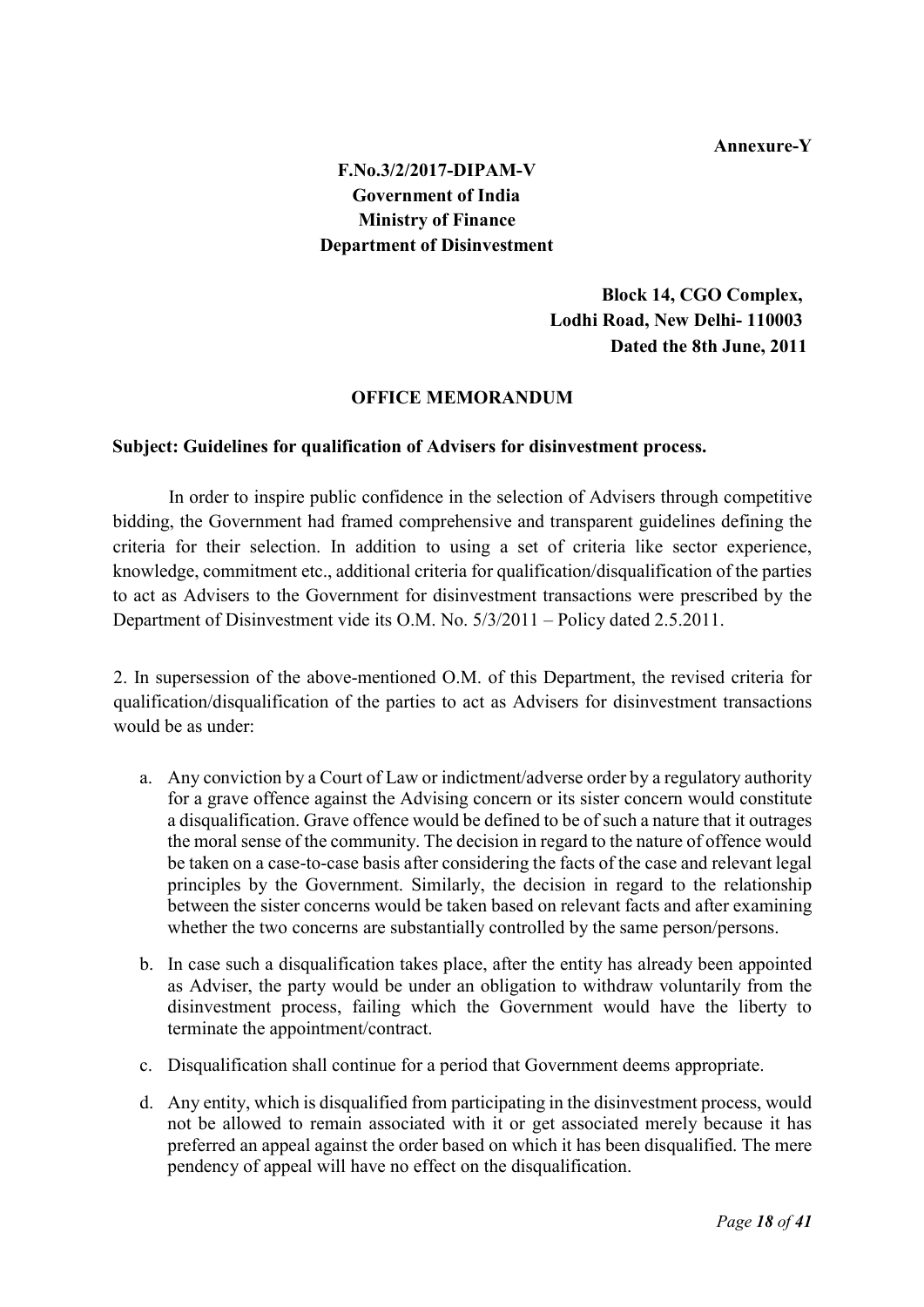- e. The disqualification criteria would come into effect immediately and would apply to all the Advisers already appointed by the Government for various disinvestment transactions, which have not yet been completed.
- f. Before disqualifying a concern, a Show Cause Notice why it should not be disqualified would be issued to it and it would be given an opportunity to explain its position.
- g. Henceforth, these criteria will be prescribed in the advertisements seeking Expressions of Interest (EOI) from the interested parties to act as Adviser. Further, the interested parties shall be required to provide with their EOI an undertaking to the effect that no investigation by a regulatory authority is pending against them. In case any investigation is pending against the concern or its sister concern or against the CEO or any of its Directors/ Managers/Employees, full details of such investigation including the name of the investigating agency, the charge/offence for which the investigation has been launched, name and designation of persons against whom the investigation has been launched and other relevant information should be disclosed, to the satisfaction of the Government. For other criteria also, similar undertaking will be obtained along with EOI. They would also have to give an undertaking that if they are disqualified as per the prescribed criteria, at any time before the transaction is completed, they would be required to inform the Government of the same and voluntarily withdraw from the assignment.
- h. The interested parties would also be required to submit a list of or disclose any mandated transactions which are in the same line of business as that of the company (being disinvested) in respect of any transaction of same nature as the transaction for which the Government and/or the Company (being disinvested) is proposing to select or have appointed the Adviser and confirm in writing that there exists no conflict of interest as on the date of submitting their proposal for appointment/ their appointment as Advisers in handling of the transaction and that, in future, if such a conflict of interest arises, the Adviser would immediately intimate the Government/Company (being disinvested) of the same.

The Government/Company (being disinvested) shall at its sole discretion after providing due and reasonable opportunity decide whether such future conflict of interest shall materially adversely affect the interest of the Government and the Company (being disinvested) in relation to the transaction and shall be entitled to grant the consent to the Adviser to continue as Adviser or terminate the appointment of the Adviser. For disinvestment purposes, conflict of interest is defined to include engaging in any activity or business by the Adviser in association with any third Party, during the engagement, which would or may be reasonably expected to, directly or indirectly, materially adversely affect the interest of Government of India and/ or the Company (being disinvested) in relation to the transaction, and in respect of which the Adviser has or may obtain any proprietary or confidential information during the engagement, that, if known to any other client of the Adviser, could be used in any manner by such client to the material disadvantage of Government of India and/ or the Company (being disinvested) in the transaction.

i. The conflict of interest would be deemed to have arisen if any Adviser in respect of the transaction is appointed by a third party for advising or acting on behalf of or associated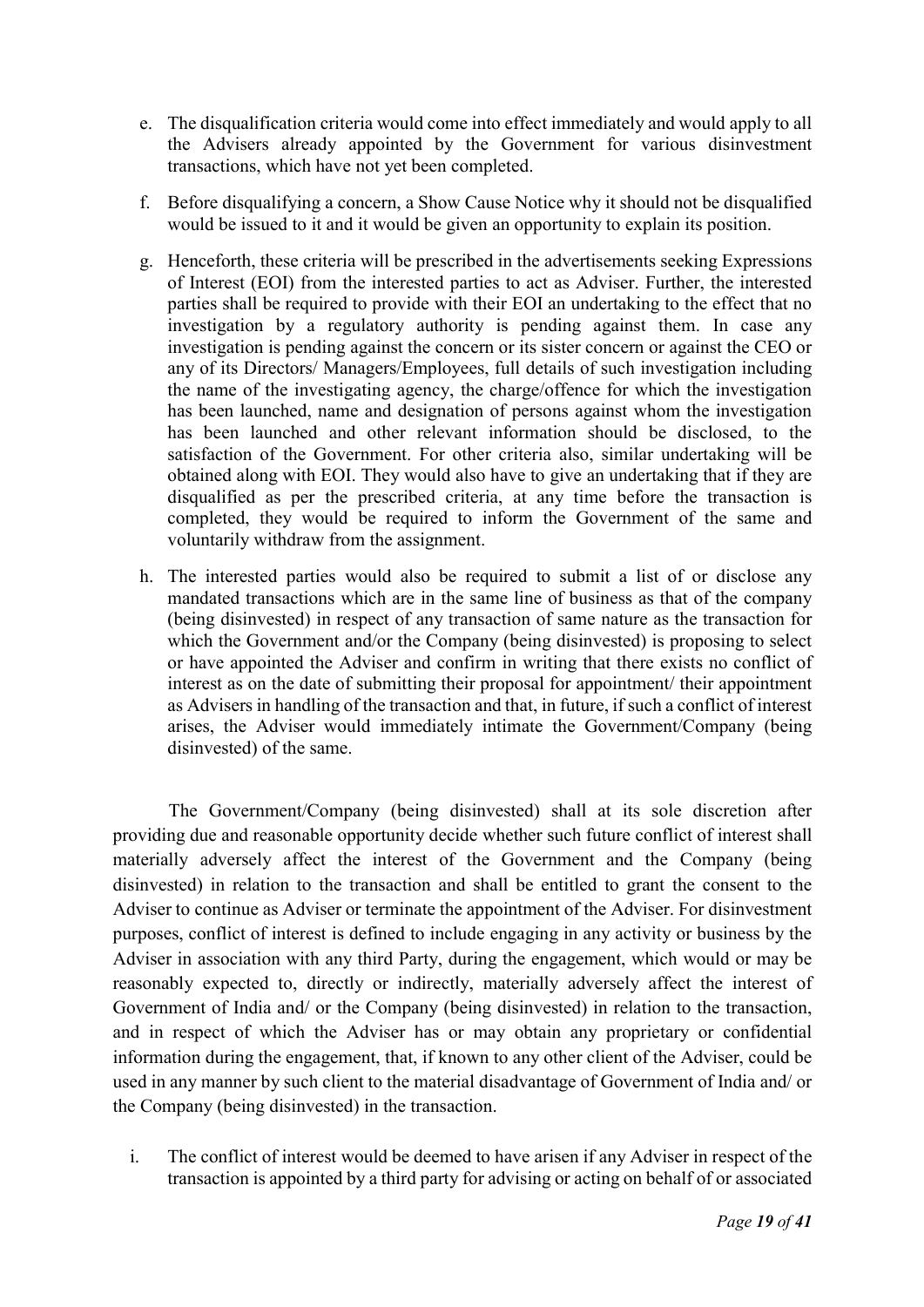with any other person or entity (including any company, partnership, proprietary concern or individual or an HUF or association of persons or body of individuals) which is engaged in the same line of business as that of the Company (being disinvested), in respect of any transaction of same nature as the transaction for which the Government and/or the Company (being disinvested) is proposing to select or have appointed the Adviser. Further, the decision of the Government/Company (being divested) as to whether such other person or entity is engaged in the same line of business as that of the Company being disinvested, shall be final and binding on the Adviser.

- j. The conflict of interest would also be deemed to have arisen if any Adviser firm/ concern has any professional or commercial relationship with any bidding firm/ concern for the same disinvestment transaction during the pendency of such transaction. In this context, both Adviser firm and bidding firm would mean the distinct and separate legal entities and would not include their sister concern, group concern or affiliates etc. The professional or commercial relationship is defined to include acting on behalf of the bidder or undertaking any assignment for the bidder of any nature, whether or not directly related to disinvestment transaction. (This clause is applicable in strategic sale only).
- k. The interested parties would also be required to give information and disclose that as on the date of submitting their proposal for appointment/ their appointment as Advisers in respect of the transaction, they are advising or acting on behalf of or associated with any other person or entity (including any company, partnership, proprietary concern or individual or an HUF or association of persons or body of individuals) which is engaged in the same line of business as that of the Company (being disinvested), in respect of any transaction of same nature as the transaction for which the Government and/or the Company (being disinvested) is proposing to select or have appointed the Adviser.

- In the event the Adviser fails to disclose that it is advising or acting on behalf of or associated with any other person or entity which is engaged in the same line of business as that of the Company (being disinvested), in respect of any transaction of same nature as the transaction for which the Government and/ or the Company (being disinvested) is proposing to select or have appointed the Adviser, at the time of giving the afore-mentioned undertaking, the Government/Company (being disinvested) shall be entitled to terminate their appointment. Before terminating the appointment, a show cause notice stating why its appointment should not be terminated would be issued giving it an opportunity to explain its position.

l. For a period commencing from the date of appointment of the Adviser till the completion of the transaction, the Adviser shall keep the Company/ Government informed of any mandate/contract entered into to advise or act on behalf of or associate itself with, any other person or entity (including any company, partnership, proprietary concern or individual or an HUF or association of persons or body of individuals) which is engaged in the same line of business as that of the Company being disinvested, in respect of any transaction of same nature as the transaction in respect of which the Adviser has been appointed as the Adviser. Provided that, if six months or more have elapsed from the date of appointment as Adviser to the government disinvestment transaction, the Adviser would normally be permitted by the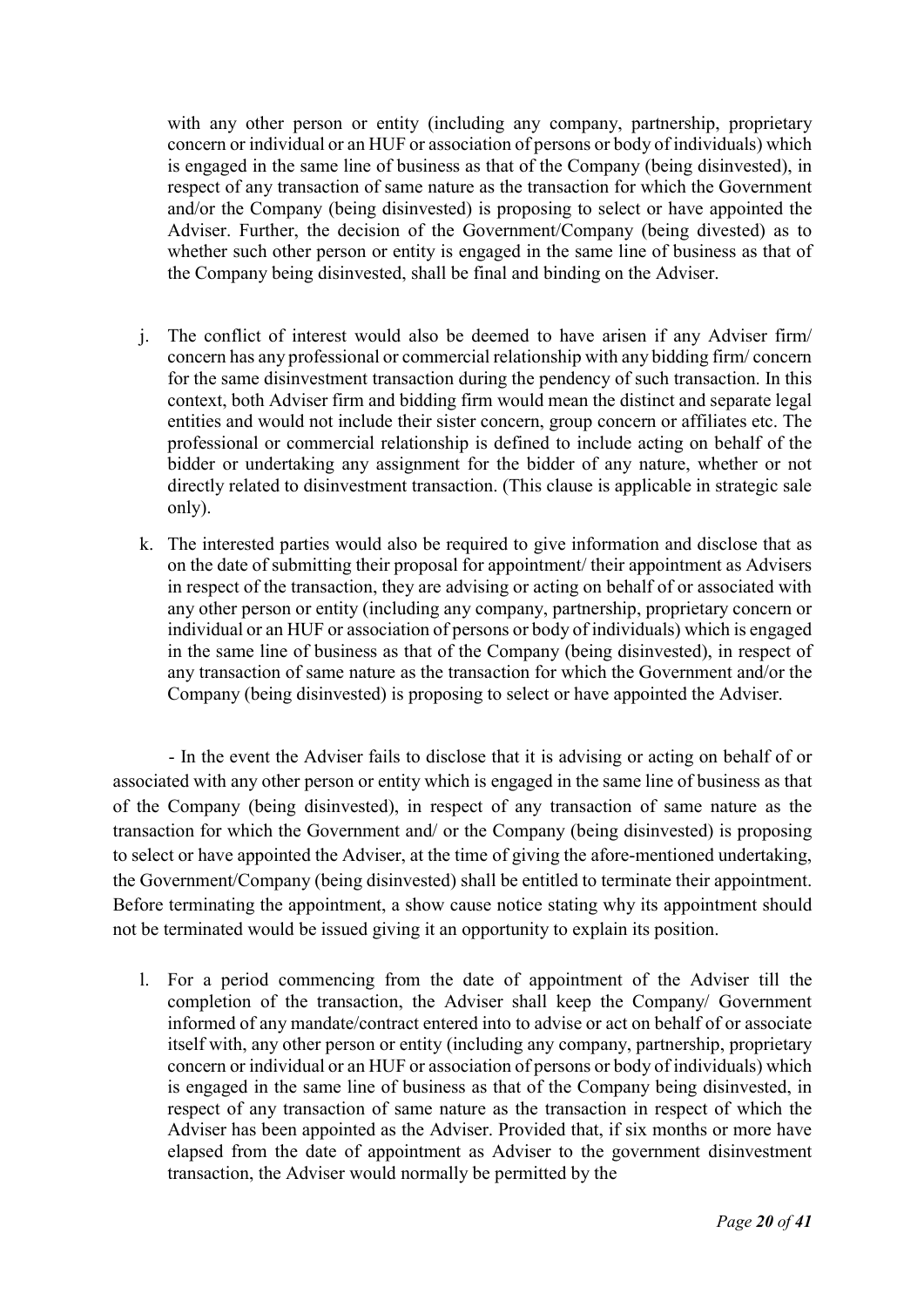Government/Company (being disinvested), save for exigent circumstances. The decision of the Government/Company (being disinvested) in this regard shall be final and binding on the Adviser. Further, the decision of the Government/Company (being divested) as to whether such other person or entity is engaged in the same line of business as that of the Company being disinvested, shall be final and binding on the Adviser.

- m. For the purpose of clauses  $(k)$  and  $(l)$  above, the  $n$ , nature" of transaction may include, but not be limited to, a capital market transaction which in turn could include, but not be limited to, a domestic offering of shares or any other security, whether by way of initial public offer or further public offer or qualified institutions placement or issue of IDRs or by any other manner, as well as the international offering of securities, whether by way of issue of ADRs, GDRs or FCCBs or by any other manner.
- n. In the event the Adviser fails to obtain the prior written consent of the Government/Company (being disinvested) as aforesaid, the Government/ Company (being disinvested) shall be entitled to terminate the appointment of the Adviser. Before terminating the appointment, a show cause notice stating why its appointment should not be terminated would be issued to the Adviser giving it an opportunity to explain its position.

 (V.P.Gupta) Deputy Secretary to the Government of India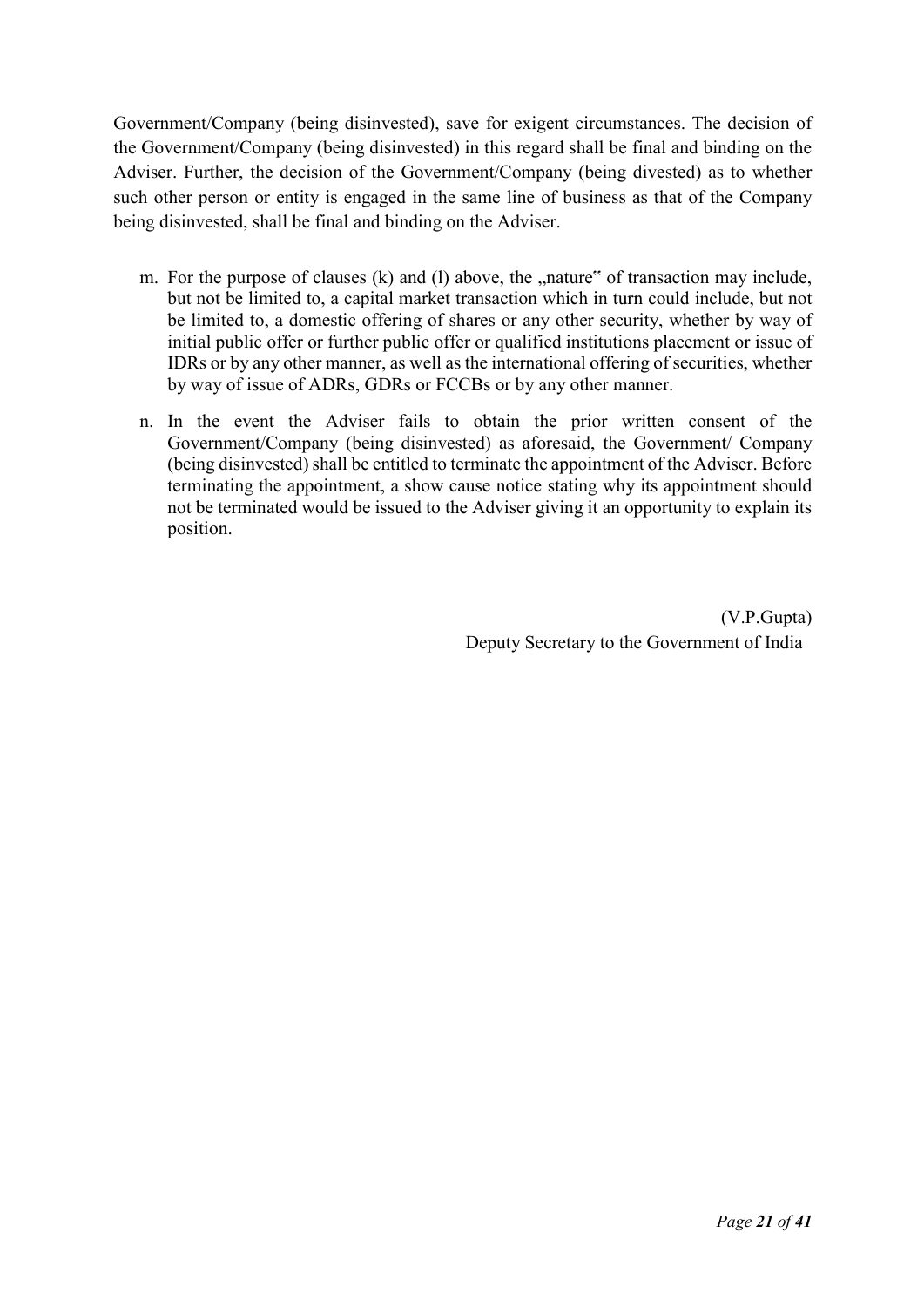#### Print Media Plan

### A. For Statutory Ads

For Statutory Ads the selection of newspapers will be based on lowest cost basis from English and Hindi, National Daily Newspapers and Regional Newspaper\* to meet the statutory requirements of SEBI regarding publicity.

I. DRHP filing and RHP Registration Ads

- a. Size of Ads 24 cm x 50cm B/W
- b. Number of Ins 02
- II. Price Band Announcement Ad
	- a. Size of Ads 33 cm x 50 cm B/w
	- b. Number of Ins- 01

#### III. Basis of Allotment

- a. Size of Advt. 28 cm x 50 cm
- b. Number of Ins- 01

\*: Financial Express and Jansatta combo or Business Standard (English and Hindi) and any Regional Newspaper if required as per SEBI guidelines.

#### B. For Issue Ads

- I. Ads as per the media list given at Annexure A1 and A2; and A3
	- a. Issue Open/Issue Closes for QIB/Issue Closes. (3-Insertions)
	- b. Size of Advt.24 cm x 45 cm B/W
- II. Media Plan for TV at Annexure A4.

### C. For Corporate Ads

#### **Newspapers**

Media list given at A1 and A3

- a. No. of Insertions: up to 2
- b. Size: 825 sq. cm colour

#### Magazines

### Media list given at A6

- a. No. of Insertion; 1
- b. Size Full page Colour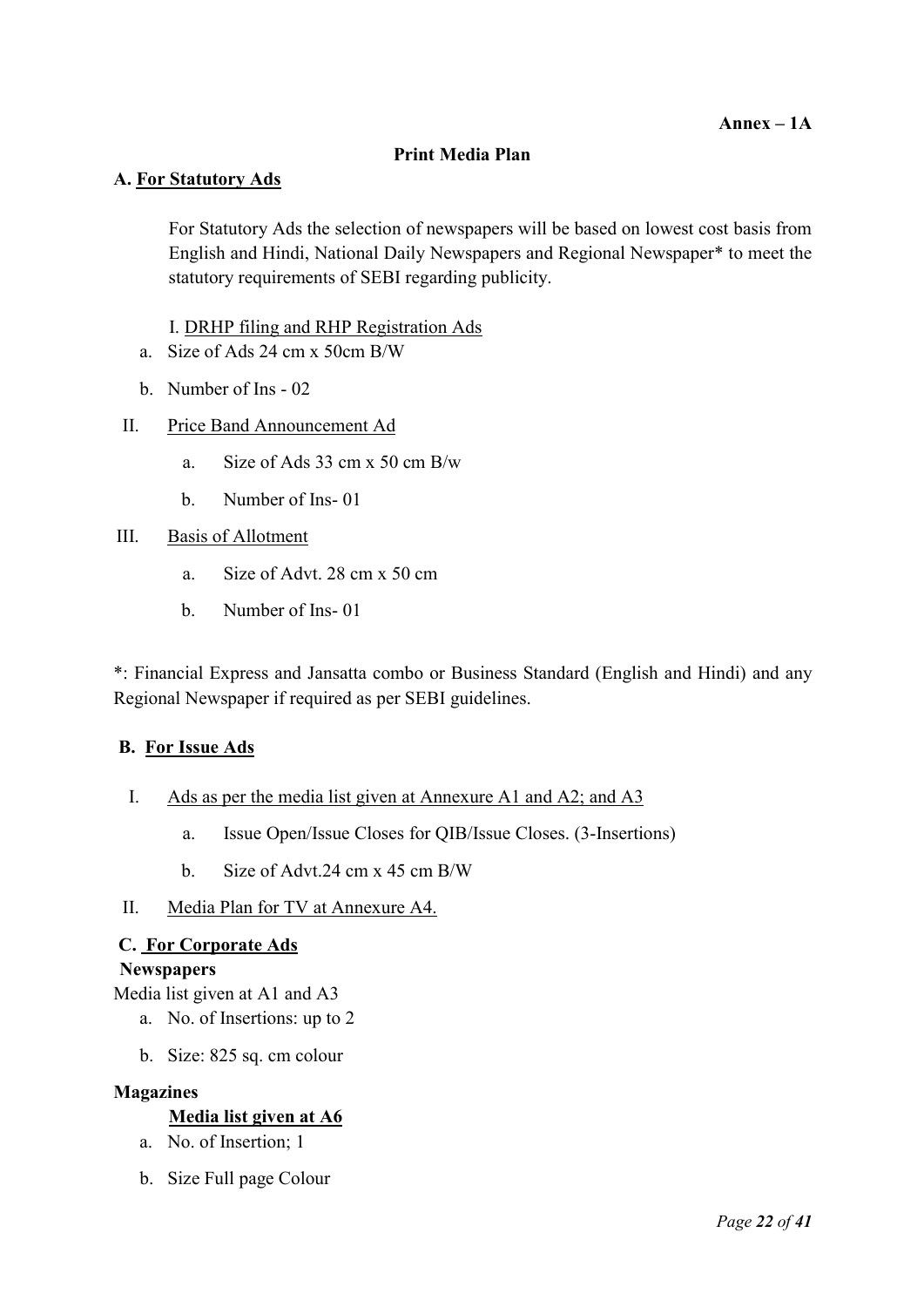#### Annex-A1

# **List of Tier I Cities and Newspapers**

| $\mathbf{S}.\mathbf{No}$ | <b>City</b>      | <b>Top English and Regional Newspapers</b> |                                               |  |  |
|--------------------------|------------------|--------------------------------------------|-----------------------------------------------|--|--|
| 1                        | Mumbai           | <b>English</b>                             | Marathi                                       |  |  |
|                          |                  | 1. The Times of India                      | Maharasthra Times<br>1.                       |  |  |
|                          |                  |                                            | Loksatta<br>2.                                |  |  |
| 2                        | Ahmedabad        | <b>English</b>                             | Gujarati                                      |  |  |
|                          |                  | 1. The Times of India                      | Gujarat Samachar<br>1.                        |  |  |
|                          |                  |                                            | Divya Bhaskar<br>2.                           |  |  |
| 3                        | <b>Delhi</b>     | <b>English</b>                             | Hindi                                         |  |  |
|                          |                  | 1.<br>Times<br>The Times of<br>2.<br>India | The Hindustan <sup> </sup> 1. Navbharat Times |  |  |
| 4                        | Kolkata          | <b>English</b>                             | <b>Bengali</b>                                |  |  |
|                          |                  | 1. The Telegraph                           |                                               |  |  |
| 5.                       | <b>Jaipur</b>    | <b>English</b>                             | Hindi                                         |  |  |
|                          |                  |                                            | 1. Dainik Bhaskar                             |  |  |
| 6.                       | Rajkot           | <b>English</b>                             | Gujarati                                      |  |  |
|                          |                  |                                            | Sandesh<br>1.                                 |  |  |
|                          |                  |                                            | Divya Bhaskar<br>2.                           |  |  |
| 7.                       | Chennai          | <b>English</b>                             | <b>Tamil</b>                                  |  |  |
|                          |                  | 1. The Hindu                               |                                               |  |  |
| 8.                       | <b>Bangalore</b> | <b>English</b>                             | Kannada                                       |  |  |
|                          | (Bengaluru)      | 1. The Times of India                      |                                               |  |  |
| 9.                       | Hyderabad        | <b>English</b>                             | <b>Telugu</b>                                 |  |  |
|                          |                  | 1. Deccan Chronicle                        |                                               |  |  |
| 10.                      | <b>Baroda</b>    | <b>English</b>                             | Gujarati                                      |  |  |
|                          |                  | 1. Indian Express                          | Gujarat Samachar<br>1.                        |  |  |
|                          |                  |                                            | Sandesh<br>2.                                 |  |  |
| 11.                      | <b>Surat</b>     | <b>English</b>                             | Gujarati                                      |  |  |
|                          |                  |                                            | Gujarat Samachar<br>1.                        |  |  |
|                          |                  |                                            | Sandesh<br>2.                                 |  |  |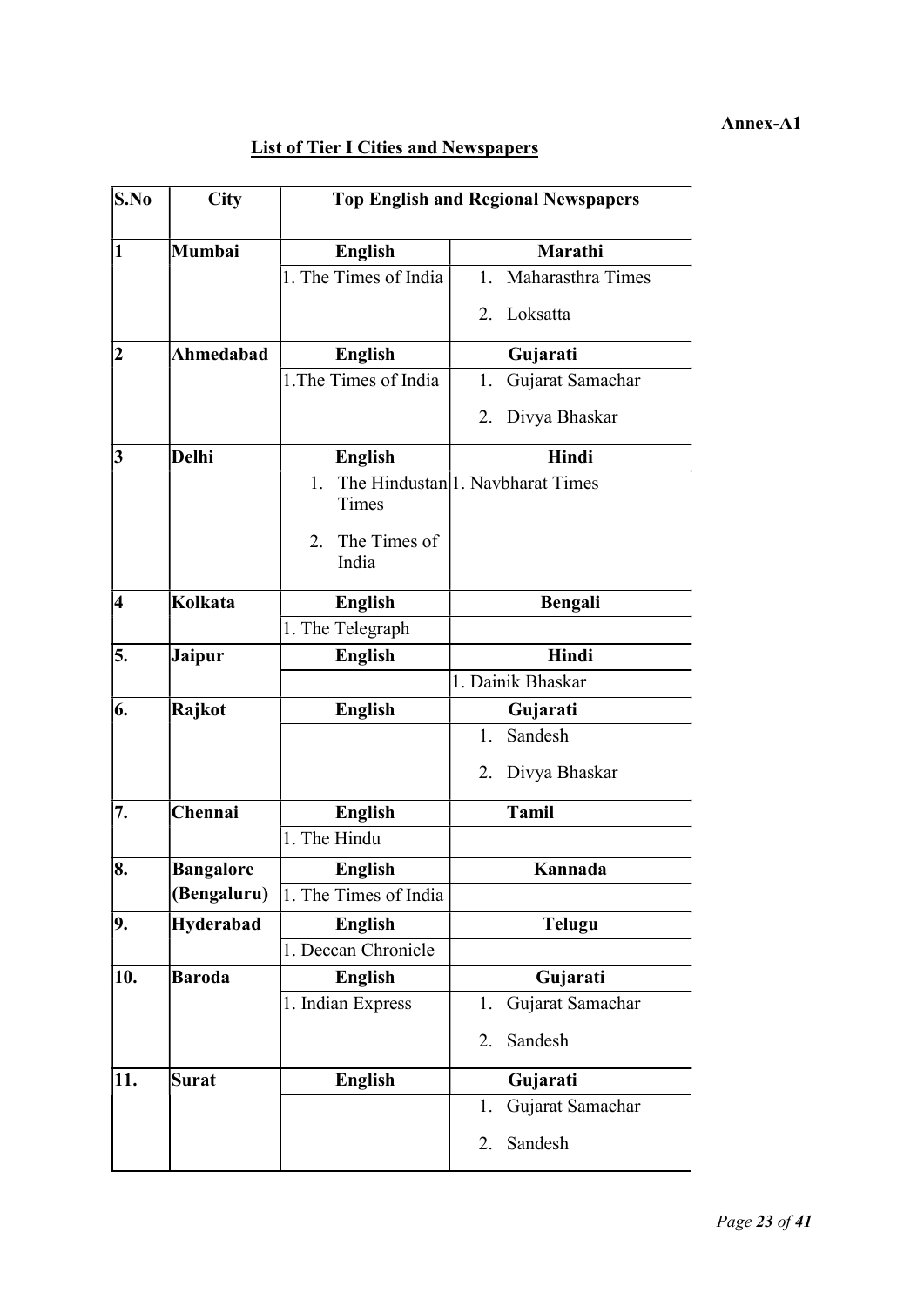### Annex-A2

# List of Tier II Cities and Newspapers

| S.No | City                | <b>Top Regional Newspapers</b> |
|------|---------------------|--------------------------------|
| 1.   | Lucknow             | Hindi                          |
|      |                     | Dainik Jagran                  |
| 2.   | Bhopal              | Hindi                          |
|      |                     | Patrika                        |
| 3.   | Chandigarh          | Punjabi                        |
|      |                     | The Tribune                    |
| 4.   | <b>Bhubaneshwar</b> | Odia                           |
|      |                     | Sambad                         |
| 5.   | Guwahatil           | <b>Assamese</b>                |
|      |                     | AsomiyaPartidin                |
| 6.   | Vijaywada           | <b>Telugu</b>                  |
|      |                     | Sakshi                         |
| 7.   | Kochi               | Malayalam                      |
|      |                     | Malayala Manorama              |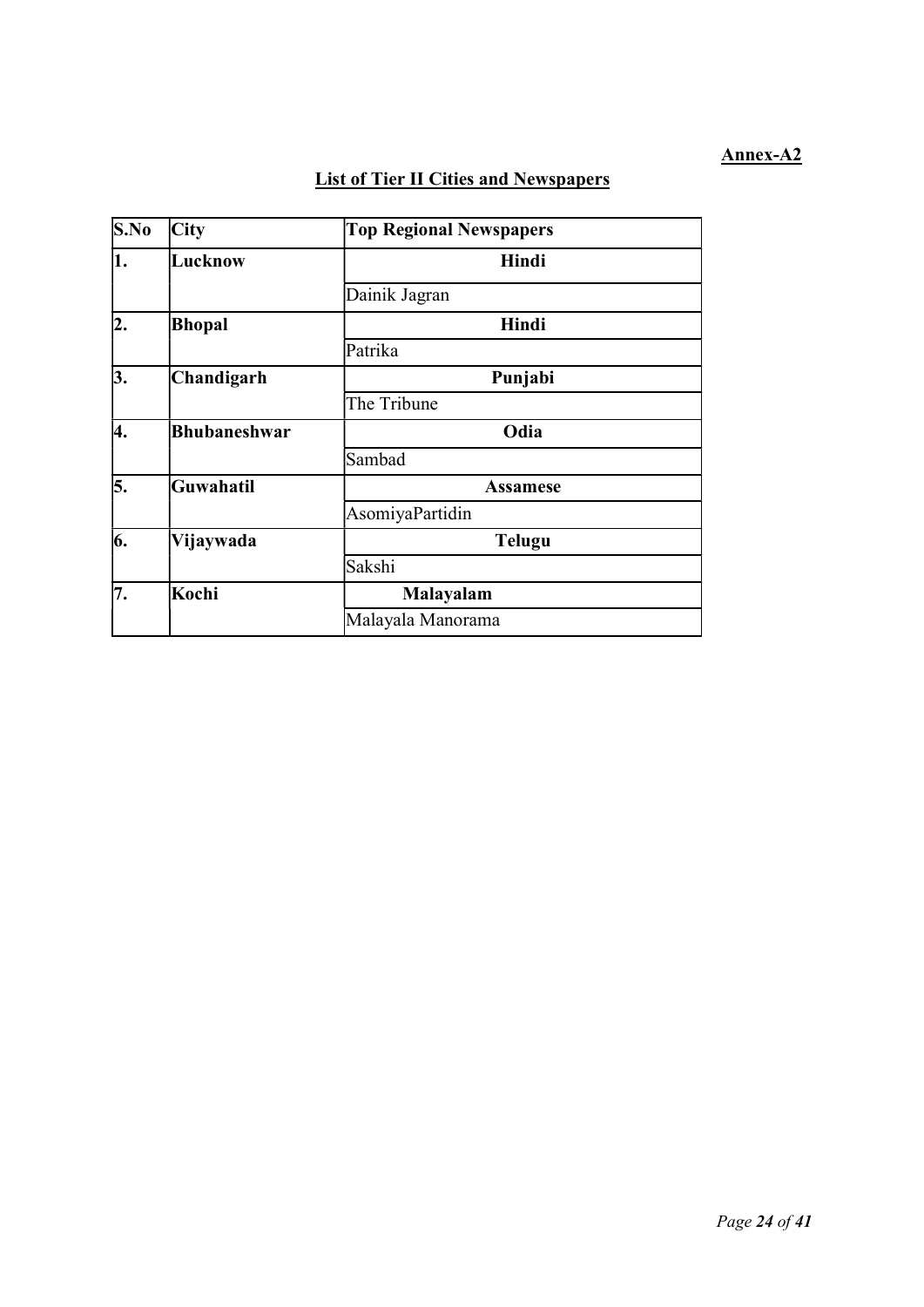# List of Financial Newspapers

All editions in all languages of Economic Times, Mint, Business Standard, The Financial Express and The Hindu Business Line

Note:- In Corporate Advt. Two Insertions in ET and One Insertion in other News Papers.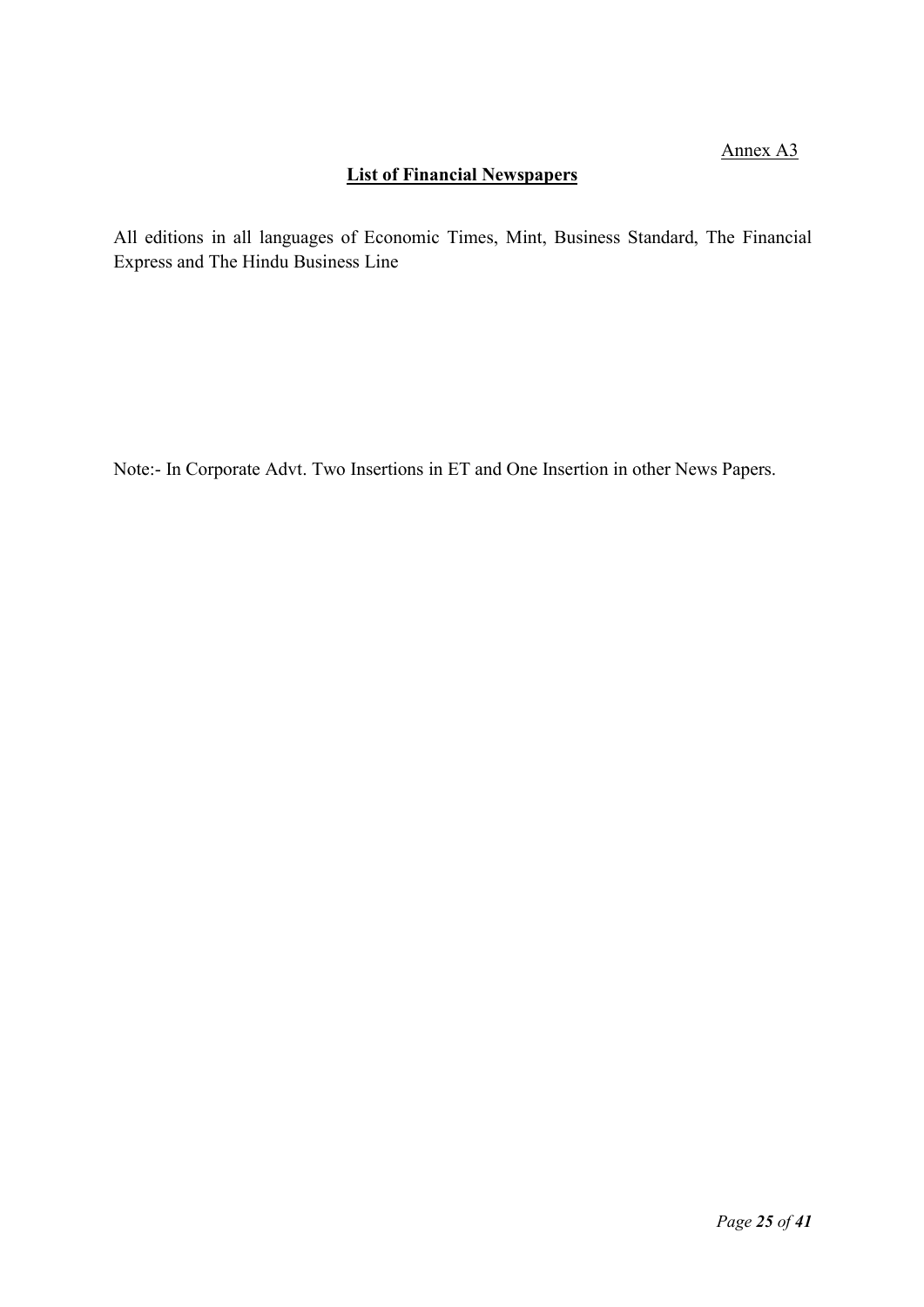#### Annex A4

| Sl. ChannelNo.                 | <b>TimeBand</b>  | No. of            | No. of  | Edit(sec) Total | Second- |
|--------------------------------|------------------|-------------------|---------|-----------------|---------|
|                                |                  | $\mathbf{Days}^@$ | spots   |                 | age     |
|                                |                  |                   | per day |                 |         |
| $1.$ CNBC Awaaz $*$ 9AM to 4PM |                  | 5Days             | 12      | 30              | 1800    |
| 2.Zee Business*                | 9AM to 4PM       | 5 Days            | 12      | 30              | 1800    |
| 3. CNBC TV 18*                 | 9AM to 4PM       | 5 Days            | 12      | 30              | 1800    |
| $4.ET NOW*$                    | 9AM to 4PM       | 5 Days            | 12      | 30              | 1800    |
| 5.CNBC                         | Bazar*9AM to 4PM | 5 Days            | 12      | 30              | 1800    |
| (Gujarati Channel)             |                  |                   |         |                 |         |
| 6.Aaj Tak#                     | 7PM to 11PM      | 5 Days            | 6       | 30              | 900     |
| 7.Zee News#                    | 7PM to 11PM      | 5 Days            | 6       | 30              | 900     |
| $8.$ Times now#                | 7PM to 11PM      | 5 Days            | 6       | 30              | 900     |
| 9. News 9#                     | 7PM to 11PM      | 5 Days            | 6       | 30              | 900     |
| 10.D.D. News#                  | 7PM to 11PM      | 5 Days            | 6       | 30              | 900     |

# TELEVISIONPLAN–ISSUE

1. \*: On closing day only till 1PM.

- 2. #: Ensure that there is no telecast on issue closing day.
- 3. Bills should be supported by Adex report and original Telecast Certificate issued by the respective channel. No payment if telecast outside the time band. 90% execution mandatory in each channel, else no payment for that channel.
- 4. @:The actual campaign period could vary, which would be adjusted Pro-Rata.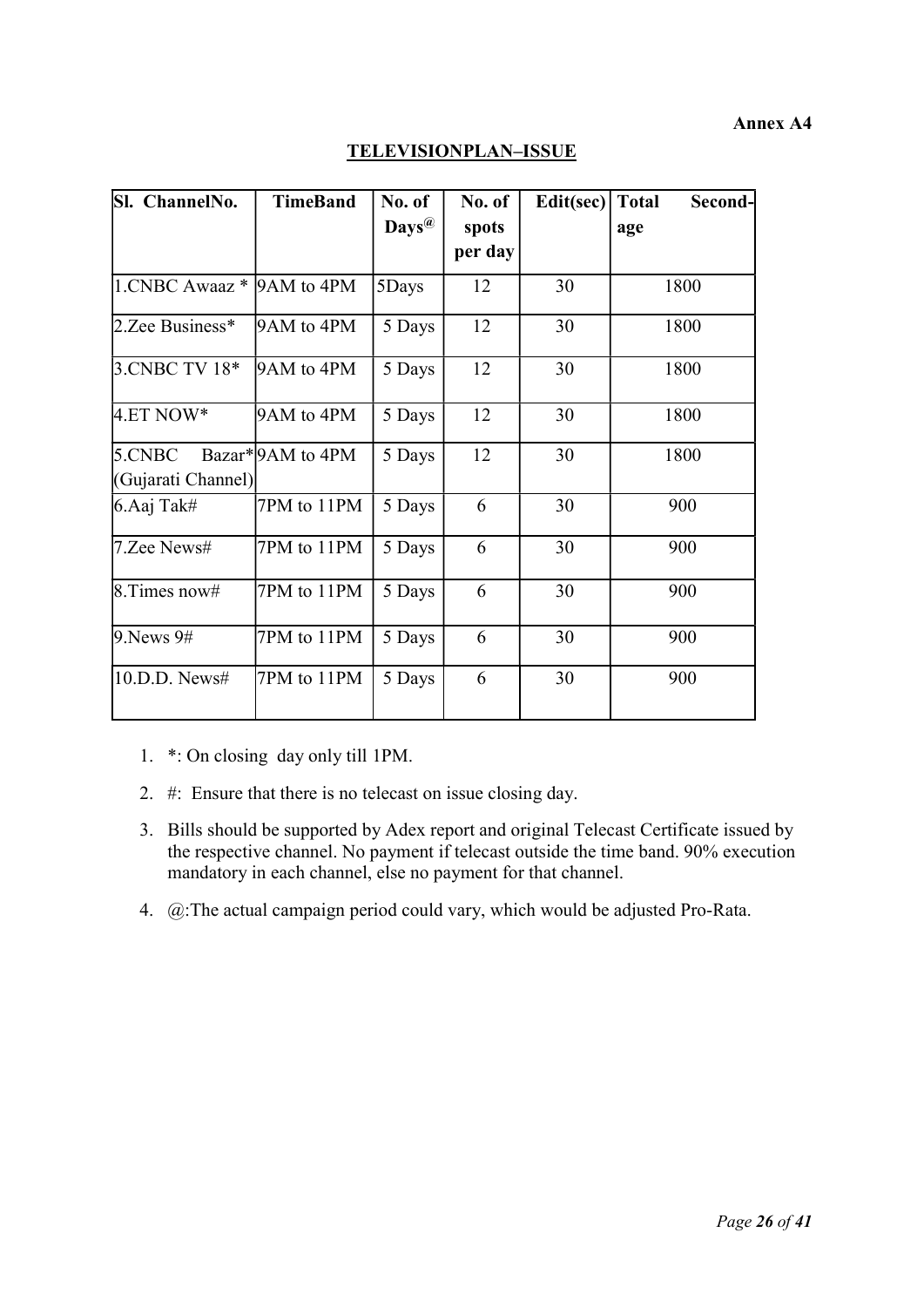# Annex-A5

# Hoarding List

|                     | <b>Outdoor Media Plan</b>          |              |             |                     |    |       |  |
|---------------------|------------------------------------|--------------|-------------|---------------------|----|-------|--|
| <b>City</b>         | Location                           | <b>Media</b> | <b>Type</b> | <b>Size</b><br>Sqft |    |       |  |
| Mumbai              | Marine Drive                       | Hoarding     | Flit        | 20                  | 30 | 600   |  |
| Mumbai              | Peddar Road                        | Hoarding     | MT/Flit     | 20                  | 20 | 400   |  |
| Mumbai              | Haji Ali                           | Hoarding     | ET/Flit     | 30                  | 20 | 600   |  |
| Mumbai              | Worli Naka                         | Hoarding     | MT/Flit     | 20                  | 20 | 400   |  |
| Mumbai              | Prabhadevi Road                    | Hoarding     | MT/Flit     | 40                  | 20 | 800   |  |
| Mumbai              | Mahim Causeway                     | Hoarding     | ET/Flit     | 20                  | 20 | 400   |  |
| Mumbai              | Dadar ROB Flyover                  | Hoarding     | Flit        | 30                  | 30 | 900   |  |
| Mumbai              | Dharavi T - junction               | Hoarding     | Flit        | 30                  | 20 | 600   |  |
| Mumbai              | Vakola Flyover                     | Hoarding     | MT/Flit     | 41                  | 41 | 1,681 |  |
| Mumbai              | Andheri Jog Flyover                | Hoarding     | ET/Flit     | 41                  | 41 | 1681  |  |
| Mumbai              | Borivali S V Road                  | Hoarding     | Nlit        | 30                  | 20 | 600   |  |
| Mumbai              | Dadar T T Flyover                  | Hoarding     | MT/Flit     | 40                  | 20 | 800   |  |
| Mumbai              | <b>Byculla Flyover</b>             | Hoarding     | ET/Flit     | 20                  | 20 | 400   |  |
| Mumbai              | J J Flyover                        | Hoarding     | Flit        | 20                  | 20 | 400   |  |
| Mumbai              | Sion Highway                       | Hoarding     | ET/Flit     | 40                  | 40 | 1,600 |  |
| Mumbai              | Santacruz Chembur Link Road        | Hoarding     | Flit        | 25                  | 25 | 625   |  |
|                     | (SCLR)                             |              |             |                     |    |       |  |
| Mumbai              | Vashi Toll Naka                    | Hoarding     | Flit        | 30                  | 20 | 600   |  |
| Mumbai              | Mulund Toll Naka                   | Hoarding     | Nlit        | 40                  | 40 | 1,600 |  |
|                     | Ahmedabad Vijay Cross Road         | Hoarding     | Nlit        | 30                  | 15 | 450   |  |
|                     | Ahmedabad Mithakhali Circle        | Hoarding     | Flit        | 30                  | 20 | 600   |  |
| Ahmedabad Paldi Cir |                                    | Hoarding     | Flit        | 30                  | 15 | 450   |  |
|                     | Polytechnic Cross Roads,           |              |             |                     |    |       |  |
| Ahmedabad           | Opp. Stock Exchange                | Hoarding     | Flit        | 30                  | 15 | 450   |  |
|                     | Ahmedabad Stadium Circle, C G Road | Hoarding     | Flit        | 20                  | 20 | 400   |  |
|                     | Ahmedabad Shreyas Flyover bridge   | Hoarding     | Flit        | 30                  | 20 | 600   |  |
|                     | Ahmedabad Panjrapole circle        | Hoarding     | Flit        | 40                  | 20 | 800   |  |
|                     | Ahmedabad Drive in road            | Hoarding     | Flit        | 30                  | 15 | 450   |  |
| Surat               | Athwalines, Parle Point            | Hoarding     | Flit        | 35                  | 25 | 875   |  |
| Surat               | <b>Bhatar Char Rasta Fly-over</b>  | Hoarding     | Flit        | 20                  | 20 | 400   |  |
| Surat               | Railway Station Fly-over           | Hoarding     | Flit        | 30                  | 20 | 600   |  |
| Baroda              | R C Dutt road, Nr. Anjali          | Hoarding     | Flit        | 20                  | 20 | 400   |  |
|                     | chamber                            |              |             |                     |    |       |  |
| Baroda              | Shashtri bridge,                   | Hoarding     | Flit        | 20                  | 20 | 400   |  |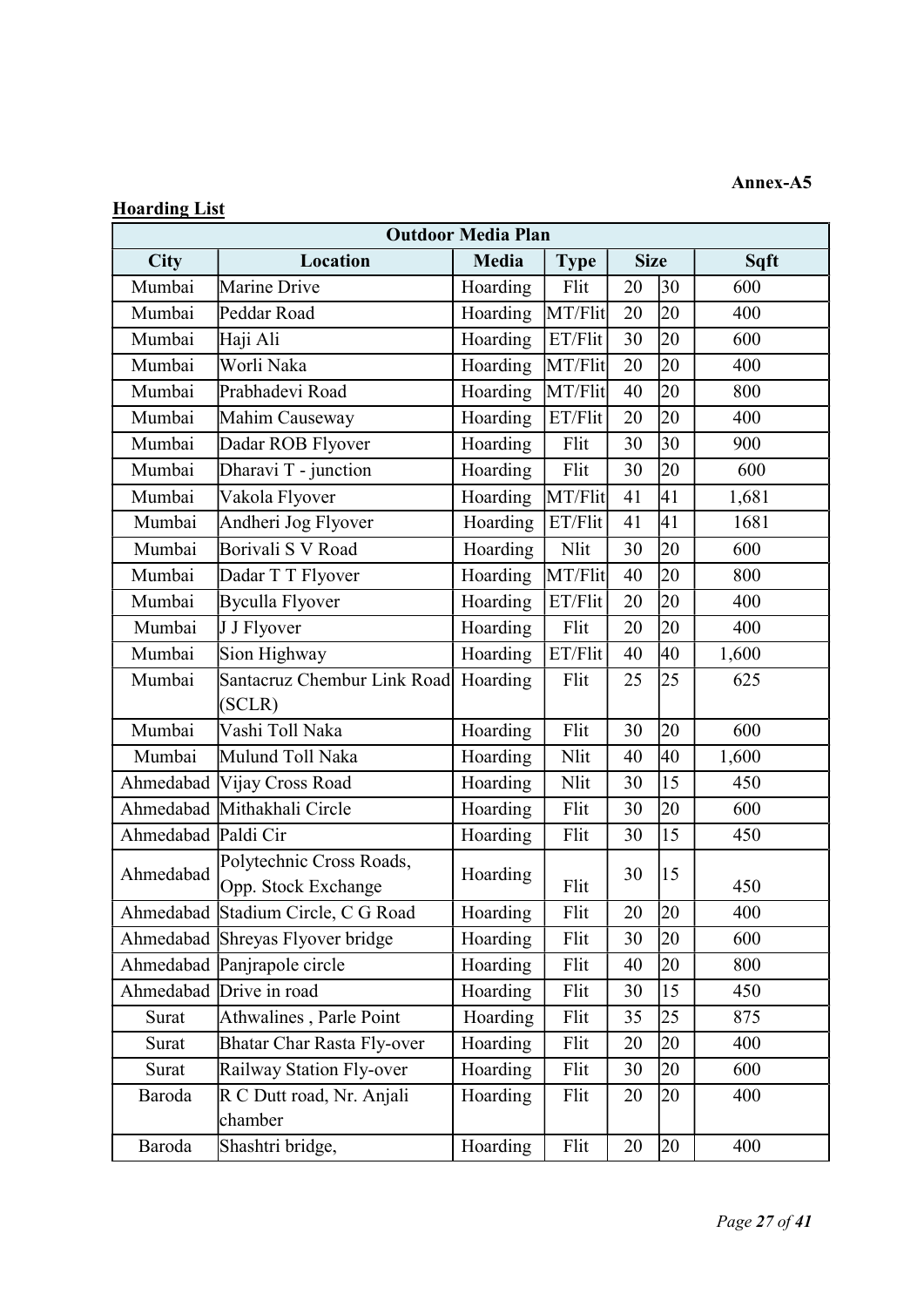| Baroda | Old Padra Road, Nr. Sakar  | Hoarding    | Flit        | 30      | <b>20</b> | 600 |
|--------|----------------------------|-------------|-------------|---------|-----------|-----|
|        | Complex                    |             |             |         |           |     |
| Rajkot | Commecial area - Centre    | Hoarding    | Nlit        | 20      | 20        | 400 |
| Rajkot | TrikonBaugeSq              | Hoarding    | Nlit        | 30      | 15        | 450 |
| Rajkot | Jubliee chowk              | Hoarding    | Nlit        | 30      | 15        | 450 |
| Delhi  | ITO Twrds Darya ganj       | Hoarding    | Flit        | 20      | 10        | 200 |
| Delhi  | Mathura road near nehru    | Hoarding    | Flit        | 20      | 10        | 200 |
|        | place                      |             |             |         |           |     |
| Delhi  | Pragati Maidan opp supreme | Hoarding    | Flit        | 20      | 10        | 200 |
|        | court                      |             |             |         |           |     |
| Delhi  | Defence colony             | Hoarding    | Flit        | 20      | 10        | 200 |
| Delhi  | Mayapuritwrdsdhaulankauan  | Hoarding    | Flit        | 20      | 10        | 200 |
| Delhi  | Lodi road towards Habit    | Bus shelter | <b>Blit</b> | Various |           | 250 |
|        | centre                     |             |             |         |           |     |
| Delhi  | Pragati madain             | Bus shelter | <b>Blit</b> | Various |           | 250 |

 Note: No. of hoarding in each of the location will be One and will be for 10 days. (5 Days for corporate and 5 Days for issue ads)

If any hoarding is not available during the campaign period, alternative hoarding with the same size, location should be suggested by the Agency.

The photograph of the hoardings with Lat long and GPS coordinates to be submitted after execution along with the bills.

Hoardings in the State Capital and other Cities of the State in which the CPSE is located. (to be selected by the CPSE) (Company specific)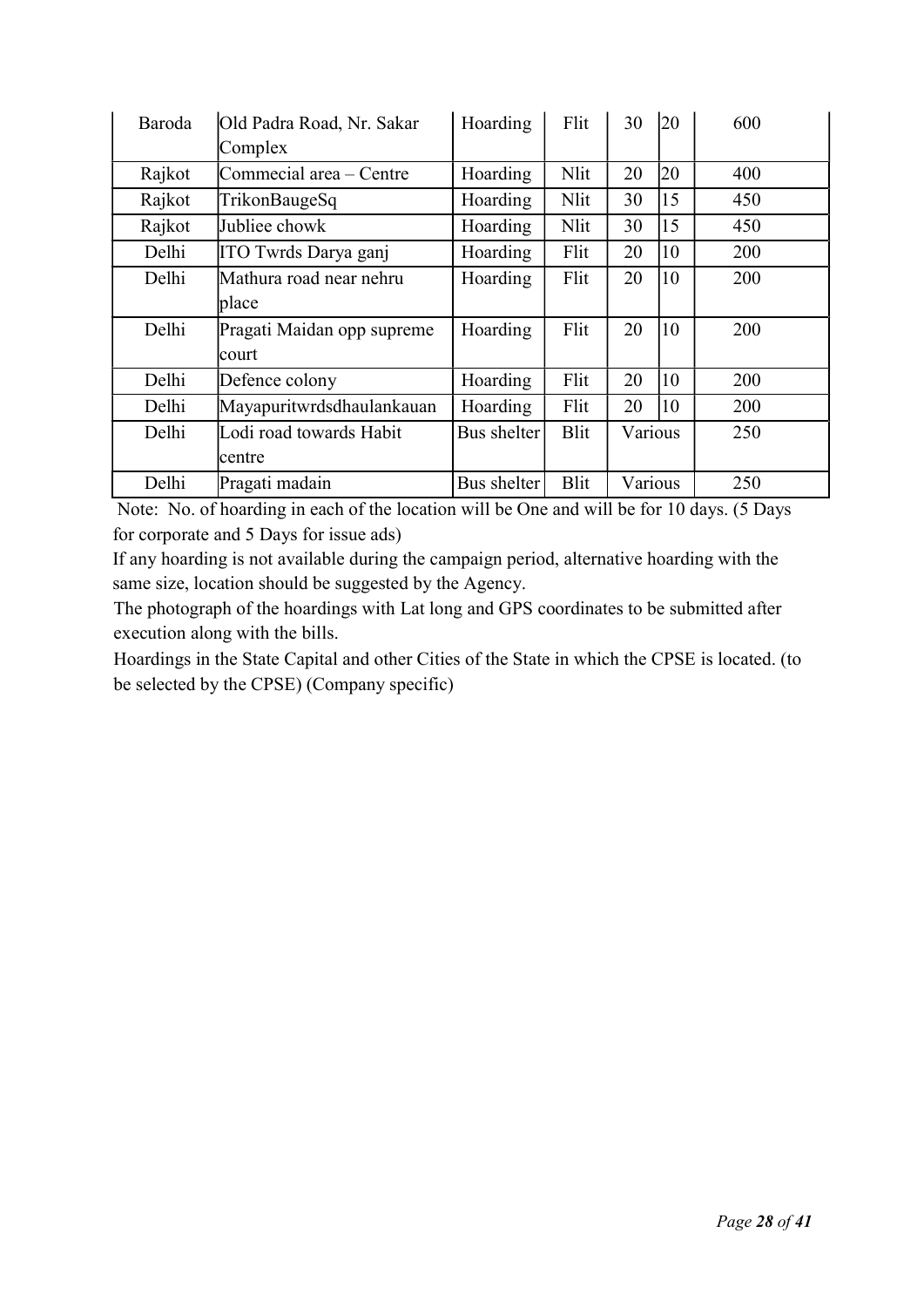### Annex-A6

# **Magazines**

|    | SI No   Name of the magazine | Language       | <b>Size</b>             |
|----|------------------------------|----------------|-------------------------|
|    |                              |                |                         |
| 1. | <b>India Today</b>           | Hindi          | Full Page One Insertion |
| 2. | <b>Business Today</b>        | <b>English</b> | Full Page One Insertion |
| 3. | <b>Business World</b>        | <b>English</b> | Full Page One Insertion |
| 4. | <b>Dalal Street</b>          | <b>English</b> | Full Page One Insertion |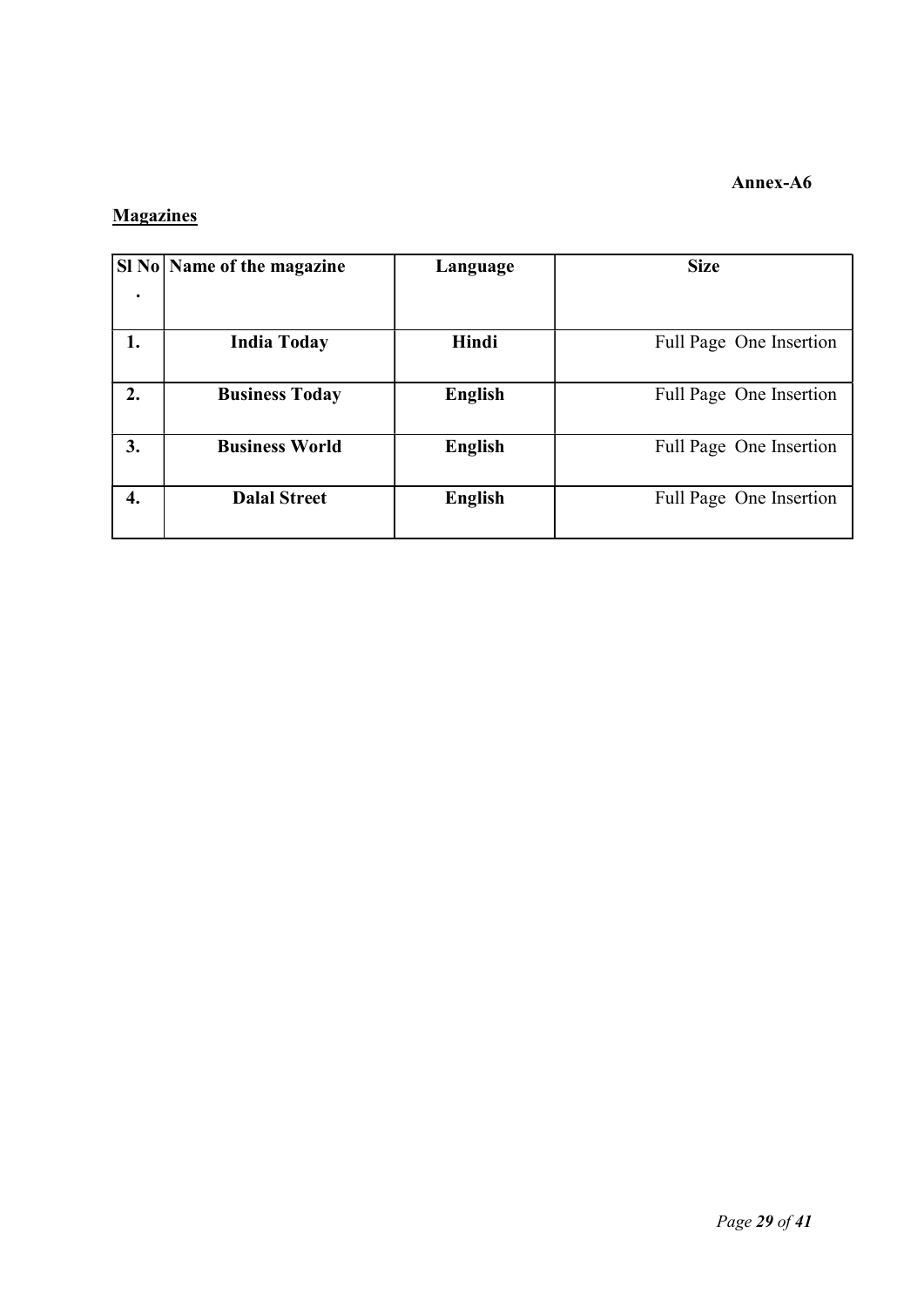| <b>Publications</b>                                                    | <b>Edition</b> | Card Rate per Nego rate per sq. Total |             |            |
|------------------------------------------------------------------------|----------------|---------------------------------------|-------------|------------|
|                                                                        |                | grosscm.<br>cm.<br>sq.                |             | Negotiated |
|                                                                        |                | (Rs.)                                 | Gross (Rs.) | Rate       |
|                                                                        |                |                                       |             |            |
|                                                                        |                |                                       |             |            |
|                                                                        |                |                                       |             |            |
|                                                                        |                |                                       |             |            |
|                                                                        |                |                                       |             |            |
|                                                                        |                |                                       |             |            |
|                                                                        |                |                                       |             |            |
|                                                                        |                |                                       |             |            |
|                                                                        |                |                                       |             |            |
| Total (excluding taxes) (For all newspapers in Annexure-A1 for 3 issue |                |                                       |             |            |
| Ads)                                                                   |                |                                       |             |            |
| <b>Taxes</b>                                                           |                |                                       |             |            |
| <b>Grand Total</b>                                                     |                |                                       |             |            |

# Format for Financial Quote forAnnexure-A1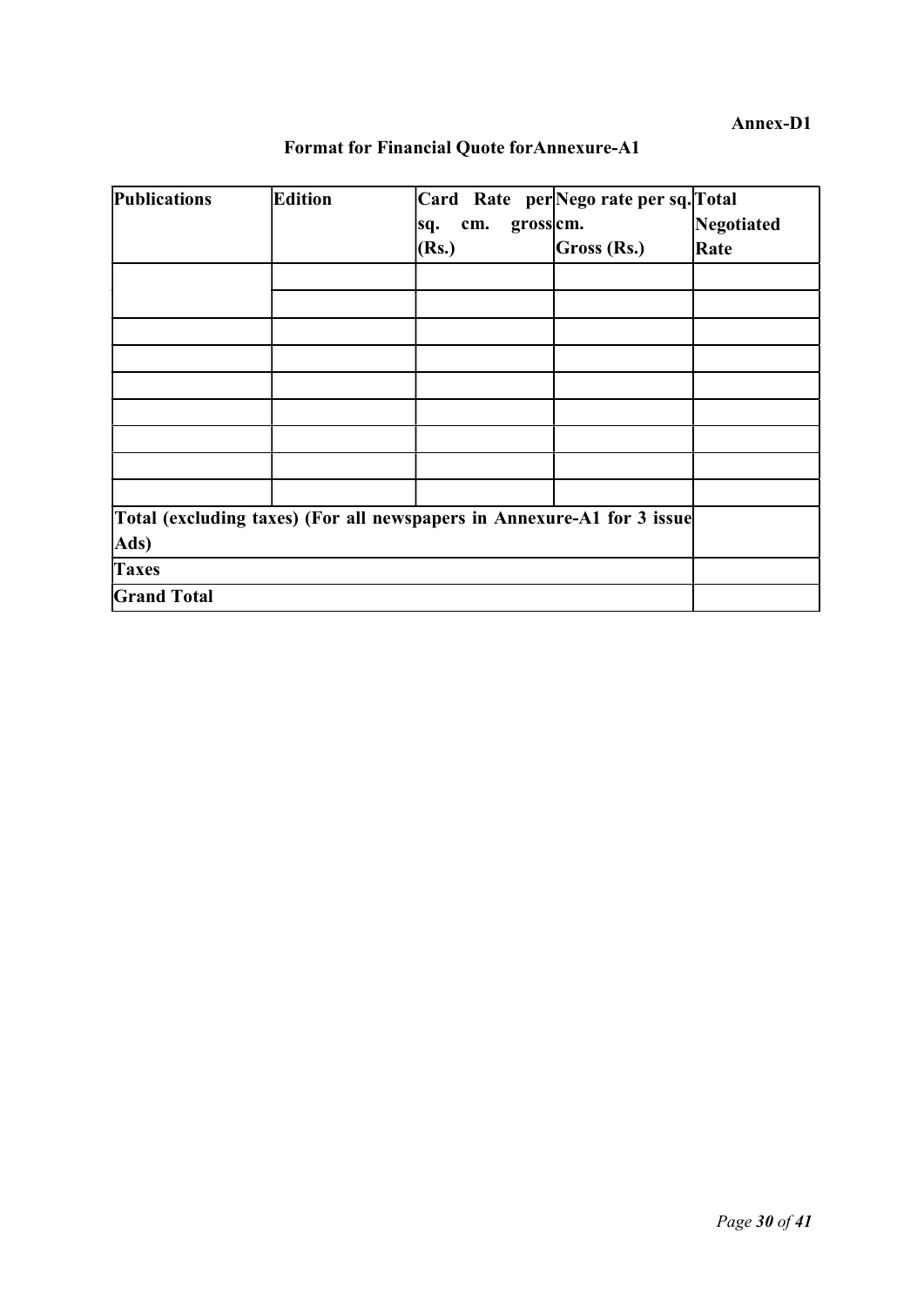# Format for Financial Quote forAnnexure-A2

| Publications       | Edition | Card Rate per Nego rate per sq. Total<br>gross cm.<br>cm.<br>sq.<br>(Rs.) | Gross (Rs.) | Negotiated<br>Rate |
|--------------------|---------|---------------------------------------------------------------------------|-------------|--------------------|
|                    |         |                                                                           |             |                    |
|                    |         |                                                                           |             |                    |
|                    |         |                                                                           |             |                    |
|                    |         |                                                                           |             |                    |
|                    |         |                                                                           |             |                    |
|                    |         |                                                                           |             |                    |
|                    |         |                                                                           |             |                    |
|                    |         |                                                                           |             |                    |
|                    |         |                                                                           |             |                    |
| Ads)               |         | Total (excluding taxes)(For all newspapers in Annexure-A2 for 3 issue     |             |                    |
| <b>Taxes</b>       |         |                                                                           |             |                    |
| <b>Grand Total</b> |         |                                                                           |             |                    |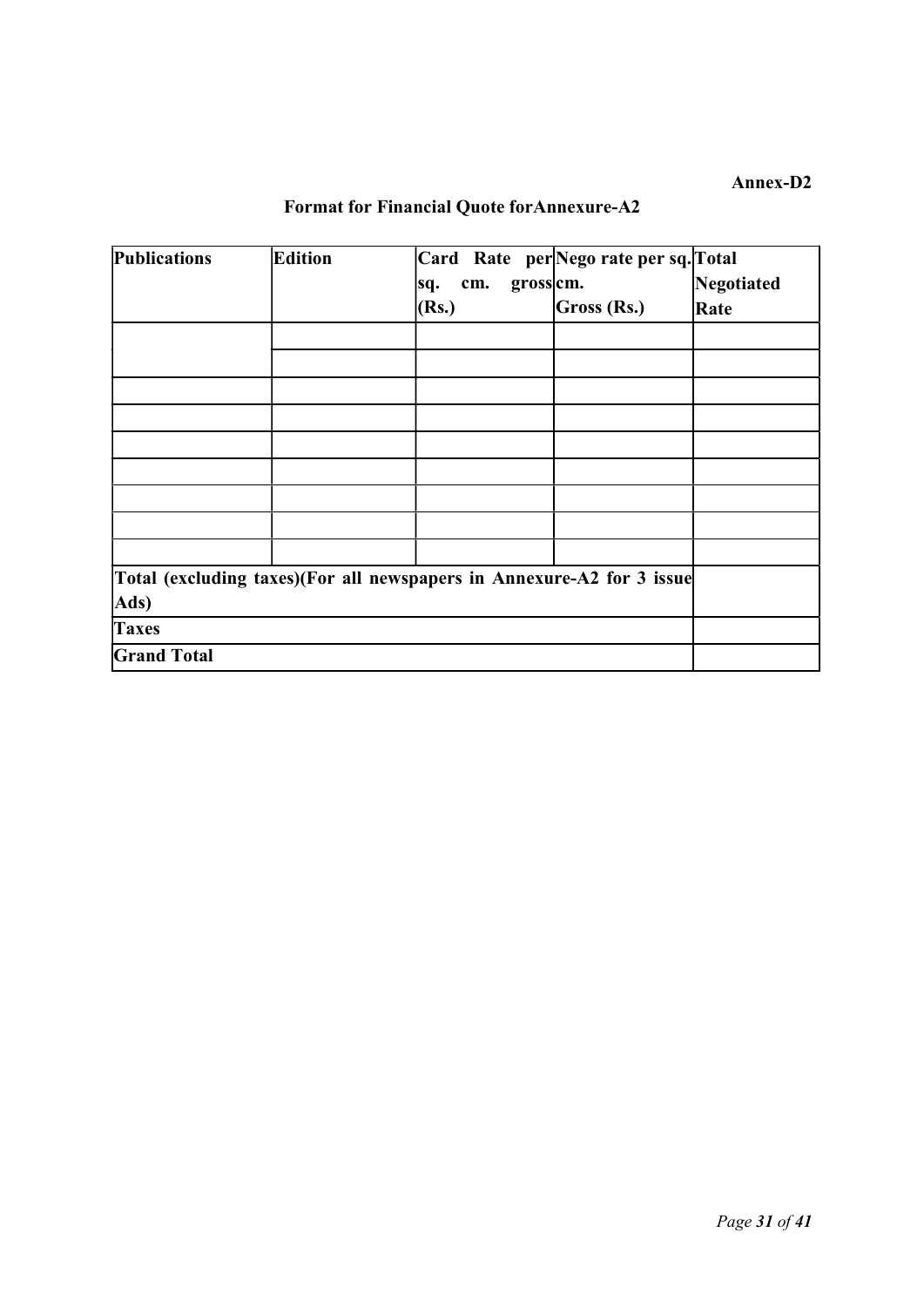| <b>Publications</b>                                                   | <b>Edition</b> |            |          | Card Rate per Nego rate per sq. Total |            |
|-----------------------------------------------------------------------|----------------|------------|----------|---------------------------------------|------------|
|                                                                       |                | cm.<br>sq. | grosscm. |                                       | Negotiated |
|                                                                       |                | (Rs.)      |          | Gross (Rs.)                           | Rate       |
|                                                                       |                |            |          |                                       |            |
|                                                                       |                |            |          |                                       |            |
|                                                                       |                |            |          |                                       |            |
|                                                                       |                |            |          |                                       |            |
|                                                                       |                |            |          |                                       |            |
|                                                                       |                |            |          |                                       |            |
|                                                                       |                |            |          |                                       |            |
|                                                                       |                |            |          |                                       |            |
|                                                                       |                |            |          |                                       |            |
| Total (excluding taxes)(For all newspapers in Annexure-A3 for 3 issue |                |            |          |                                       |            |
| Ads)                                                                  |                |            |          |                                       |            |
| <b>Taxes</b>                                                          |                |            |          |                                       |            |
| <b>Grand Total</b>                                                    |                |            |          |                                       |            |

# Format for Financial Quote for Annexure- A3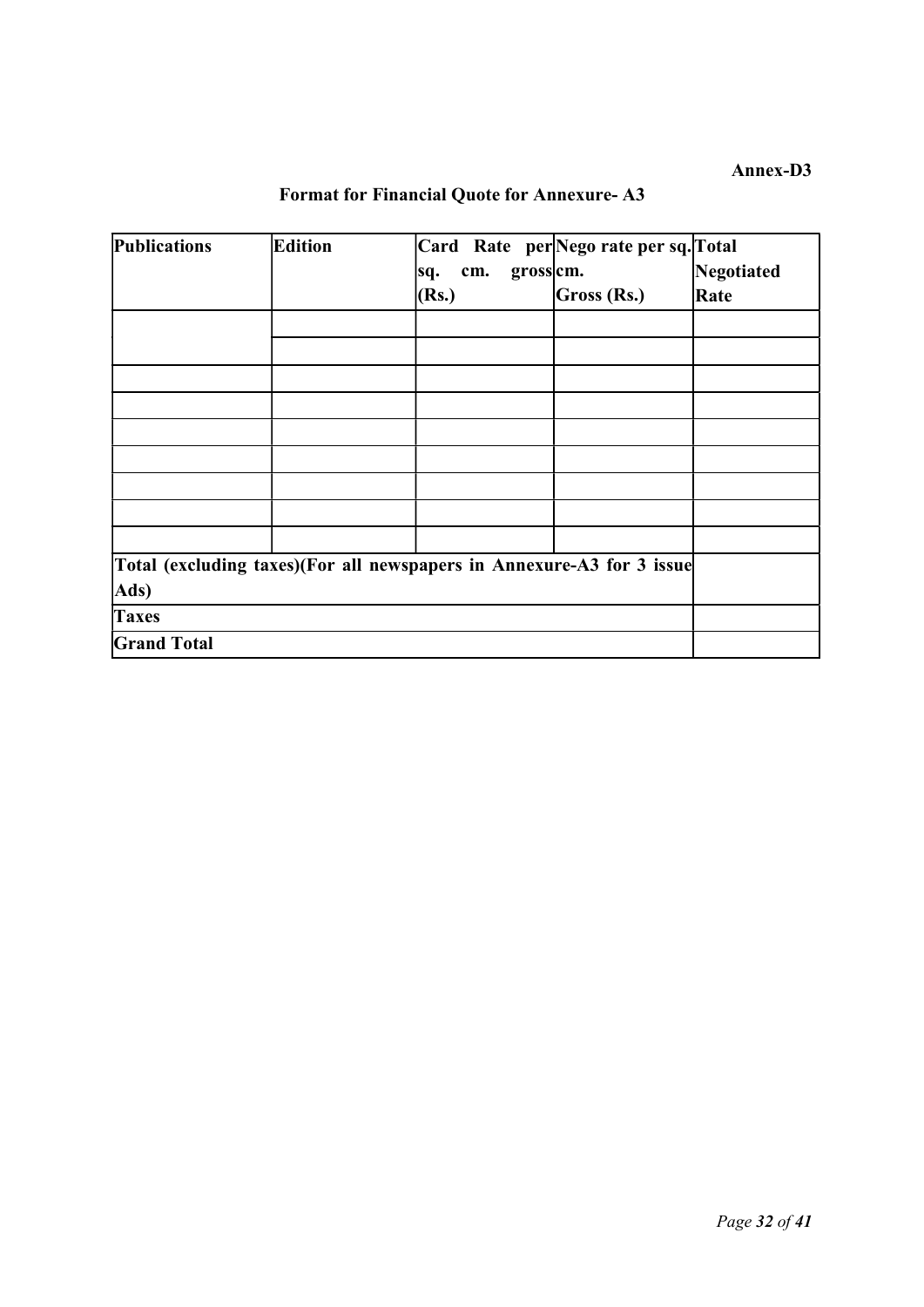# Format for Financial Quote for Annexure- A4 TELEVISIONPLAN–ISSUE

| Sl. Channel                | <b>TimeBa</b> | No.ofDa                            | No.ofspot      | Edit(se | <b>Total</b> |     | Card Negotia Tota                                                         |  |
|----------------------------|---------------|------------------------------------|----------------|---------|--------------|-----|---------------------------------------------------------------------------|--|
| No.                        | nd            | $\mathbf{y}\mathbf{s}^{\circledR}$ | sper day       | c)      |              |     | Seco rate pted rate l net                                                 |  |
|                            |               |                                    |                |         |              |     | nd- a $\left  \text{er} \right  10$ for 10 s $\left  \text{cost} \right $ |  |
|                            |               |                                    |                |         | ge           | sec | ec                                                                        |  |
| $1.CNBC Awa$ 9AM to 4      |               | 5 Days                             | $\mathbf{1}$   | 30      | 1800         |     |                                                                           |  |
| $az *$                     | PM            |                                    | $\overline{2}$ |         |              |     |                                                                           |  |
| 2. Zee Busines $9AM$ to 4  |               | 5 Days                             | 1              | 30      | 1800         |     |                                                                           |  |
| $s^*$                      | PM            |                                    | $\overline{2}$ |         |              |     |                                                                           |  |
| 3. CNBC TV 1 9 AM to 4     |               | 5 Days                             | $\mathbf{1}$   | 30      | 1800         |     |                                                                           |  |
| $8*$                       | PM            |                                    | $\overline{2}$ |         |              |     |                                                                           |  |
| $4.ET NOW*$                | 9AM to 4      | 5 Days                             | $\mathbf{1}$   | 30      | 1800         |     |                                                                           |  |
|                            | PM            |                                    | $\overline{2}$ |         |              |     |                                                                           |  |
| 5.CNB                      | 9AM to 4      | 5 Days                             | $\mathbf{1}$   | 30      | 800          |     |                                                                           |  |
| $\mathsf{C}$               | Ba PM         |                                    | $\overline{2}$ |         |              |     |                                                                           |  |
| zar*                       |               |                                    |                |         |              |     |                                                                           |  |
| (Gujarati Cha              |               |                                    |                |         |              |     |                                                                           |  |
| $ $ nnel $)$               |               |                                    |                |         |              |     |                                                                           |  |
| 6.Aaj Tak#                 | 7PM to 11     | 5 Days                             | 6              | 30      | 900          |     |                                                                           |  |
|                            | PM            |                                    |                |         |              |     |                                                                           |  |
| 7.Zee News#                | 7PM to $11$   | 5 Days                             | 6              | 30      | 900          |     |                                                                           |  |
|                            | PM            |                                    |                |         |              |     |                                                                           |  |
| 8. Times now# 7PM to 11    |               | 5 Days                             | 6              | 30      | 900          |     |                                                                           |  |
|                            | PM            |                                    |                |         |              |     |                                                                           |  |
| 9. News 9#                 | $7PM$ to $11$ | 5 Days                             | 6              | 30      | 900          |     |                                                                           |  |
|                            | PM            |                                    |                |         |              |     |                                                                           |  |
| $[10.D.D. News]$ 7PM to 11 |               | 5 Days                             | 6              | 30      | 900          |     |                                                                           |  |
| #                          | PM            |                                    |                |         |              |     |                                                                           |  |
| Total (excluding taxes)    |               |                                    |                |         |              |     |                                                                           |  |
| <b>Taxes</b>               |               |                                    |                |         |              |     |                                                                           |  |
| <b>GST Component</b>       |               |                                    |                |         |              |     |                                                                           |  |
| <b>Grand Total</b>         |               |                                    |                |         |              |     |                                                                           |  |

- 1. \*: On closing day only till 1PM.
- 2. #: Ensure that there is no telecast on issue closing day.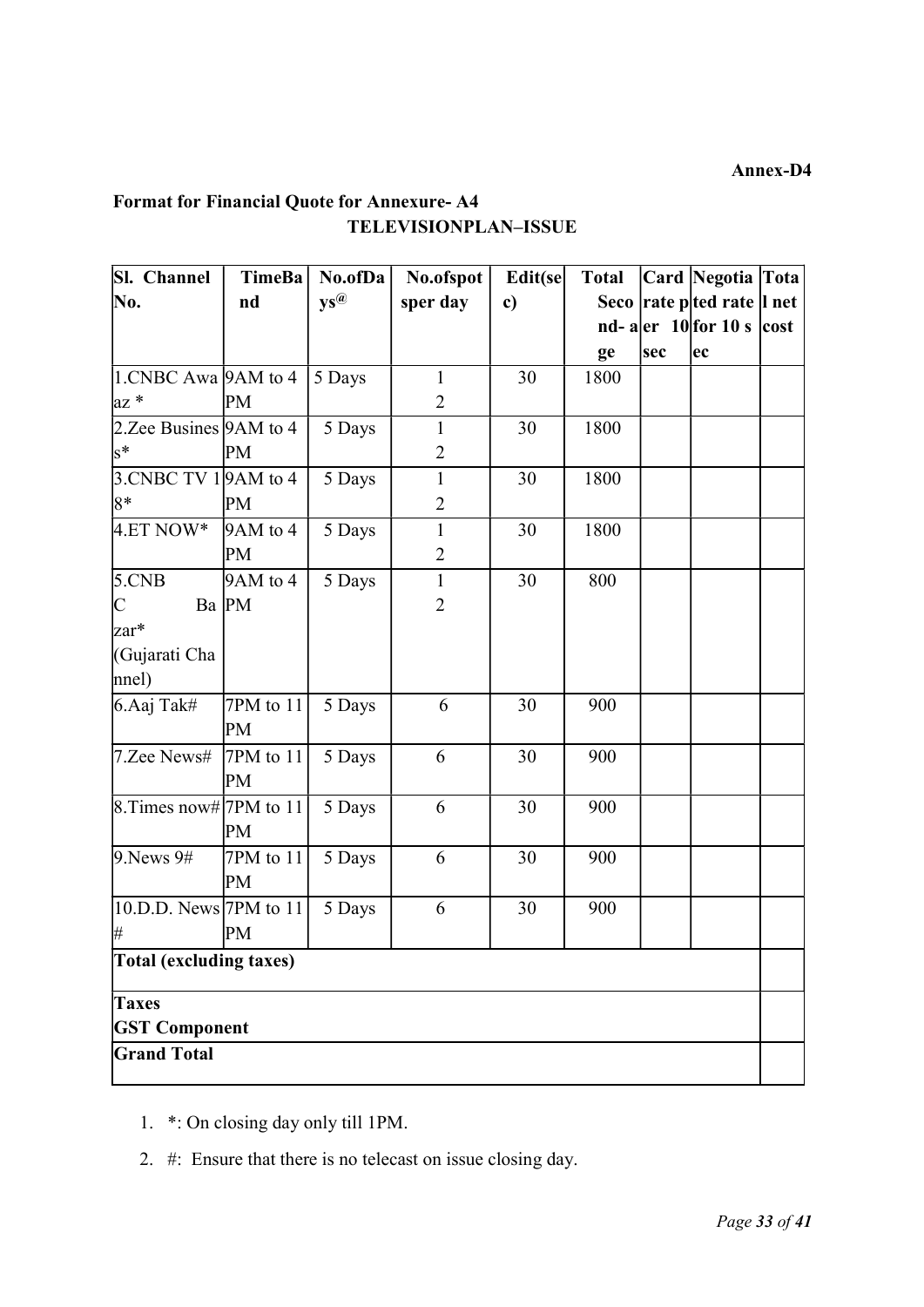- 3. Bills should be supported by Adex report and original Telecast Certificate issued by the respective channel. No payment if telecast outside the time band. 90% execution mandatory in each channel, else no payment for that channel.
- 4. @:The actual campaign period could vary, which would be adjusted Pro-Rata.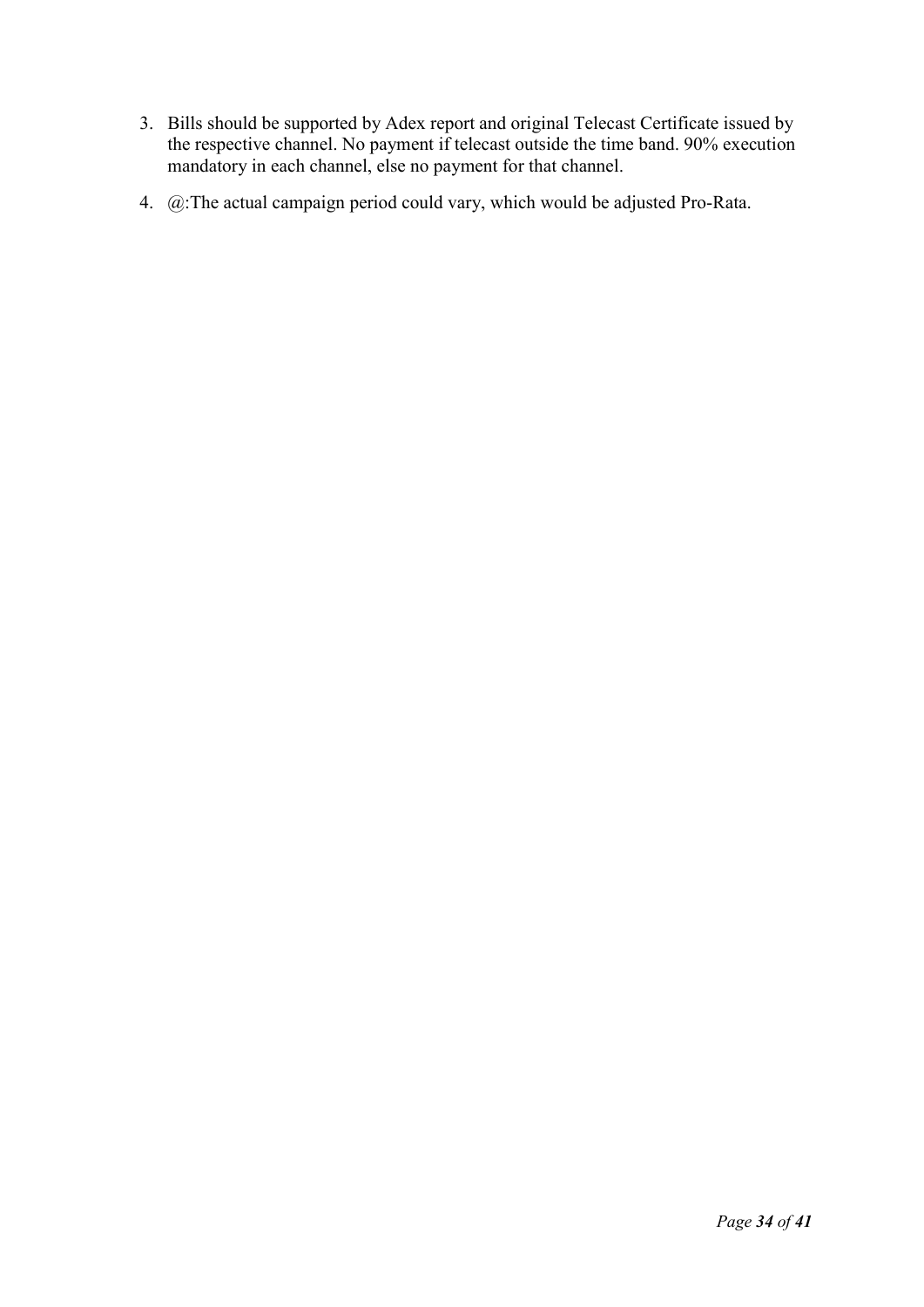Annex C1

# Financial quotes for Corporate Ad in Newspaper for Annexure A1

| Publicatio n                                                          | Editio n | Size of       | Corporate Ad in Newspaper<br>No. | of Card Rate | Nego.    | <b>Total Negotiate</b> |
|-----------------------------------------------------------------------|----------|---------------|----------------------------------|--------------|----------|------------------------|
|                                                                       |          | <b>Advt</b>   | <b>Insertion</b>                 | per sq. cm.  | Rate     | erd Rate               |
|                                                                       |          |               |                                  | gros         | sq. cm.  |                        |
|                                                                       |          |               |                                  | s(Rs.)       | Gross(Rs |                        |
|                                                                       |          |               |                                  |              | . )      |                        |
|                                                                       |          |               |                                  |              |          |                        |
|                                                                       |          |               |                                  |              |          |                        |
|                                                                       |          | 825 sq. cm. 2 |                                  |              |          |                        |
|                                                                       |          | Colour        |                                  |              |          |                        |
|                                                                       |          |               |                                  |              |          |                        |
|                                                                       |          |               |                                  |              |          |                        |
|                                                                       |          | 825 sq. cm. 2 |                                  |              |          |                        |
|                                                                       |          | Colour        |                                  |              |          |                        |
|                                                                       |          |               |                                  |              |          |                        |
|                                                                       |          |               |                                  |              |          |                        |
|                                                                       |          | 825 sq. cm. 2 |                                  |              |          |                        |
|                                                                       |          | Colour        |                                  |              |          |                        |
|                                                                       |          |               |                                  |              |          |                        |
|                                                                       |          |               |                                  |              |          |                        |
|                                                                       |          | 825 sq. cm. 2 |                                  |              |          |                        |
|                                                                       |          | Colour        |                                  |              |          |                        |
|                                                                       |          |               |                                  |              |          |                        |
|                                                                       |          |               |                                  |              |          |                        |
|                                                                       |          | 825 sq. cm. 2 |                                  |              |          |                        |
|                                                                       |          | Colour        |                                  |              |          |                        |
|                                                                       |          |               |                                  |              |          |                        |
|                                                                       |          |               |                                  |              |          |                        |
|                                                                       |          | 825 sq. cm. 2 |                                  |              |          |                        |
|                                                                       |          | Colour        |                                  |              |          |                        |
|                                                                       |          |               |                                  |              |          |                        |
| Total (excluding of taxes) (For all newspapers in Annexure-A1 for Two |          |               |                                  |              |          |                        |
| insertions)                                                           |          |               |                                  |              |          |                        |
| <b>Taxes</b>                                                          |          |               |                                  |              |          |                        |
| <b>GST Component</b>                                                  |          |               |                                  |              |          |                        |
| <b>Grand Total</b>                                                    |          |               |                                  |              |          |                        |

# Corporate Ad in Newspaper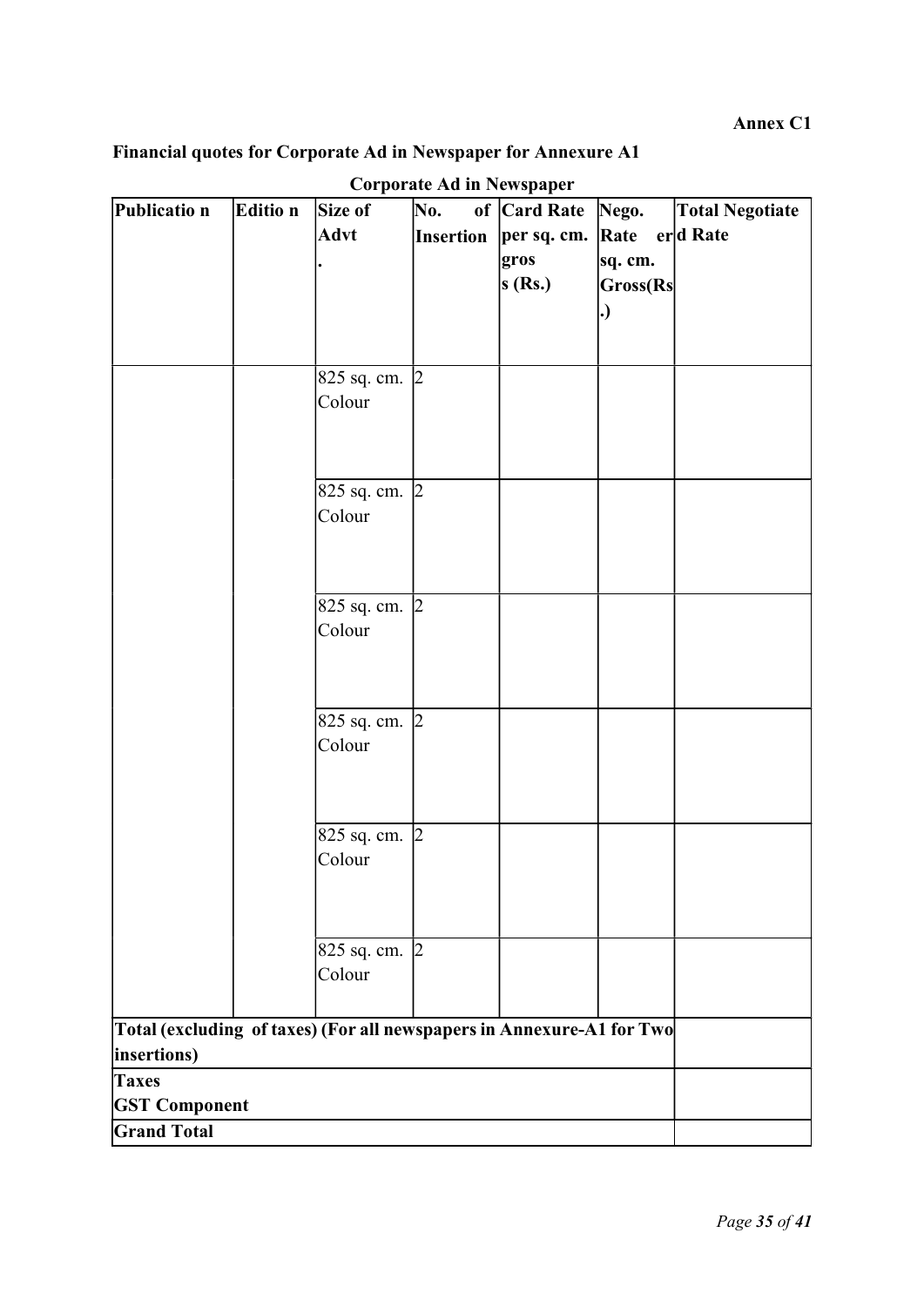Annex C2

# Financial quotes for Corporate Ad in Newspaper for Annexure A3

| Publicati on                                                          | Edition | Size of              | Curpurate Au III Premspaper<br>No. | of | <b>Card</b> | Nego.           | Total      |
|-----------------------------------------------------------------------|---------|----------------------|------------------------------------|----|-------------|-----------------|------------|
|                                                                       |         | Advt.                | Insertion*                         |    | Rate per    | Rate er sq. cm. | Negotiated |
|                                                                       |         |                      |                                    |    | sq. cm.     | Gross(Rs.)      | Rate       |
|                                                                       |         |                      |                                    |    | gross       |                 |            |
|                                                                       |         |                      |                                    |    | (Rs.)       |                 |            |
|                                                                       |         |                      |                                    |    |             |                 |            |
|                                                                       |         |                      |                                    |    |             |                 |            |
|                                                                       |         |                      |                                    |    |             |                 |            |
|                                                                       |         | 825 sq.              | $\overline{2}$                     |    |             |                 |            |
|                                                                       |         | cm.                  |                                    |    |             |                 |            |
|                                                                       |         | Colour               |                                    |    |             |                 |            |
|                                                                       |         |                      |                                    |    |             |                 |            |
|                                                                       |         | $\overline{825}$ sq. | $\overline{2}$                     |    |             |                 |            |
|                                                                       |         | cm.                  |                                    |    |             |                 |            |
|                                                                       |         | Colour               |                                    |    |             |                 |            |
|                                                                       |         | $\sqrt{825}$ sq.     | $\overline{2}$                     |    |             |                 |            |
|                                                                       |         | cm.                  |                                    |    |             |                 |            |
|                                                                       |         | Colour               |                                    |    |             |                 |            |
|                                                                       |         |                      |                                    |    |             |                 |            |
|                                                                       |         | 825 sq.              | $\overline{2}$                     |    |             |                 |            |
|                                                                       |         | cm.                  |                                    |    |             |                 |            |
|                                                                       |         | Colour               |                                    |    |             |                 |            |
|                                                                       |         |                      |                                    |    |             |                 |            |
|                                                                       |         | 825 sq.              | $\overline{2}$                     |    |             |                 |            |
|                                                                       |         | cm.                  |                                    |    |             |                 |            |
|                                                                       |         | Colour               |                                    |    |             |                 |            |
|                                                                       |         | 825 sq.              | $\overline{2}$                     |    |             |                 |            |
|                                                                       |         | cm.                  |                                    |    |             |                 |            |
|                                                                       |         | Colour               |                                    |    |             |                 |            |
|                                                                       |         |                      |                                    |    |             |                 |            |
| Total (excluding of taxes) (For all newspapers in Annexure-A3 for Two |         |                      |                                    |    |             |                 |            |
| insertions)                                                           |         |                      |                                    |    |             |                 |            |
| <b>Taxes</b>                                                          |         |                      |                                    |    |             |                 |            |
| <b>GST Component</b>                                                  |         |                      |                                    |    |             |                 |            |
| <b>Grand Total</b>                                                    |         |                      |                                    |    |             |                 |            |

Corporate Ad in Newspaper

\*Note:- Two Insertions in ET and one Insertion in all others.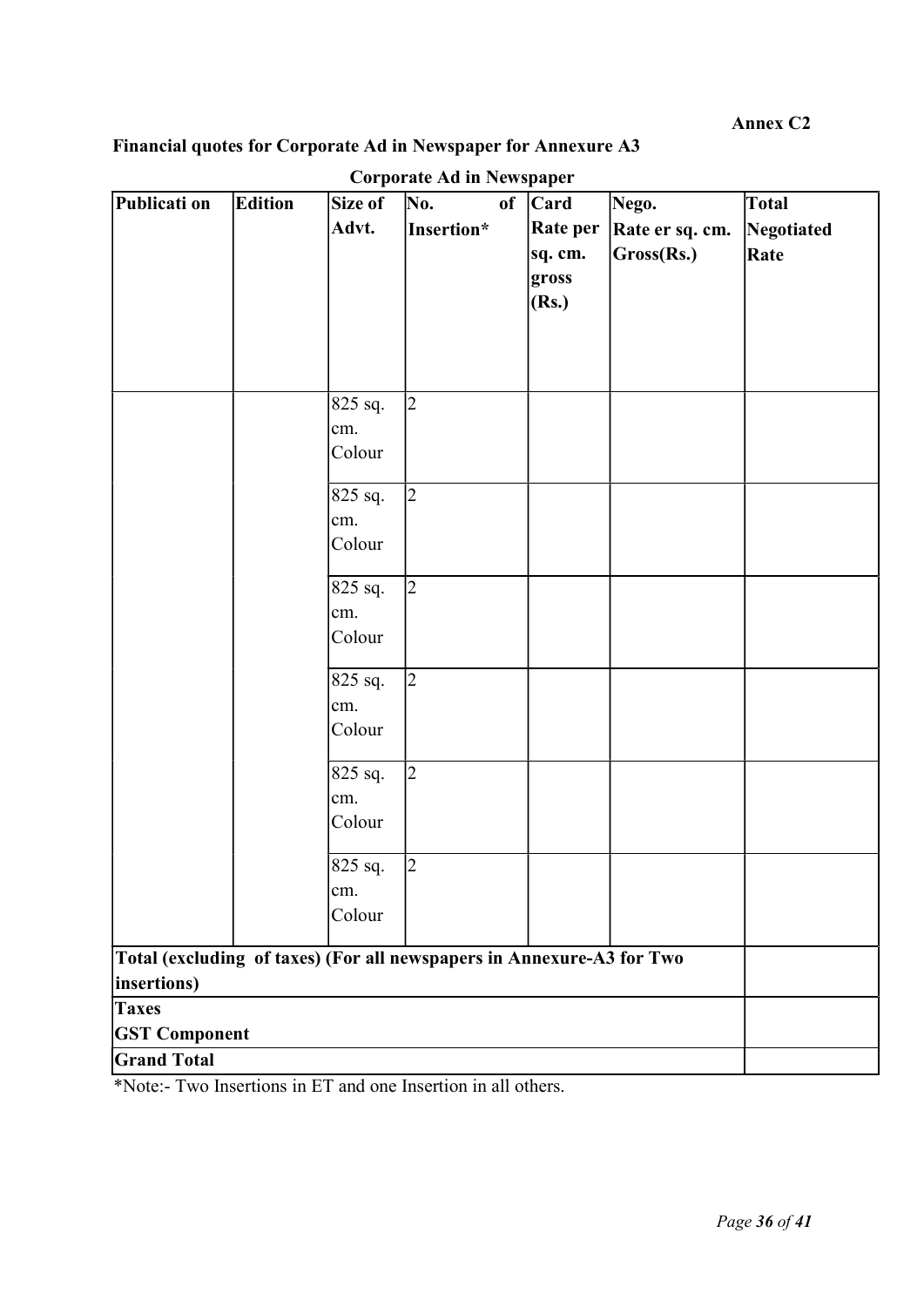#### Annex-C3

#### Financial quotes for Corporate Ad for Annexure A4

| <b>Sl.</b> ChannelN                        | <b>TimeB</b>              | No.of             | No.of          | Edit(se      | <b>Total</b>     |  | Card raNegotia Total ne        |  |
|--------------------------------------------|---------------------------|-------------------|----------------|--------------|------------------|--|--------------------------------|--|
| o.                                         | and                       | Days <sup>@</sup> | spots          | $\mathbf{c}$ |                  |  | Secon te per 1 ted rate cost t |  |
|                                            |                           |                   | per da         |              | $d$ - ag   0 sec |  | for $10 s$                     |  |
|                                            |                           |                   | $\mathbf{y}$   |              | e                |  | ec                             |  |
| 1.CNBC Awaa $9AM$ to $4\overline{)5}$ Days |                           |                   | $\mathbf{1}$   | 30           | 1800             |  |                                |  |
| $z^*$                                      | PM                        |                   | $\overline{2}$ |              |                  |  |                                |  |
| 2.Zee Business $ 9AM \text{ to } 4 $       |                           | 5 Days            | $\mathbf{1}$   | 30           | 1800             |  |                                |  |
| l∗                                         | PM                        |                   | $\overline{c}$ |              |                  |  |                                |  |
| 3.CNBC TV 18 9 AM to 4                     |                           | 5 Days            | $\mathbf{1}$   | 30           | 1800             |  |                                |  |
| $\ast$                                     | <b>PM</b>                 |                   | $\overline{2}$ |              |                  |  |                                |  |
| 4.ET NOW*                                  | 9AM to 4                  | 5 Days            | $\mathbf{1}$   | 30           | 1800             |  |                                |  |
|                                            | PM                        |                   | $\overline{2}$ |              |                  |  |                                |  |
| 5.CNBC                                     | Baz $ 9AM \text{ to } 4 $ | 5 Days            | $\overline{1}$ | 30           | 1800             |  |                                |  |
| ar*                                        | PM                        |                   | $\overline{2}$ |              |                  |  |                                |  |
| (Gujarati Chan                             |                           |                   |                |              |                  |  |                                |  |
| nel)                                       |                           |                   |                |              |                  |  |                                |  |
| 6.Aaj Tak#                                 | 7PM to 11 $5$ Days        |                   | 6              | 30           | 900              |  |                                |  |
|                                            | PM                        |                   |                |              |                  |  |                                |  |
| 7.Zee News#                                | 7PM to 11 $5$ Days        |                   | 6              | 30           | 900              |  |                                |  |
|                                            | <b>PM</b>                 |                   |                |              |                  |  |                                |  |
| $8.$ Times now#                            | 7PM to 11 $5$ Days        |                   | 6              | 30           | 900              |  |                                |  |
|                                            | PM                        |                   |                |              |                  |  |                                |  |
| $9.$ News $9#$                             | 7PM to 11 $5$ Days        |                   | 6              | 30           | 900              |  |                                |  |
|                                            | PM                        |                   |                |              |                  |  |                                |  |
| 10.D.D. News# 7PM to 11 $\vert$ 5 Days     |                           |                   | 6              | 30           | 900              |  |                                |  |
|                                            | PM                        |                   |                |              |                  |  |                                |  |
| <b>Total (excluding taxes)</b>             |                           |                   |                |              |                  |  |                                |  |
| <b>Taxes</b>                               |                           |                   |                |              |                  |  |                                |  |
| <b>GST Component</b>                       |                           |                   |                |              |                  |  |                                |  |
| <b>Grand Total</b>                         |                           |                   |                |              |                  |  |                                |  |

#### TELEVISIONPLAN–ISSUE

1. \*: On closing day only till 1PM.

- 2. #: Ensure that there is no telecast on issue closing day.
- 3. Bills should be supported by Adex report and original Telecast Certificate issued by the respective channel. No payment if telecast outside the time band. 90% execution mandatory in each channel, else no payment for that channel.
- 4. @:The actual campaign period could vary, which would be adjusted Pro-Rata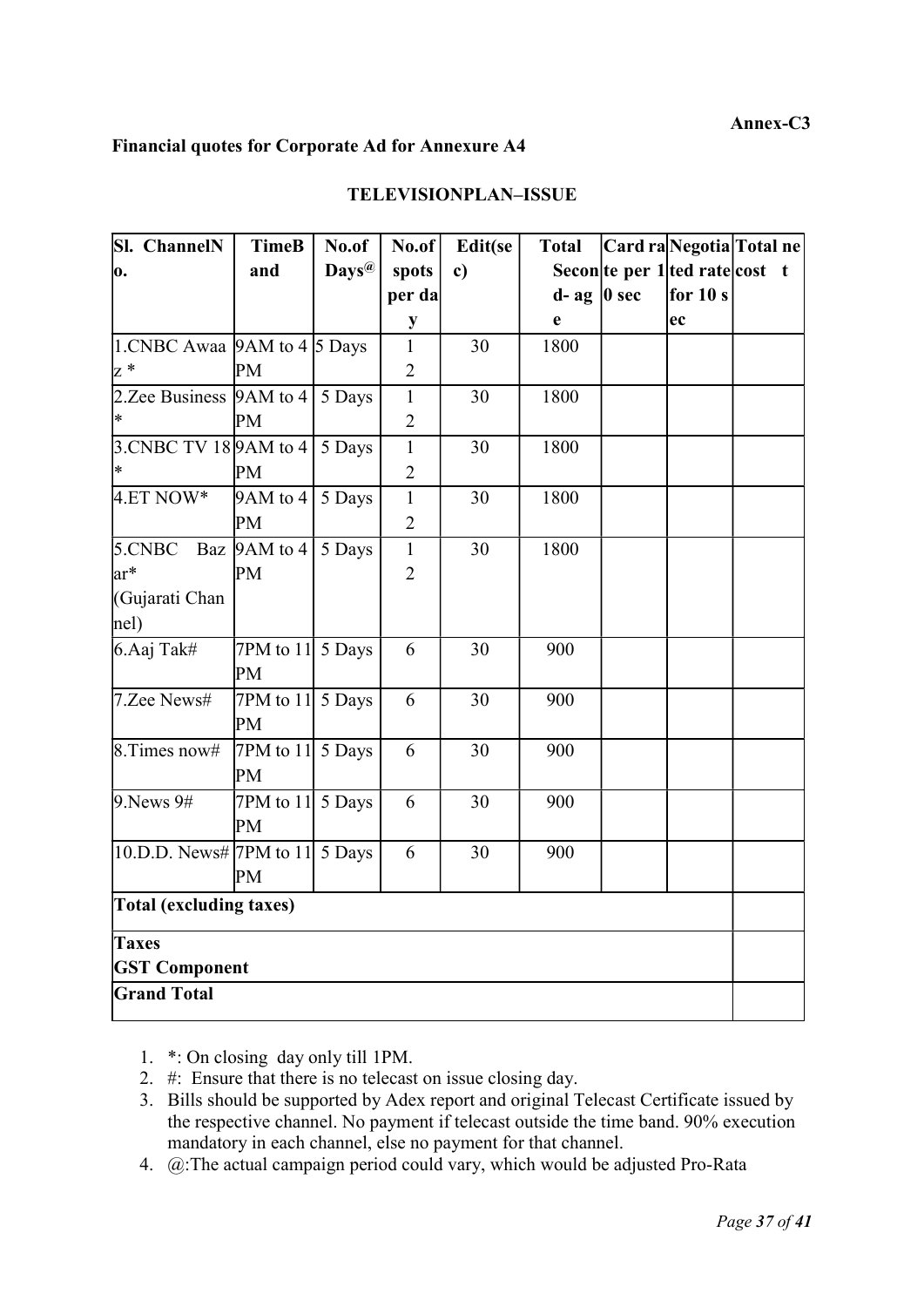# Annex C4

# Format for Financial Quote for Annexure-A5

Hoarding List

| <b>Outdoor Media Plan</b> |                                         |              |             |             |    |       |                   |
|---------------------------|-----------------------------------------|--------------|-------------|-------------|----|-------|-------------------|
| City                      | <b>Location</b>                         | <b>Media</b> | <b>Type</b> | <b>Size</b> |    | Sqft  | <b>Total Cost</b> |
| Mumbai                    | Marine Drive                            | Hoarding     | Flit        | 20          | 30 | 600   |                   |
| Mumbai                    | Peddar Road                             | Hoarding     | MT/Flit     | 20          | 20 | 400   |                   |
| Mumbai                    | Haji Ali                                | Hoarding     | ET/Flit     | 30          | 20 | 600   |                   |
| Mumbai                    | Worli Naka                              | Hoarding     | MT/Flit     | 20          | 20 | 400   |                   |
| Mumbai                    | Prabhadevi Road                         | Hoarding     | MT/Flit     | 40          | 20 | 800   |                   |
| Mumbai                    | Mahim Causeway                          | Hoarding     | ET/Flit     | 20          | 20 | 400   |                   |
| Mumbai                    | Dadar ROB Flyover                       | Hoarding     | Flit        | 30          | 30 | 900   |                   |
| Mumbai                    | Dharavi T - junction                    | Hoarding     | Flit        | 30          | 20 | 600   |                   |
| Mumbai                    | Vakola Flyover                          | Hoarding     | MT/Flit     | 41          | 41 | 1,681 |                   |
| Mumbai                    | Andheri Jog Flyover                     | Hoarding     | ET/Flit     | 41          | 41 | 1681  |                   |
| Mumbai                    | Borivali S V Road                       | Hoarding     | Nlit        | 30          | 20 | 600   |                   |
| Mumbai                    | Dadar T T Flyover                       | Hoarding     | MT/Flit     | 40          | 20 | 800   |                   |
| Mumbai                    | <b>Byculla Flyover</b>                  | Hoarding     | ET/Flit     | 20          | 20 | 400   |                   |
| Mumbai                    | J J Flyover                             | Hoarding     | Flit        | 20          | 20 | 400   |                   |
| Mumbai                    | Sion Highway                            | Hoarding     | ET/Flit     | 40          | 40 | 1,600 |                   |
|                           | Santacruz Chembur Link Road             | Hoarding     |             | 25          | 25 |       |                   |
| Mumbai                    | (SCLR)                                  |              | Flit        |             |    | 625   |                   |
| Mumbai                    | Vashi Toll Naka                         | Hoarding     | Flit        | 30          | 20 | 600   |                   |
| Mumbai                    | Mulund Toll Naka                        | Hoarding     | Nlit        | 40          | 40 | 1,600 |                   |
| Ahmedabad                 | Vijay Cross Road                        | Hoarding     | Nlit        | 30          | 15 | 450   |                   |
| Ahmedabad                 | Mithakhali Circle                       | Hoarding     | Flit        | 30          | 20 | 600   |                   |
| Ahmedabad Paldi Cir       |                                         | Hoarding     | Flit        | 30          | 15 | 450   |                   |
|                           | Ahmedabad Polytechnic Cross Roads, Opp. | Hoarding     |             | 30          | 15 |       |                   |
|                           | Stock Exchange                          |              | Flit        |             |    | 450   |                   |
| Ahmedabad                 | Stadium Circle, C G Road                | Hoarding     | Flit        | 20          | 20 | 400   |                   |
|                           | Ahmedabad Shreyas Flyover bridge        | Hoarding     | Flit        | 30          | 20 | 600   |                   |
|                           | Ahmedabad Panjrapole circle             | Hoarding     | Flit        | 40          | 20 | 800   |                   |
|                           | Ahmedabad Drive in road                 | Hoarding     | Flit        | 30          | 15 | 450   |                   |
| Surat                     | Athwalines, Parle Point                 | Hoarding     | Flit        | 35          | 25 | 875   |                   |
| Surat                     | <b>Bhatar Char Rasta Fly-over</b>       | Hoarding     | Flit        | 20          | 20 | 400   |                   |
| Surat                     | Railway Station Fly-over                | Hoarding     | Flit        | 30          | 20 | 600   |                   |
| Baroda                    | R C Dutt road, Nr. Anjali               | Hoarding     |             | 20          | 20 |       |                   |
|                           | chamber                                 |              | Flit        |             |    | 400   |                   |
| Baroda                    | Shashtri bridge,                        | Hoarding     | Flit        | 20          | 20 | 400   |                   |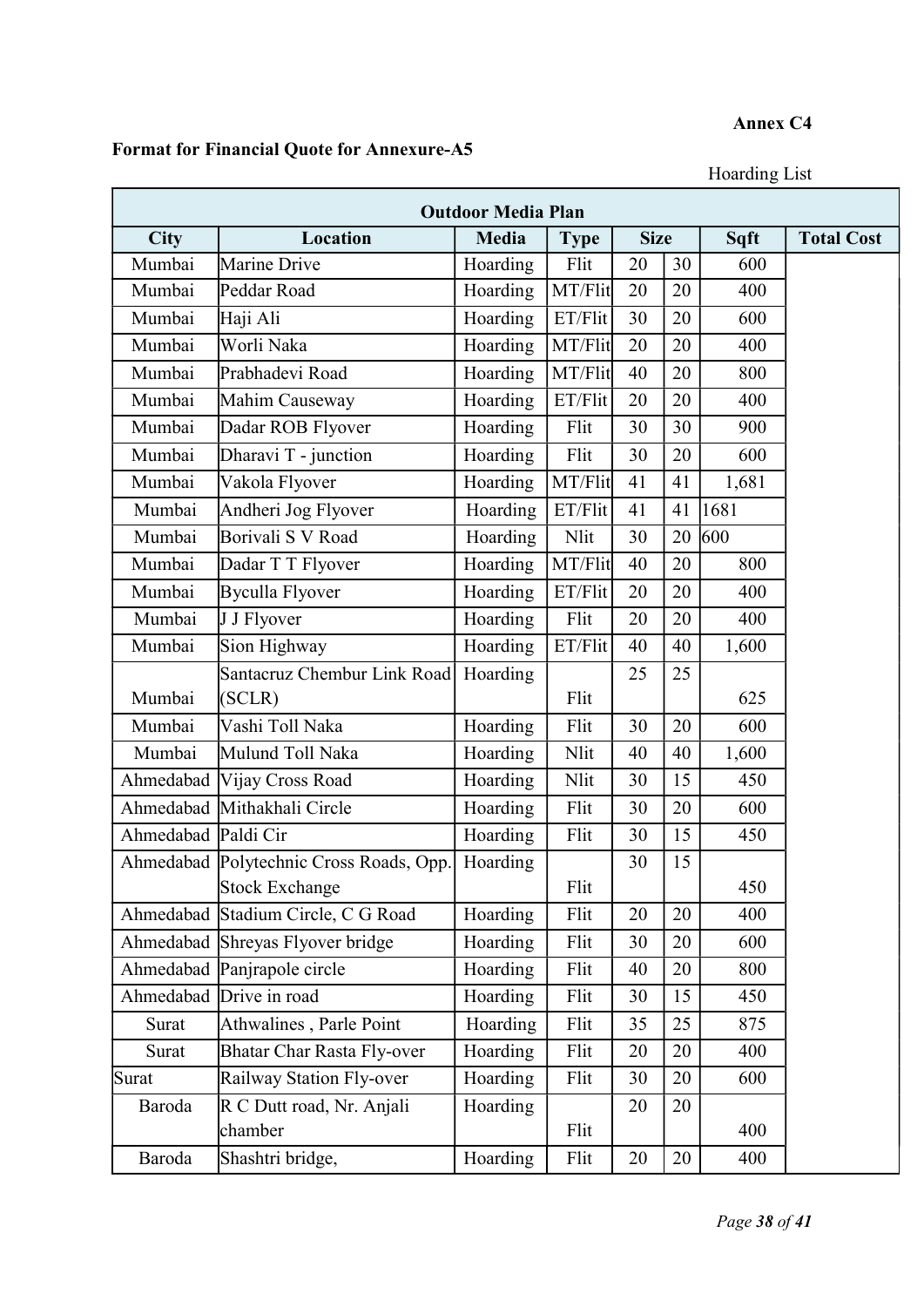| Baroda               | Old Padra Road, Nr. Sakar      | Hoarding    |             | 30      | 20 |     |  |  |  |
|----------------------|--------------------------------|-------------|-------------|---------|----|-----|--|--|--|
|                      | Complex                        |             | Flit        |         |    | 600 |  |  |  |
| Rajkot               | Commecial area - Centre        | Hoarding    | Nlit        | 20      | 20 | 400 |  |  |  |
| Rajkot               | TrikonBaugeSq                  | Hoarding    | Nlit        | 30      | 15 | 450 |  |  |  |
| Rajkot               | Jubliee chowk                  | Hoarding    | Nlit        | 30      | 15 | 450 |  |  |  |
| Delhi                | ITO Twrds Darya ganj           | Hoarding    | Flit        | 20      | 10 | 200 |  |  |  |
| Delhi                | Mathura road near nehru place  | Hoarding    | Flit        | 20      | 10 | 200 |  |  |  |
| Delhi                | Pragati Maidan opp supreme     | Hoarding    | Flit        | 20      | 10 |     |  |  |  |
|                      | court                          |             |             |         |    | 200 |  |  |  |
| Delhi                | Defence colony                 | Hoarding    | Flit        | 20      | 10 | 200 |  |  |  |
| Delhi                | Mayapuritwrdsdhaulankauan      | Hoarding    | Flit        | 20      | 10 | 200 |  |  |  |
| Delhi                | Lodi road towards Habit centre | Bus shelter | <b>Blit</b> | Various |    | 250 |  |  |  |
| Delhi                | Pragati madain                 | Bus shelter | Blit        | Various |    | 250 |  |  |  |
|                      |                                |             |             |         |    |     |  |  |  |
| Taxes                |                                |             |             |         |    |     |  |  |  |
| <b>GST Component</b> |                                |             |             |         |    |     |  |  |  |
| <b>Grand Total</b>   |                                |             |             |         |    |     |  |  |  |

Note: No. of hoarding in each of the location will be One and will be for 10 days.(5 Days for Corporate and 5 Days for issue ads)

If any hoarding is not available during the campaign period, alternative hoarding with the same size, location should be suggested by the Agency. The photograph of the hoardings with Lat long and GPS coordinates to be submitted after execution along with the bills.

Hoardings in the State Capital and other Cities of the State in which the CPSE is located. (to be selected by the CPSE) (Company specific)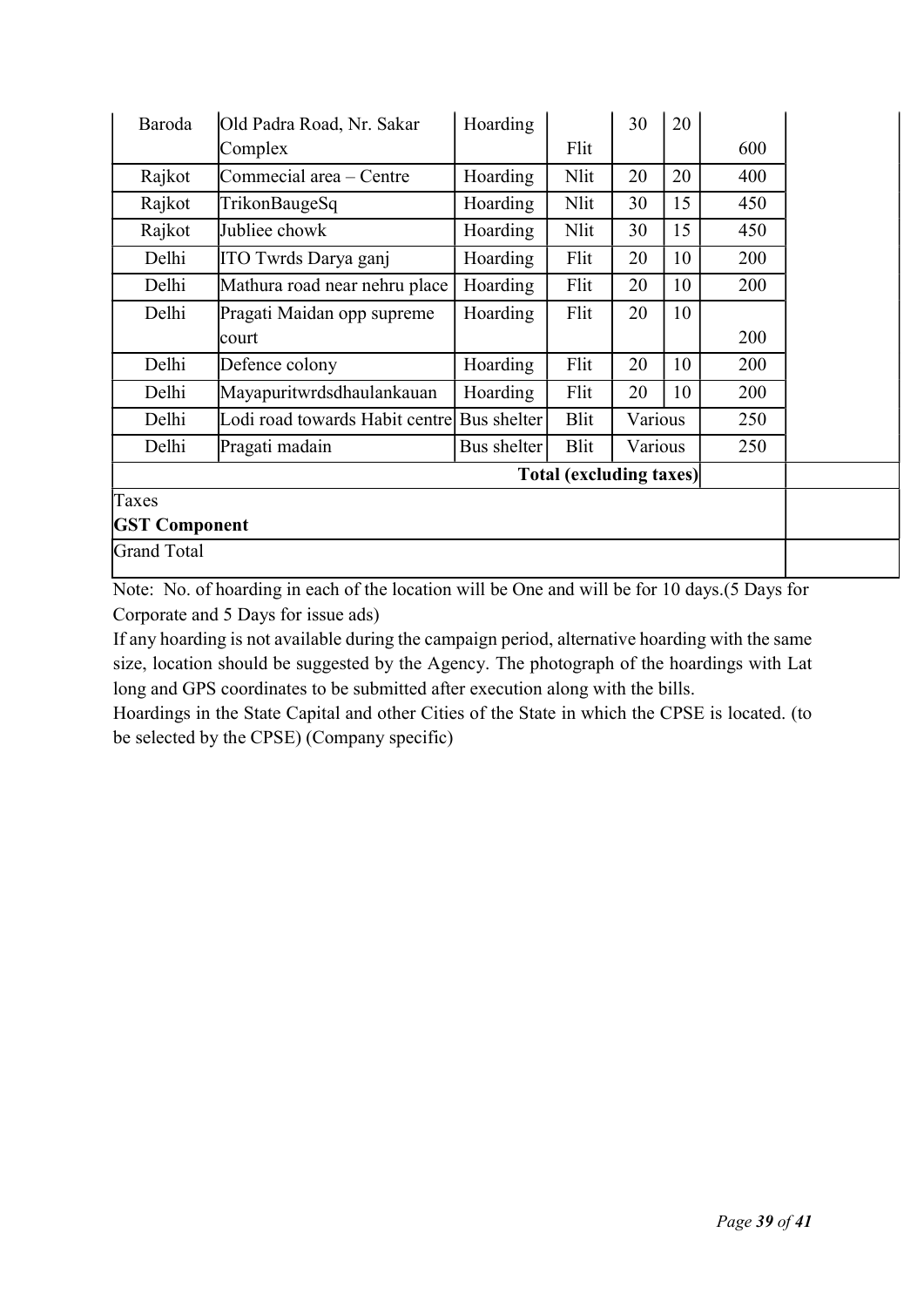# Annex-C5

# Financial quotes for Corporate Ad for Annexure A6

# Magazines

| SI <sub>No</sub>        | Name of the          | Language       | <b>Size</b> | Card | <b>Negotiated</b> | <b>Total</b> |
|-------------------------|----------------------|----------------|-------------|------|-------------------|--------------|
|                         | magazine             |                |             | Rate | Rate              | <b>Net</b>   |
|                         |                      |                |             |      |                   | Cost         |
| 1.                      | <b>India Today</b>   | Hindi          | Full        |      |                   |              |
|                         |                      |                | Page        |      |                   |              |
|                         |                      |                | One         |      |                   |              |
|                         |                      |                | Insertio    |      |                   |              |
|                         |                      |                | $\mathbf n$ |      |                   |              |
| 2.                      | <b>Business</b>      | <b>English</b> | Full        |      |                   |              |
|                         | <b>Today</b>         |                | Page        |      |                   |              |
|                         |                      |                | One         |      |                   |              |
|                         |                      |                | Insertio    |      |                   |              |
|                         |                      |                | $\mathbf n$ |      |                   |              |
| 3.                      | <b>Business</b>      | <b>English</b> | Full        |      |                   |              |
|                         | World                |                | Page        |      |                   |              |
|                         |                      |                | One         |      |                   |              |
|                         |                      |                | Insertio    |      |                   |              |
|                         |                      |                | $\mathbf n$ |      |                   |              |
| 4.                      | <b>Dalal Street</b>  | <b>English</b> | <b>Full</b> |      |                   |              |
|                         |                      |                | Page        |      |                   |              |
|                         |                      |                | One         |      |                   |              |
|                         |                      |                | Insertio    |      |                   |              |
|                         |                      |                | $\mathbf n$ |      |                   |              |
| Total (excluding taxes) |                      |                |             |      |                   |              |
| Taxes                   |                      |                |             |      |                   |              |
|                         | <b>GST Component</b> |                |             |      |                   |              |
| <b>Grand Total</b>      |                      |                |             |      |                   |              |